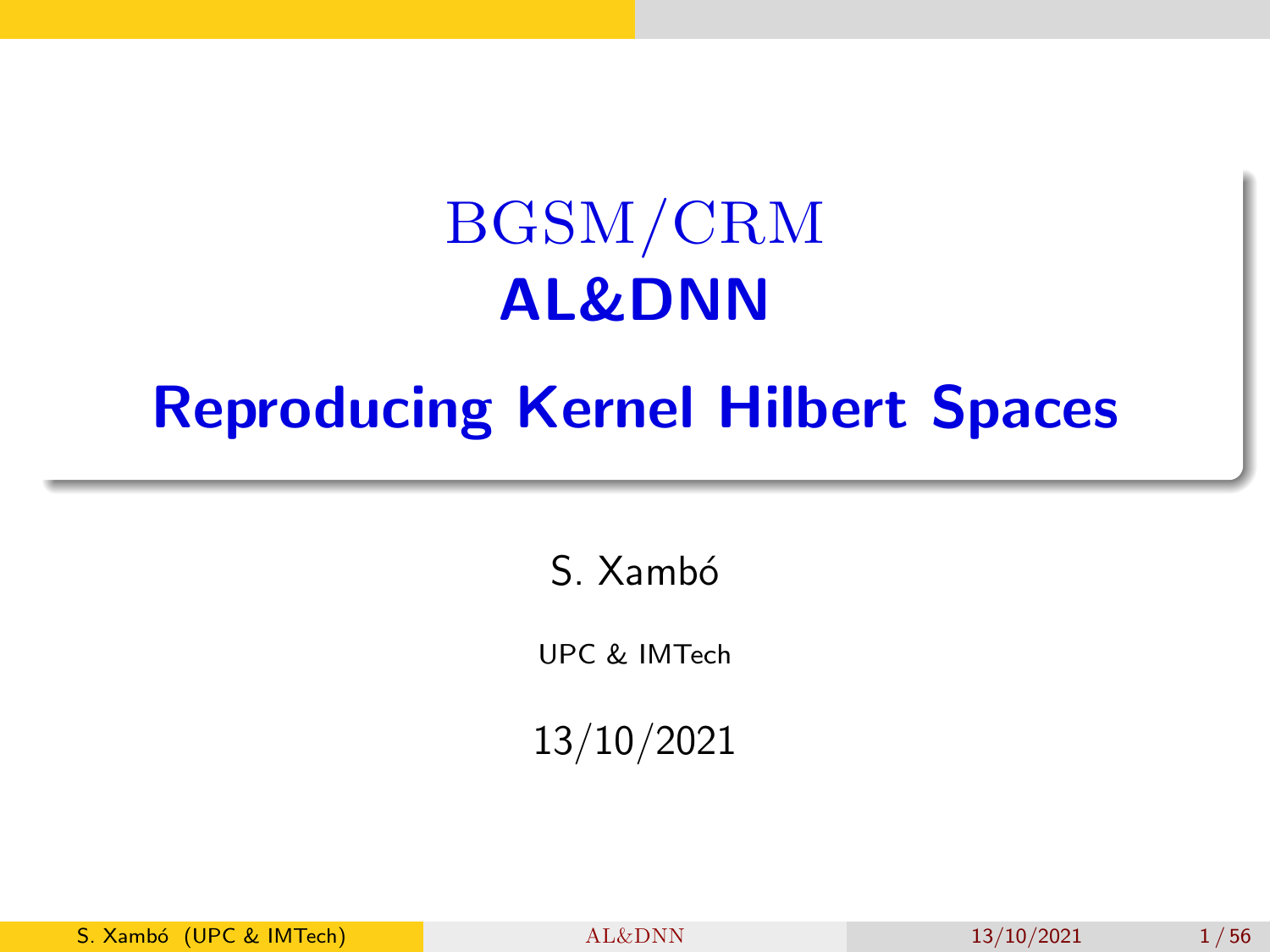<span id="page-1-0"></span>Abstract. This session is devoted to the Reproducing Kernel Hilbert Spaces (RKHS) and their relation to algorithmic learning.

References, ordered by the publication year:

[\[1\]](#page-51-0) (presentation unifying several strands developed earlier, 1950).

 $[2]$  (an even more general mathematical theory, 1964),

- $|3|^*$  (a thorough treatise, with a very extensive bibliography, 2002),
- $[4, Ch. 2, 3, 9, 10, 11, 12]$  $[4, Ch. 2, 3, 9, 10, 11, 12]$ <sup>\*</sup>, 2004.
- [\[5,](#page-52-0) Ch. 5, 6] 2008, [\[6,](#page-52-1) Ch 16]\* 2014, [\[7\]](#page-52-2) 2015,
- [\[8\]](#page-52-3) 2016, [\[9,](#page-53-0) Ch. 5, 6]\* 2018, [\[10,](#page-53-1) Ch. 5] 2019, [\[11,](#page-53-2) Ch. 14] 2020,

[\[12\]](#page-54-0) (tutorial and survey, 2021).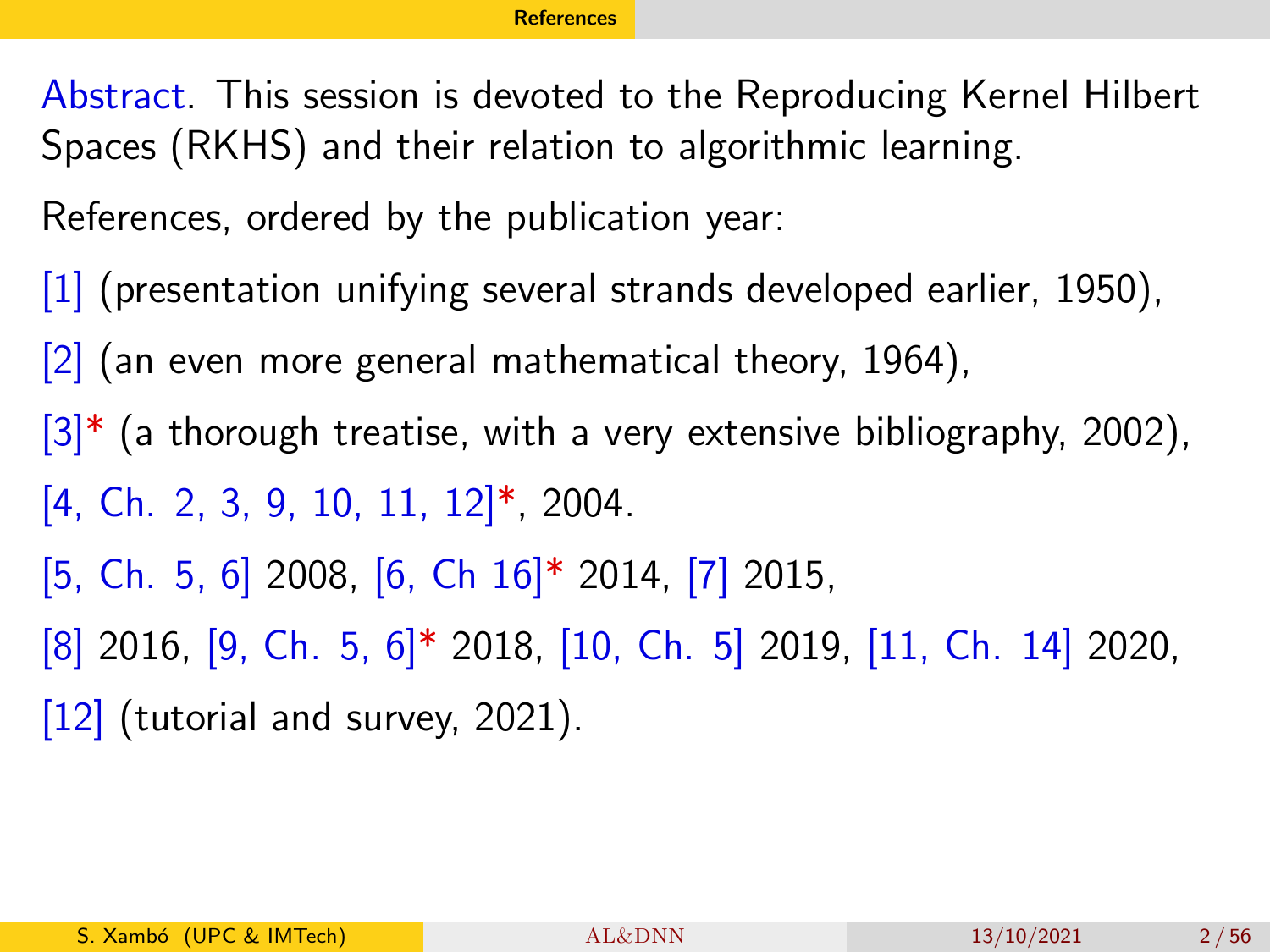# Index

Kernels Background: Normed, Banach and Hilbert spaces Reproducing Kernels Hilbert Spaces Kernel studio Feature maps studio Learning with kernels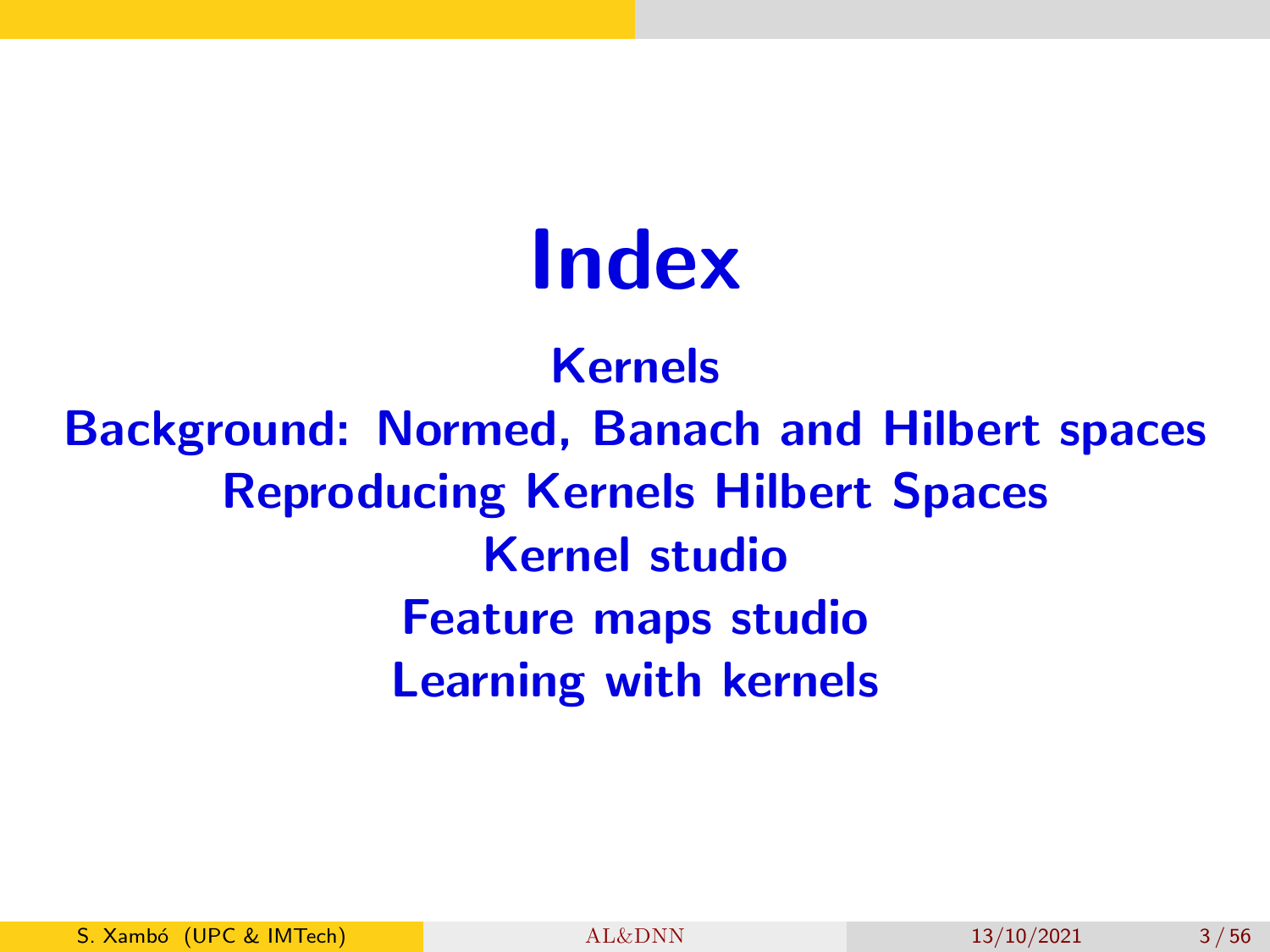## Kernels



(kernel functions)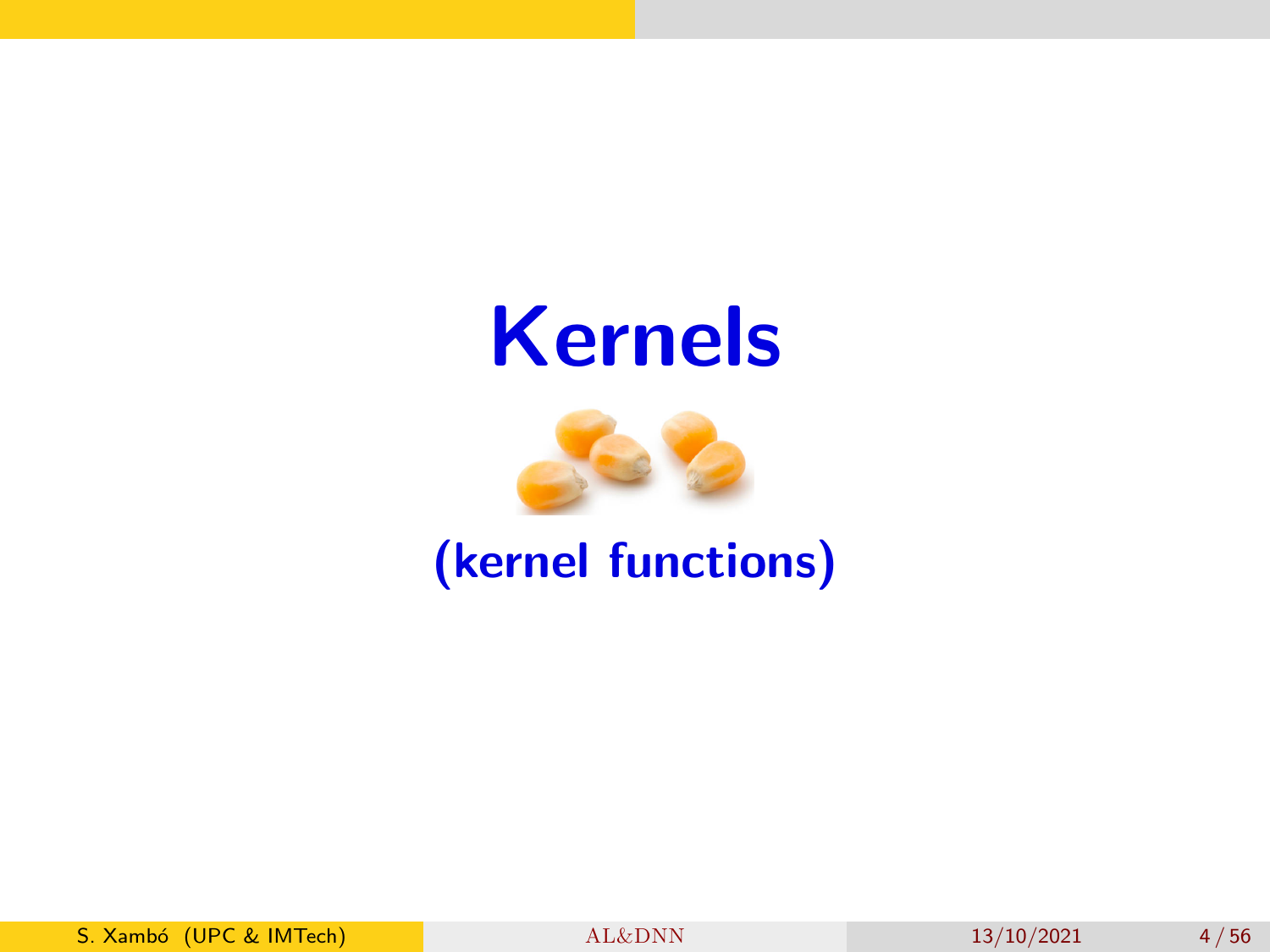<span id="page-4-0"></span>The word kernel is used with many meanings, as for example the kernel of a linear map or of a group homomorphism in mathematics, or as a synonym of filter in signal theory, also in convolutional neural networks, and so on.

The kernels, or kernel functions, we are about to study in this session are quite different notions.

They were introduced by D. Hilbert and J. Mercer in the early years of last century and have a long, intricate and fascinating history. James Mercer (1883-1932) [...] proved [...] that *positive-definite* kernels can be expressed as a dot product in a high-dimensional space. [... which is the] basis of the kernel trick [...], which allows linear algorithms to be easily converted into non-linear algorithms ([https://en.wikipedia.org/wiki/James\\_Mercer\\_](https://en.wikipedia.org/wiki/James_Mercer_(mathematician)) [\(mathematician\)](https://en.wikipedia.org/wiki/James_Mercer_(mathematician))).

Aim of this session: to unravel the main mathematical facts about kernels and their relation to algorithmic learning (kernel methods).

S. Xambó (UPC & IMTech)  $AL&DNN$  13/10/2021 5/56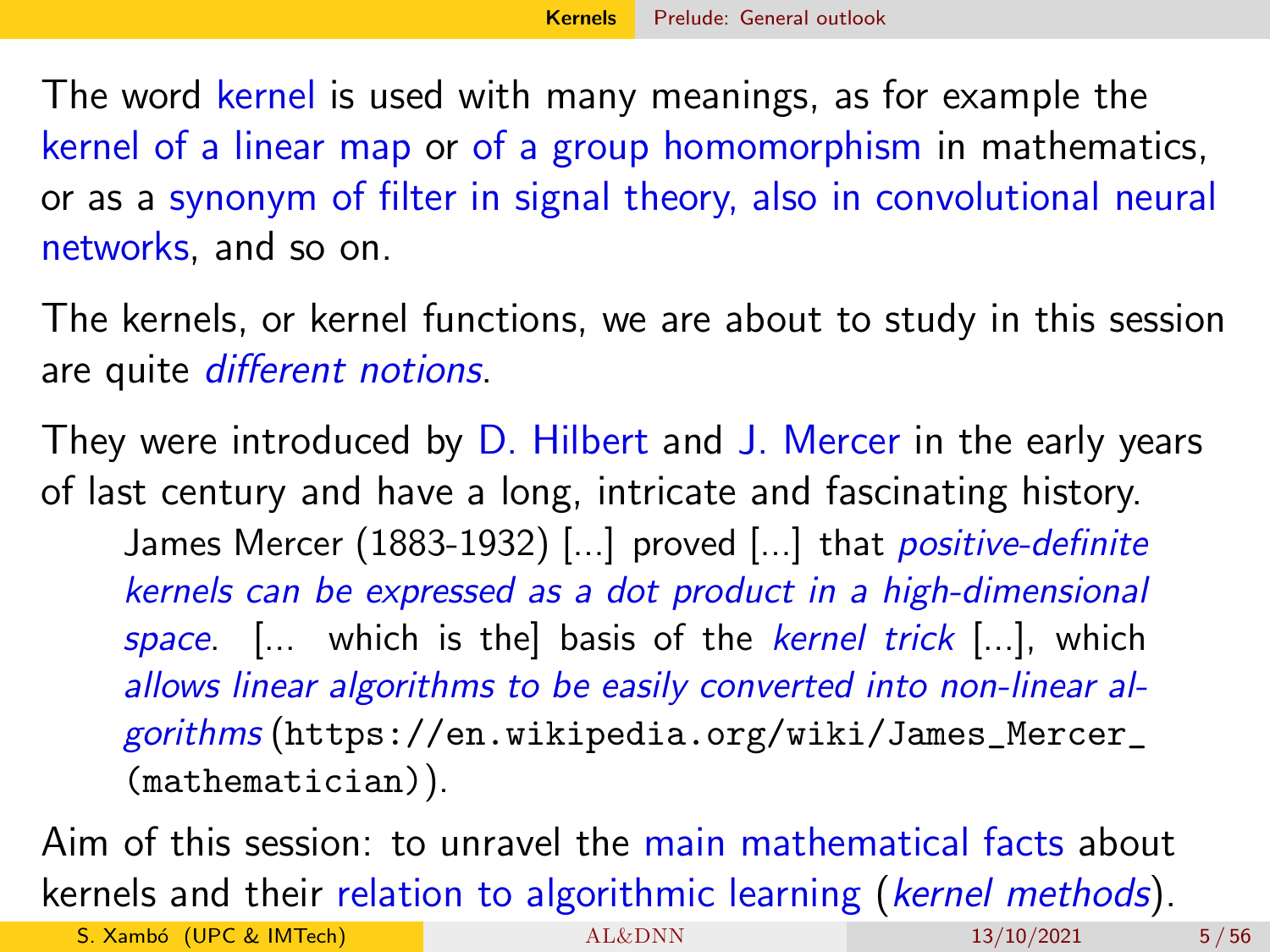- <span id="page-5-0"></span>Can be defined on a variety of data, including vectors, text, and strings, among others.
- Can express powerful mappings, relations, and patterns, including classifiers, regressors, clusters, and rankings, among others.
- The algorithms based on kernels can deal with nonlinear phenomena in an efficient and relatively simple way.
- There is a comprehensive mathematical framework, the theory of RKHS, that illuminates the data processing operations and the derived learning algorithms.
- **There are convenient software packages that facilitate the** computational aspects.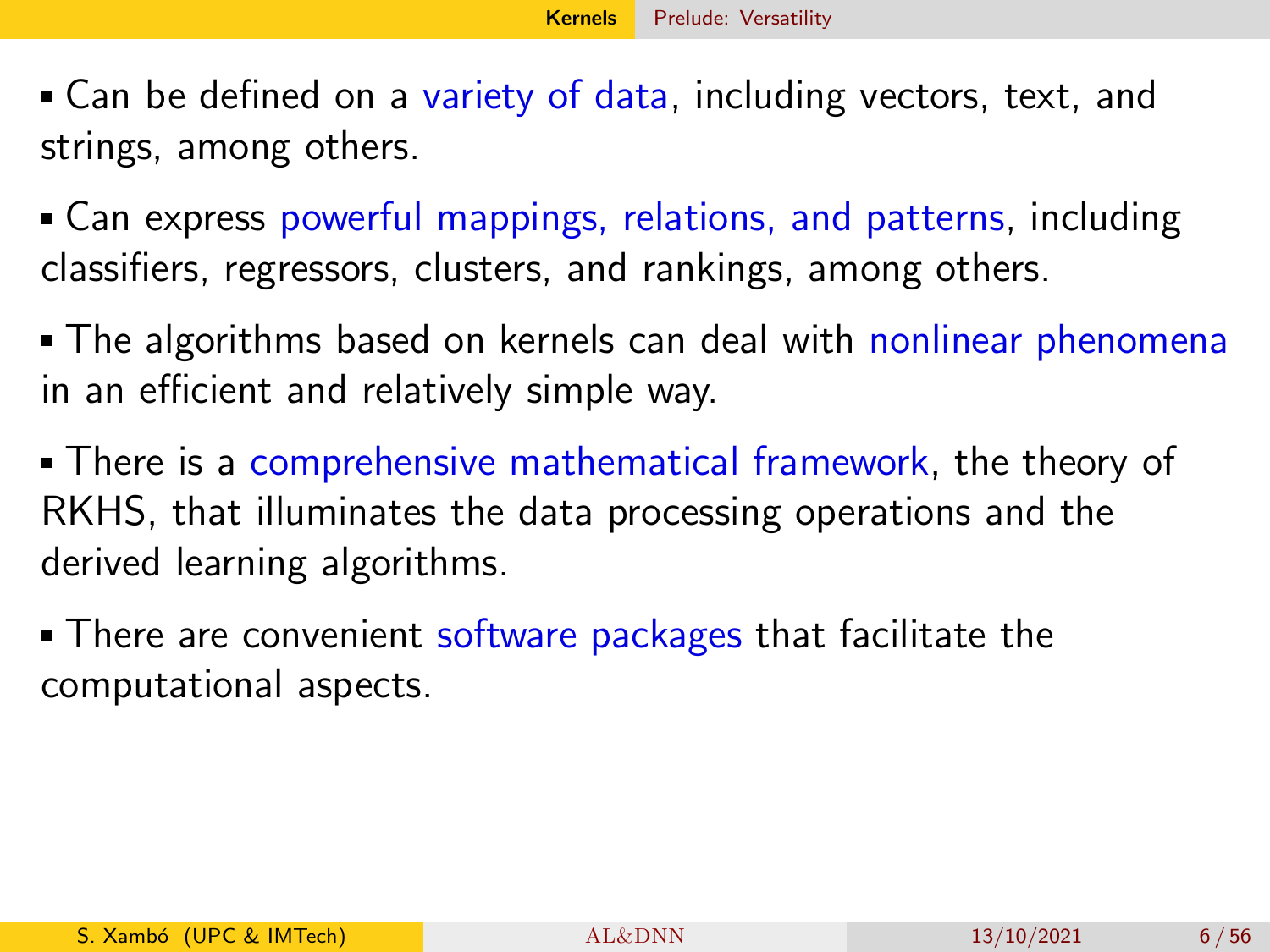<span id="page-6-0"></span>Unless otherwise stated, al vector spaces are real vector spaces.

Generic symbols for some families of vector spaces:

- $\mathsf{R}^n$   $(n \geqslant 1)$ , or  $\mathcal{E}^n$ : Euclidean space.
- $\sqrt{V}$ : Inner product space: Vector space endowed with a bilinear symmetric scalar product, denoted by  $x \cdot x'$  or  $\langle x, x' \rangle$ .
- $\mathcal{H}$ : Hilbert space.
- B: Banach space.

Some basic notions about Normed, Banach and Hilbert spaces will be summarized a little later.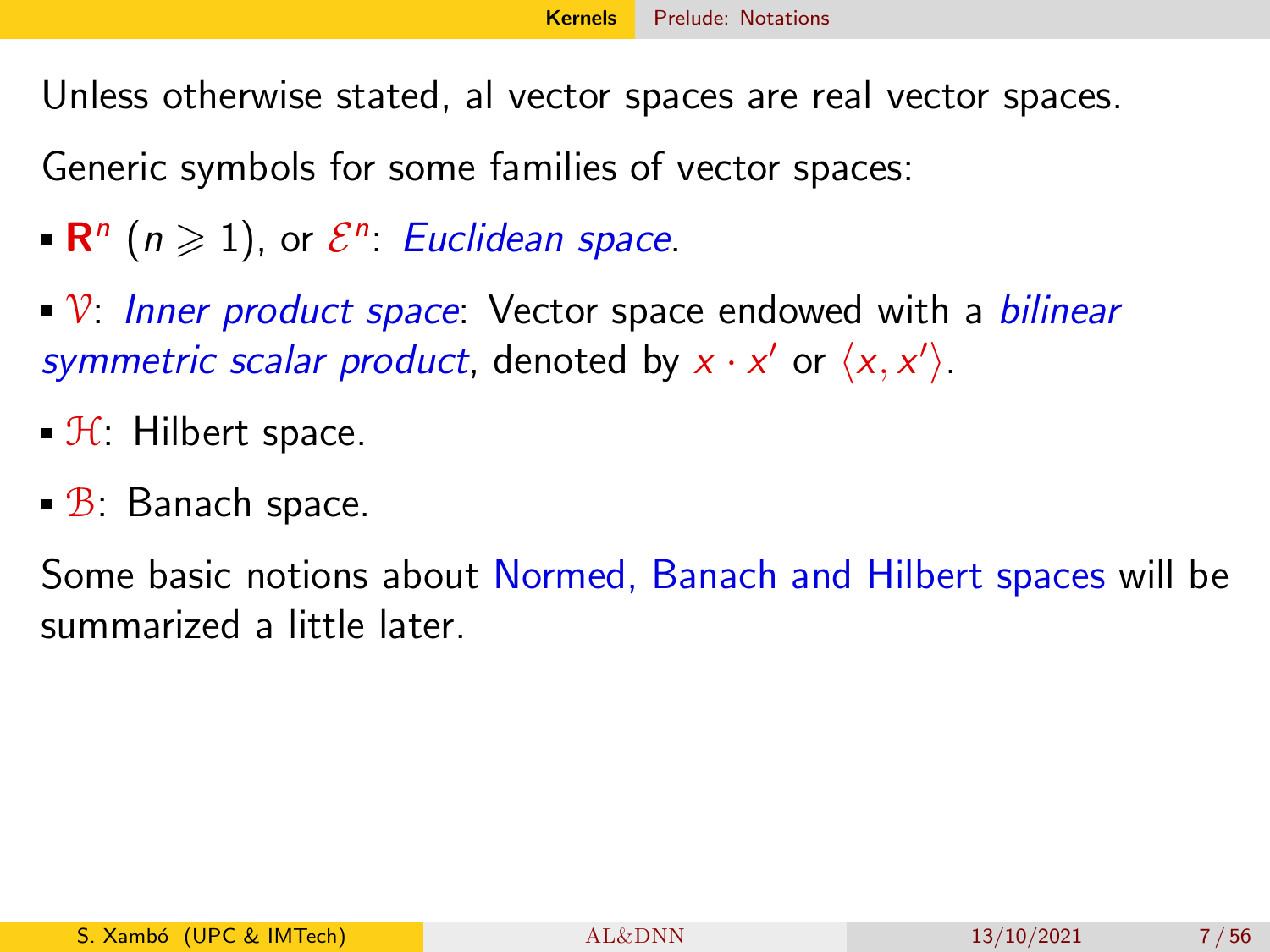#### Types of inner product spaces

| <b>Property</b>                                              | <b>Name</b>            | <b>Alias</b>    |
|--------------------------------------------------------------|------------------------|-----------------|
| $x \cdot x > 0$ if $x \neq 0$                                | Positive definite      | Positive        |
| $x \cdot x \geqslant 0$ for all x                            | Positive semi-definite | Semi-positive   |
| $x \cdot x < 0$ if $x \neq 0$                                | Negative definite      | <b>Negative</b> |
| $x \cdot x \leq 0$ for all x                                 | Negative semi-definite | Semi-negative   |
| $\exists x, x', x \cdot x > 0, x' \cdot x' < 0$   Indefinite |                        |                 |

A space  $\mathcal V$  will be denoted  $\mathcal V_+$  if its inner-product is semi-positive.

The types in the table above correspond, with the same names, to types of *real symmetric matrices*. These types can be defined in terms of the signs of the eigenvalues: *positive* (*negative*), if all evs are positive (negative); semi-positive (semi-negative), if the evs are non-negative (non-positive); *indefinite*, if some evs are positive and some negative.

S. Xambó (UPC & IMTech) [AL&DNN](#page-0-0) 13/10/2021 8/56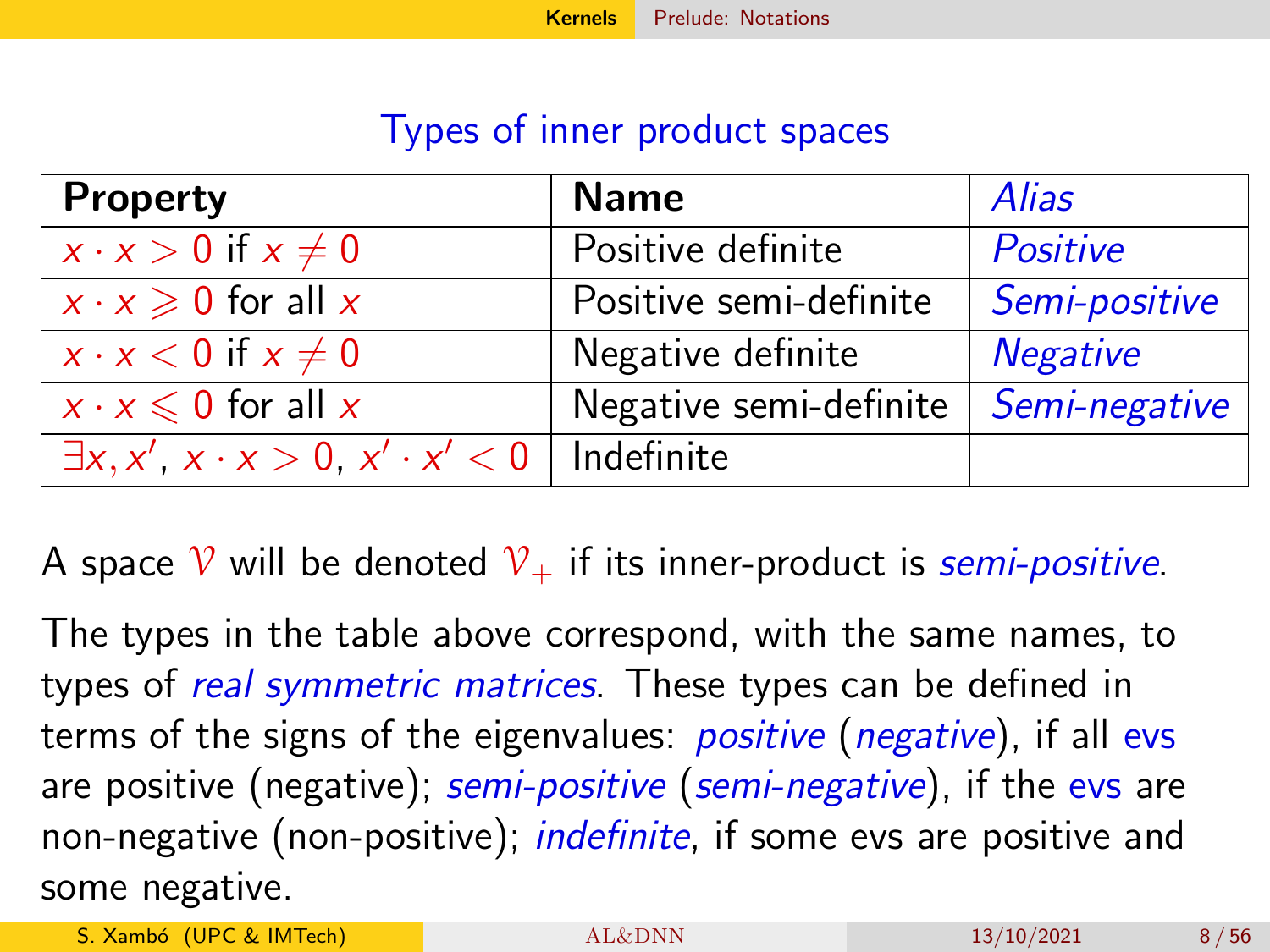### <span id="page-8-0"></span>Kernel functions

Let  $\mathcal X$  be a set.

A (Mercer) kernel on  $\mathcal X$  is a function  $\kappa : \mathcal X \times \mathcal X \to \mathbf R$  such that  $\kappa({\mathsf x},{\mathsf x}')=\kappa({\mathsf x}',{\mathsf x})$  for all  ${\mathsf x},{\mathsf x}'\in\mathfrak X$   $(\kappa$  is symmetric) and with the property that for any  $x^1,\cdots,x^m\in\mathfrak X$ ,  $m\in\mathsf N$ , and any  $\lambda_1, \dots, \lambda_m \in \mathbb{R}$ , the following inequality holds (*Mercer condition*):

<span id="page-8-1"></span>
$$
\sum_{i=1}^{m} \sum_{j=1}^{m} \lambda_i \lambda_j \kappa(x^i, x^j) \geqslant 0. \tag{1}
$$

This means that the symmetric matrix  $\mathcal{K} = \big(\kappa(x^i,x^j)\big)_{i,j\in[m]}$ (*kernel matrix*, or also *Gram matrix*, of  $x^1, \dots, x^m$ ) is semi-positive, which in turn is equivalent to say that its eigenvalues are non-negative.

Note. By what we will see,  $\kappa(x, x')$  can be thought of as some kind of similarity degree of (or *distance* between)  $x$  and  $x'$ .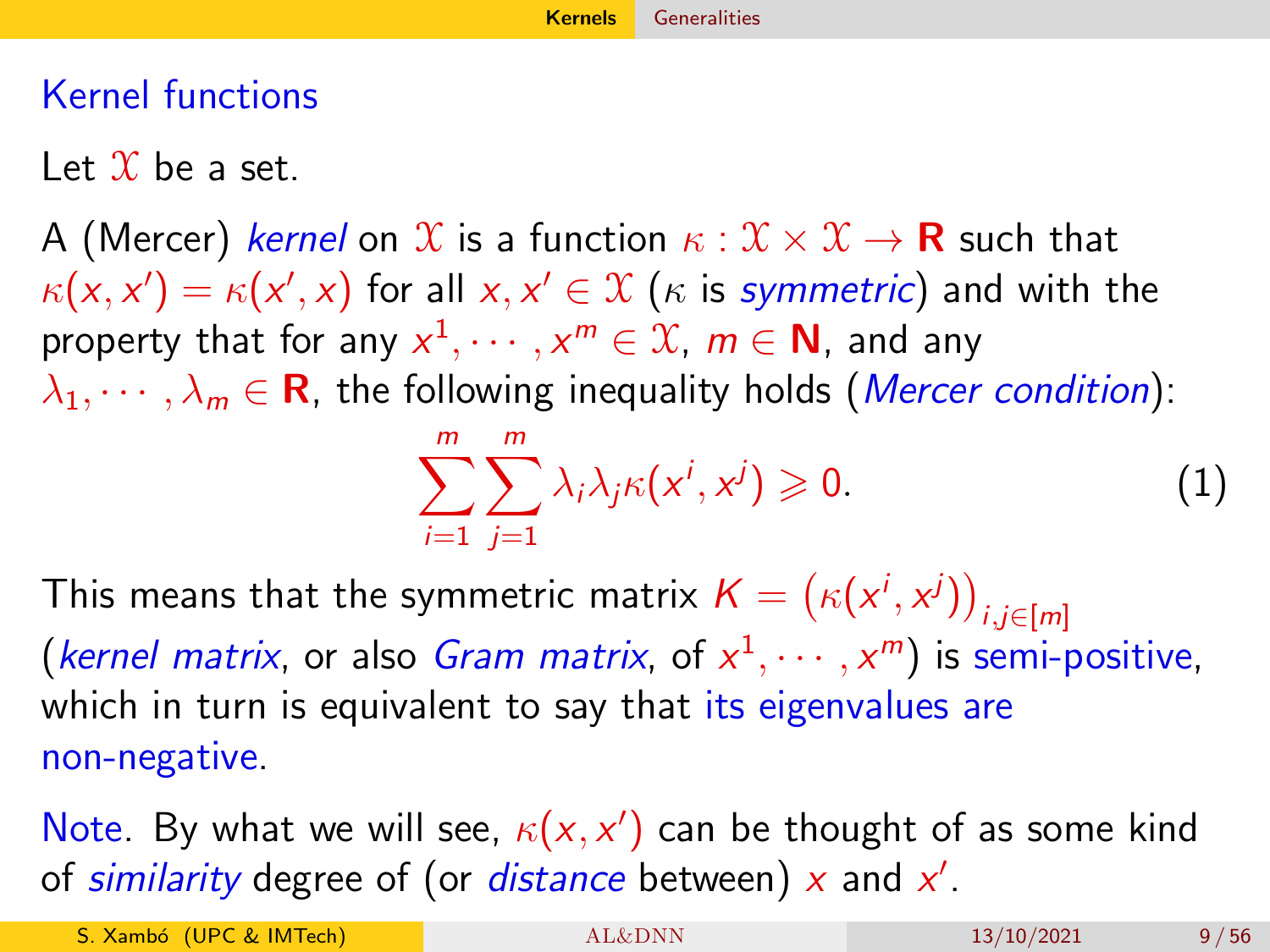### Cauchy-Schwarz inequality for kernels

Let  $\kappa$  be a kernel on  $\mathcal{X}$ . Then  $k(x, x) \geqslant 0$  for any  $x \in \mathcal{X}$  and  $\kappa(x, x')^2 \leqslant \kappa(x, x) \kappa(x', x')$ for any  $x, x' \in \mathcal{X}$ .

In particular, if  $\kappa(x, x) = 0$ , then  $\kappa(x, x') = 0$  for all  $x' \in \mathcal{X}$ .

Proof. Since the kernel matrix of  $x, x'$ ,

$$
K = \begin{pmatrix} \kappa(x, x) & \kappa(x, x') \\ \kappa(x', x) & \kappa(x', x') \end{pmatrix},
$$

is semi-posive, its determinant  $\kappa(x, x)\kappa(x', x') - \kappa(x, x')^2 \geqslant 0$ .

#### Relation to algorithmic learning

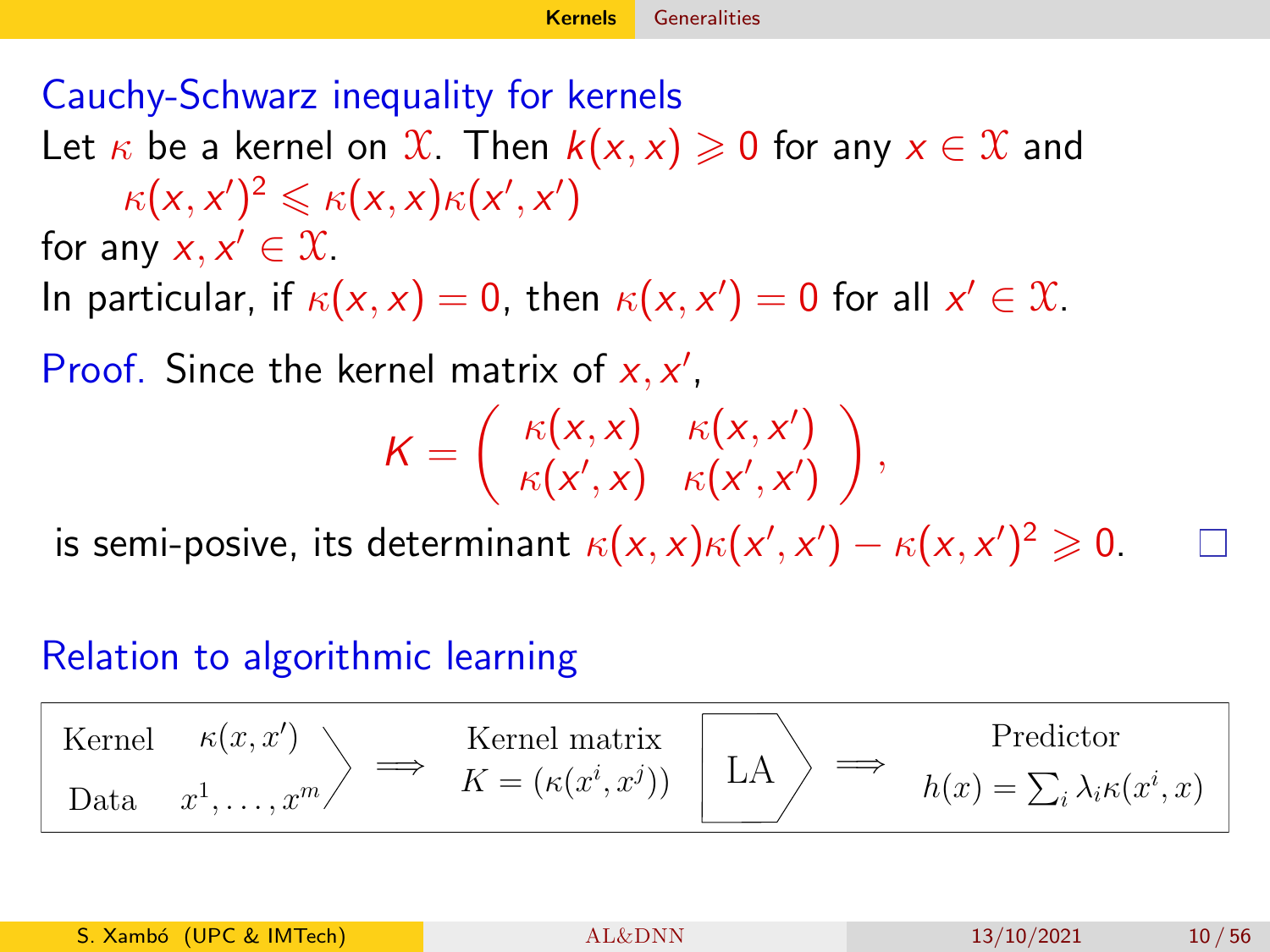<span id="page-10-0"></span>Bilinear kernel. Given  $\mathcal{V}_+$ ,  $\kappa(x,x') = \langle x,x' \rangle$  is a kernel on  $\mathcal{X} = \mathcal{V}$ (we will say that it is the quadratic or  $(bi)$ linear kernel on  $\mathcal{V}$ ).

In fact, in this case the sum in [\(1\)](#page-8-1) is

$$
\sum_{i=1}^m \sum_{j=1}^m \lambda_i \lambda_j \langle x^i, x^j \rangle = \left\langle \sum_{i \in [m]} \lambda_i x^i, \sum_{j \in [m]} \lambda_j x^j \right\rangle \geq 0.
$$

Pull-back of a kernel. If  $\kappa$  is a kernel on  $\mathcal Y$  and  $\phi: \mathcal X \to \mathcal Y$  is a map, then the function  $\kappa_{\phi}: \mathfrak{X} \times \mathfrak{X} \to \mathbf{R}$  defined by

 $\kappa_{\phi}(\mathsf{x},\mathsf{x}') = \kappa(\phi(\mathsf{x}),\phi(\mathsf{x}'))$ is a kernel on  $\mathfrak{X}$ .

An useful special case occurs when  $\mathcal{Y} = \mathcal{V}_+$  with  $\kappa$  the bilinear kernel. In this case,  $\kappa_{\phi}(x, x') = \langle \phi(x), \phi(x') \rangle$ .

As hinted before, particularly when  $\mathcal{V} = \mathsf{R}^{\sf N},\, \mathcal{V}$  is usually called a feature space,  $\phi$  a feature map, and  $\kappa_{\phi}$  its associated kernel.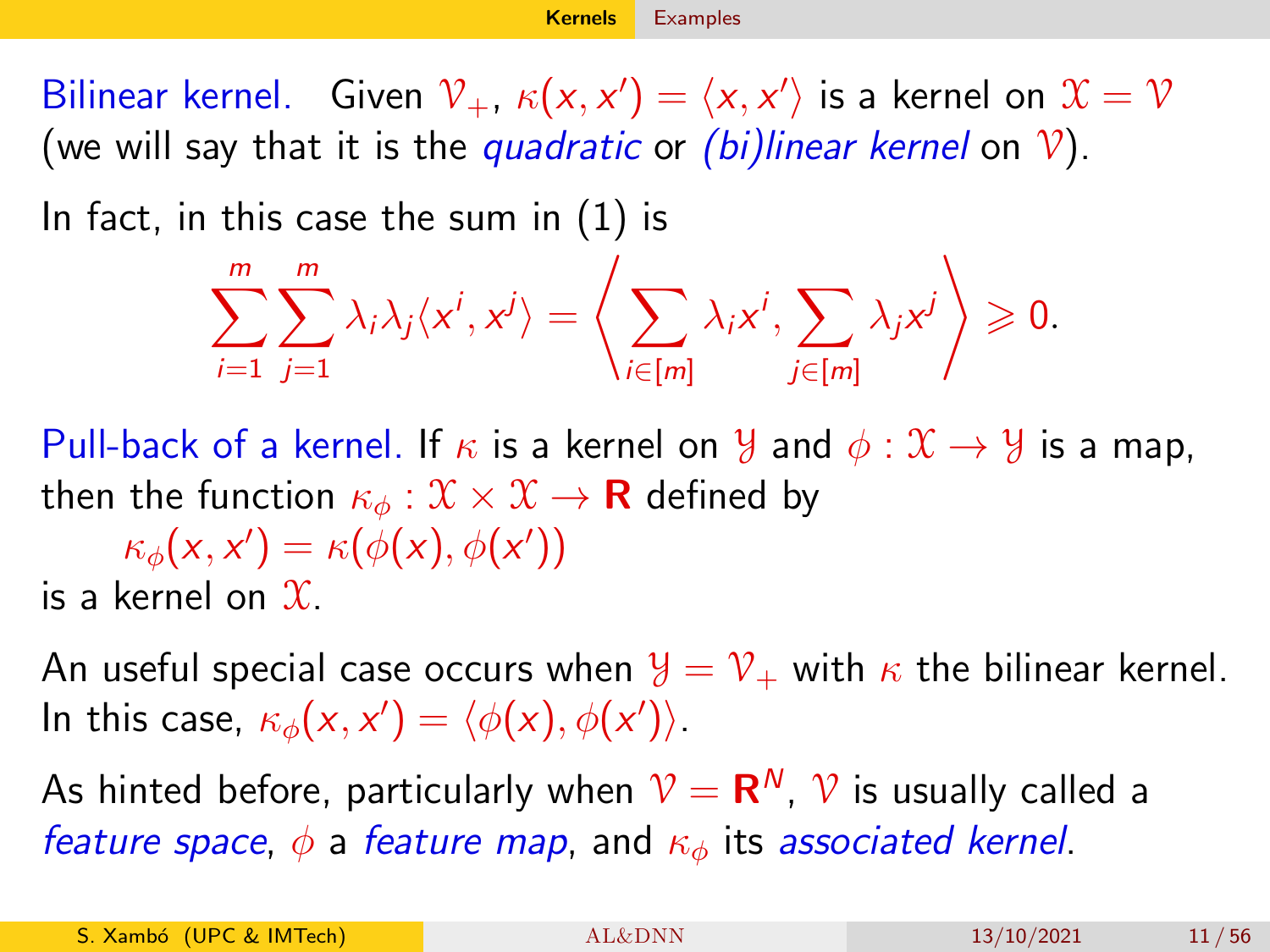Kernels derived from other kernels. Let  $\kappa_i: \mathfrak{X} \times \mathfrak{X}, \ i \in \mathsf{N}$ , be a sequence of kernels on  $\mathfrak X$  and  $\lambda_i$  a sequence of non-negative numbers.

Then the following are kernels on  $\mathfrak{X}$ :

(1) If  $e_1, \dots, e_r \in \mathbb{N}$ ,  $\kappa_1^{e_1} \cdots \kappa_r^{e_r}$ .

By induction, it is enough to establish that the product  $\kappa_1 \kappa_2$  is a kernel if  $\kappa_1$  and  $\kappa_2$  are kernels. We will see a proof of this fact below (page [30\)](#page-29-0).

(2)  $\lim_{i\to\infty} \kappa_i$ , if the limit exists (for any  $x, x' \in \mathfrak{X}$ ).

(3)  $\sum_{i\geqslant 1}\lambda_i\kappa_i$ , if this series converges (for any  $x,x'\in\mathfrak{X}$ ). In particular,  $\lambda_1 \kappa_1 + \cdots + \lambda_r \kappa_r$ .

(4) The exponential  $e^\kappa = \sum_{j\geqslant 0} \frac{\kappa^j}{j!}$  $\frac{\kappa^j}{j!}$ , for any kernel  $\kappa$ .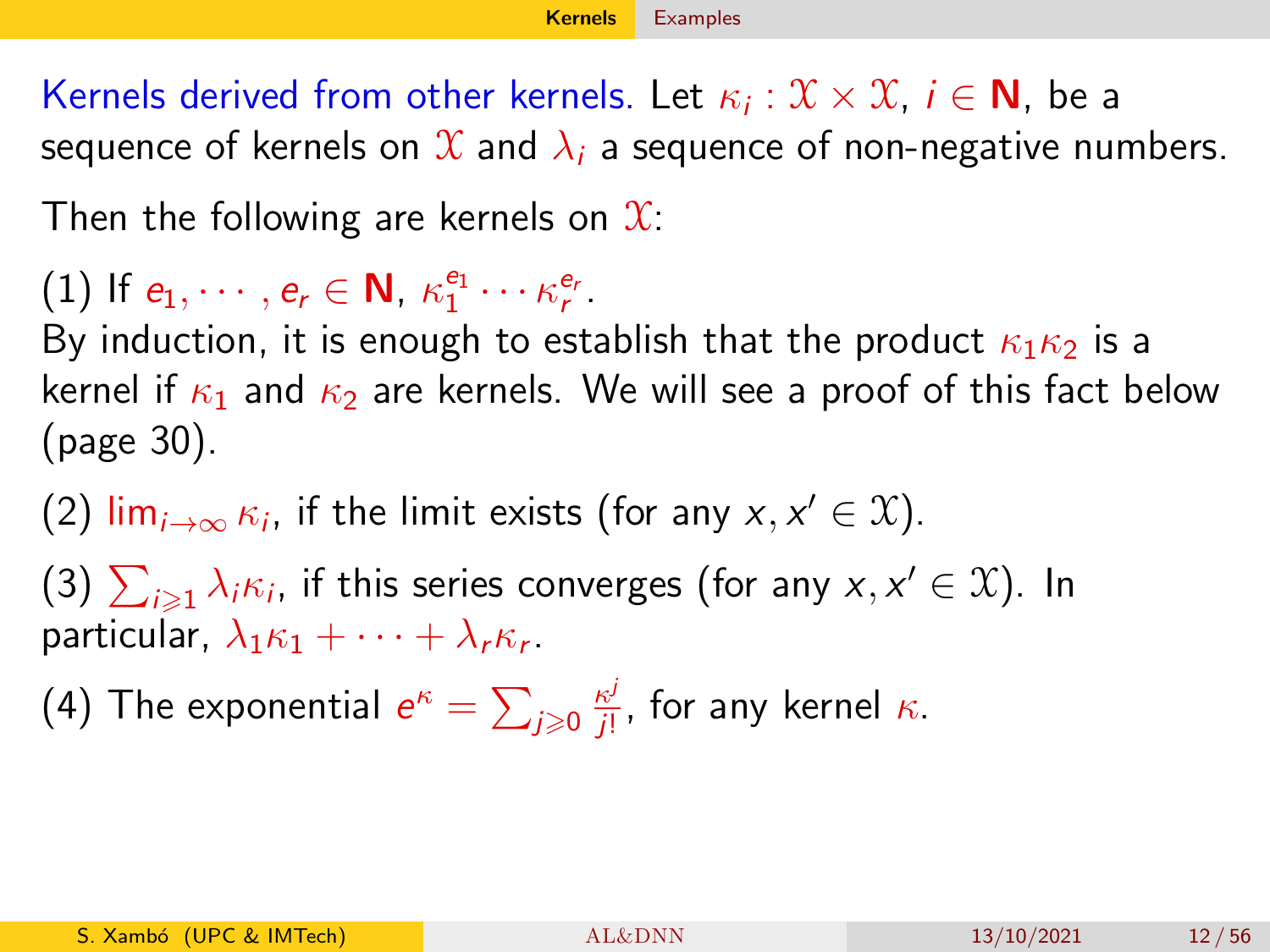(5) More generally, let  $a_0,\ldots,a_j,\ldots$  be a sequence of  $non-negative$ real numbers and  $\bm{a}(t)=\sum_{j\geqslant 0} a_j t^j.$ 

Let  $\kappa$  be a kernel on  $\mathfrak X$  and assume that  $-R<\kappa({\mathsf x},{\mathsf x}')< R$  for all  $x, x' \in \mathcal{X}$ , where R is the radius of convergence of  $a(t)$ .

Then  $\pmb{a}(\kappa)=\sum_{j\geqslant 0}\pmb{a}_j\kappa^j$  is a kernel on  $\mathfrak{X}.$ 

(6) If  $\kappa$  is a kernel on  $\mathfrak{X}$ ,

 $\bar{\kappa}(x, x') = \begin{cases} 0 & \text{if } \kappa(x, x) = 0 \text{ or } \kappa(x', x') = 0 \\ \kappa(x, x') & \text{otherwise} \end{cases}$  $\frac{\kappa(x,x')}{\sqrt{1-x^2}}$  $\frac{\kappa(x,x')}{\kappa(x,x)\sqrt{\kappa(x',x')}}$  otherwise.

This kernel is called the *normalization* of  $\kappa$ . We will prove that it is a kernel later (page [31\)](#page-30-0).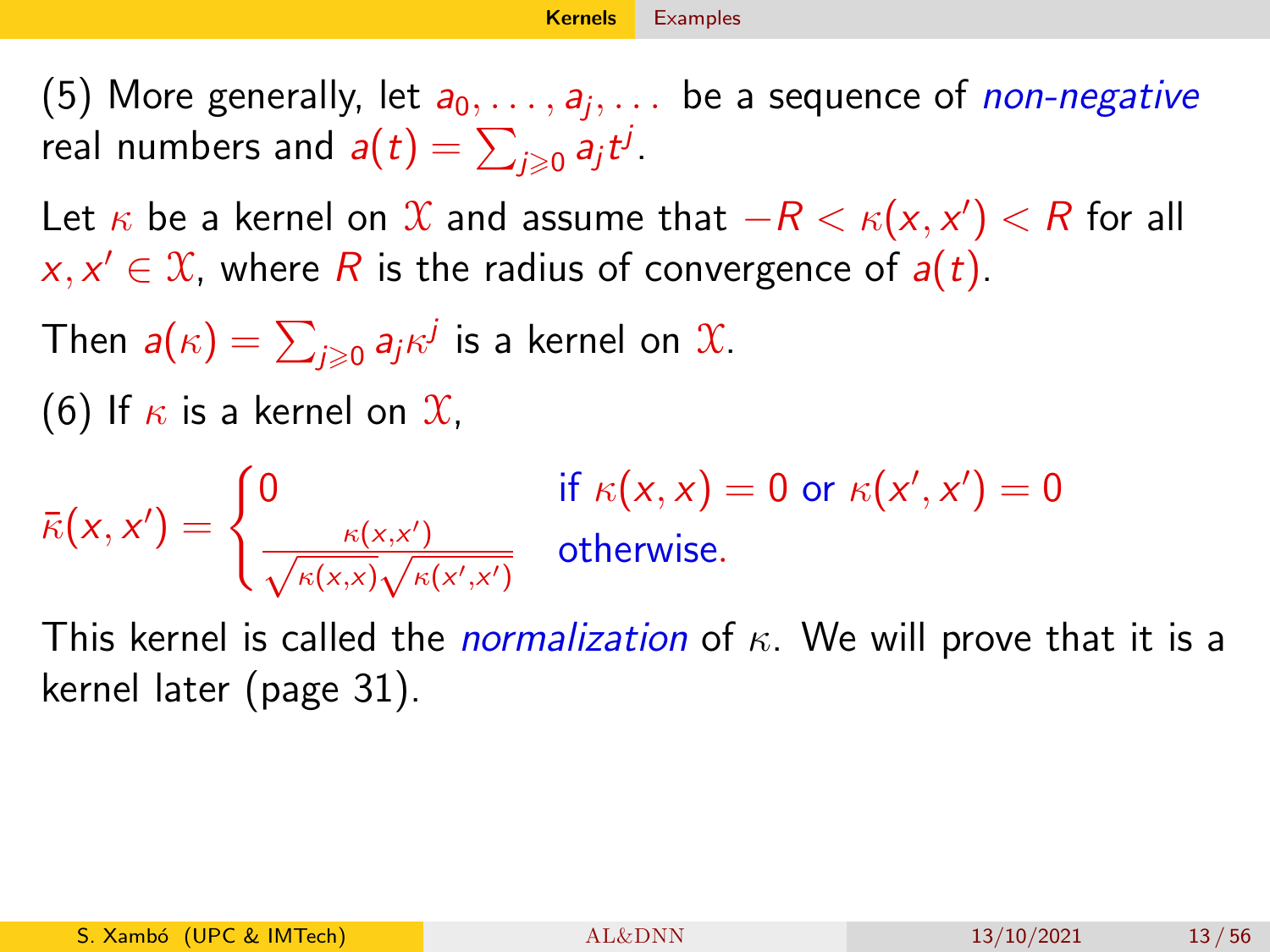Concrete examples. The following are kernels on the specified  $\mathfrak{X}$ :

(1) For any  $\mathfrak{X}, \ \kappa(\mathsf{x},\mathsf{x}') = \mathsf{a}, \ \mathsf{a} \in \mathsf{R}_+$  a constant (*constant kernel*).

(2) Polynomial kernels: If  $\mathfrak{X}=\mathfrak{V}_+$ , in particular if  $\mathfrak{V}=\mathbf{R}^n$ , then for any constant  $a\in\mathbf{R}_+$  and any  $d\in\mathbf{N}$ ,  $\kappa(\mathsf{x},\mathsf{x}')=(a+\mathsf{x}\cdot\mathsf{x}')^d.$  The integer  $d$  is the  $degree$  of the kernel. Note that for fixed x,  $\kappa(x,x')$  is a polynomial of degree  $d$  in  $x'$ .

(3) If  $X = \mathbf{R}^n$ ,  $\alpha \in \mathbf{R}_{++}$ ,  $d \in \mathbf{N}$ ,  $\kappa_{\alpha,d}(x,x') = e^{-\alpha|x-x'||^d}$ .

The case  $d = 1$  is the Laplacian kernel, and the case  $d = 2$ , the Gaussian kernel (in this case,  $\alpha$  is expressed in the form  $1/2\sigma^2$ ).

That the Gaussian kernel is a kernel will be proved later (page [32\)](#page-31-0).

Remark. The functions of the form  $e^{-\alpha\|x-x'\|^d}$  have a *radial property*: They decrease radially around any given  $x$  when seen as a function of x', with  $\kappa(x,x) = 1$ .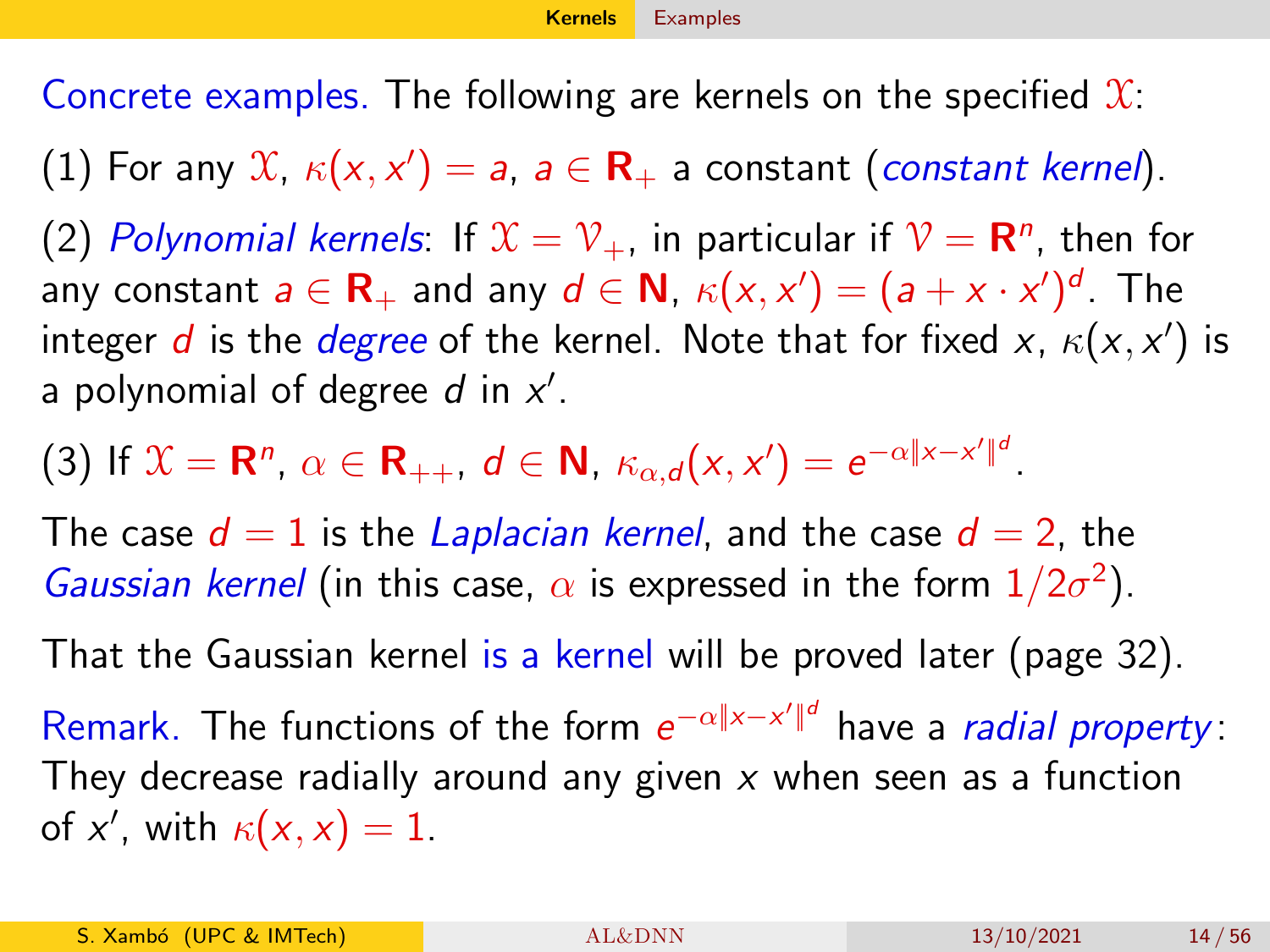# Background: Normed, Banach and Hilbert spaces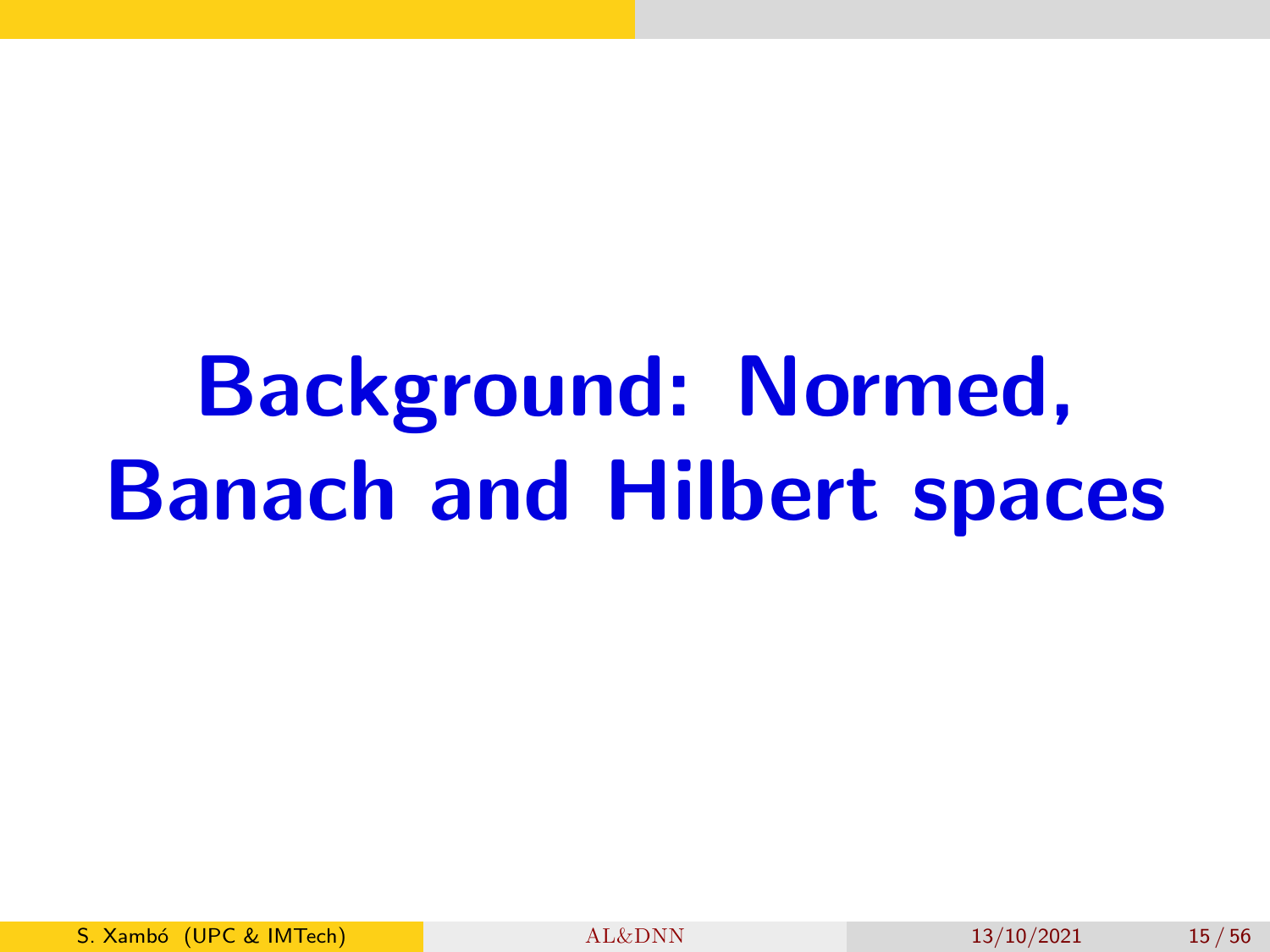<span id="page-15-0"></span>The notions we are going to recall in this section are also valid for the complex field C, with some mild adaptations, in place of the real field R. For simplicity we focus on the real case.

Main references: [\[13\]](#page-54-1), [\[14\]](#page-54-2).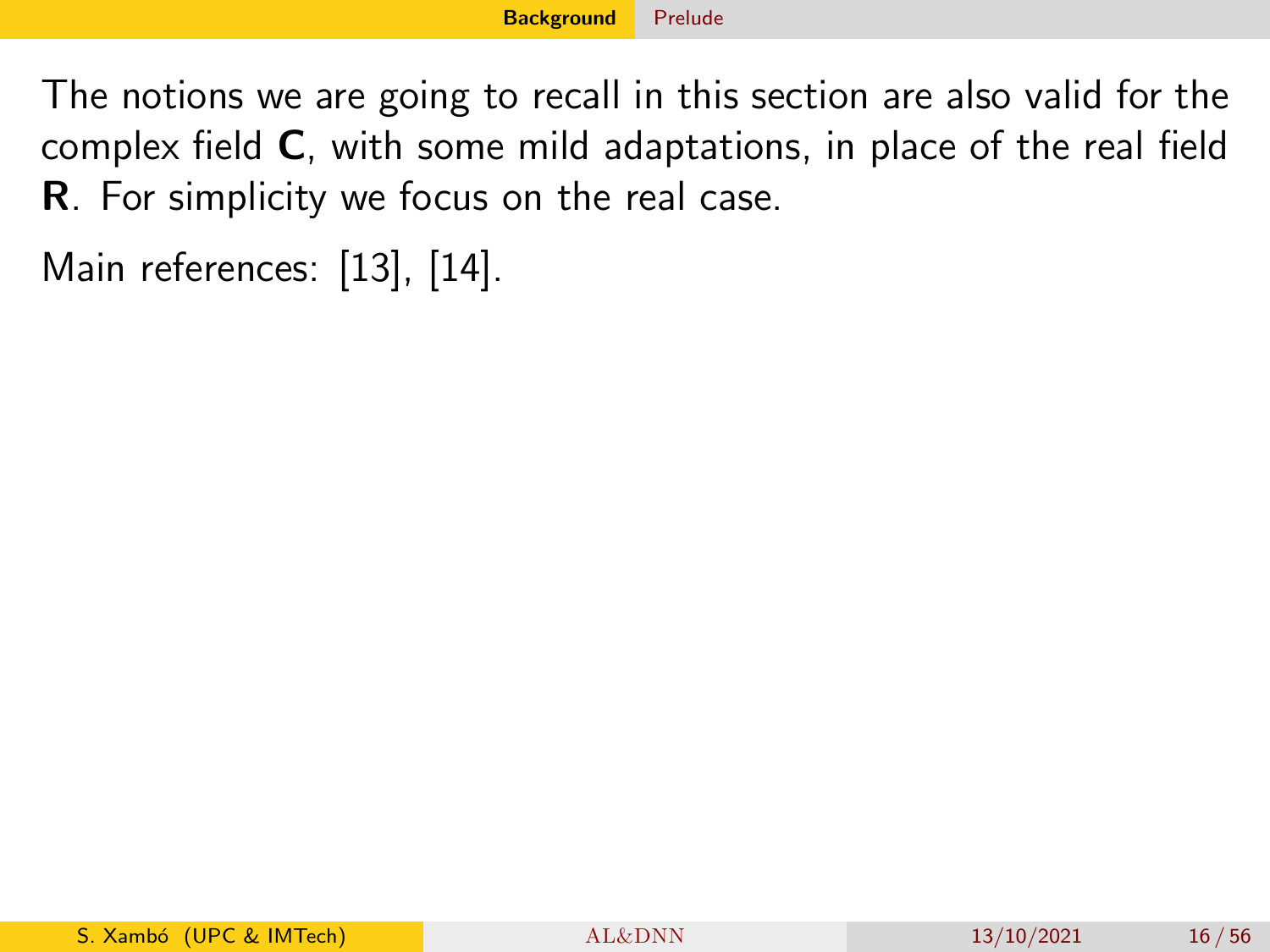<span id="page-16-0"></span>A norm on a real vector space L is a function  $\|\cdot\|: \mathcal{L} \to \mathbf{R}$  such that

- $||x|| \ge 0$  for all  $x \in \mathcal{L}$ , with equality if and only if  $x = 0$  (positivity);
- $||\lambda x|| = |\lambda| ||x||$  for all  $x \in \mathcal{L}$  and  $\lambda \in \mathbf{R}$  (homogeneity); and
- $||x + x'|| \le ||x|| + ||x'||$  for all  $x, x' \in \mathcal{L}$  (triangle inequality).

The pair  $(\mathcal{L}, \| \|)$  is called a *normed* vector space.

The Euclidean linear spaces are finite-dimensional normed spaces (in **R**<sup>n</sup>, for example,  $||x|| = \sqrt{x_1^2 + \cdots + x_n^2}$ ).

### Example:  $\ell^p, 1 \leqslant p \leqslant \infty$ .

This is the space of real sequences  $x = \{x_k\}_{k\geq 1}$  such that  $||x||_p = (\sum_{k \geq 1} |x_k|^p)^{1/p} < \infty.$ 

The space  $\ell^{\infty}$  is the space of absolutely bounded sequences  $x$ , with norm  $||x||_{\infty} = \sup\{|x_k|\}_{k \geq 1}$ .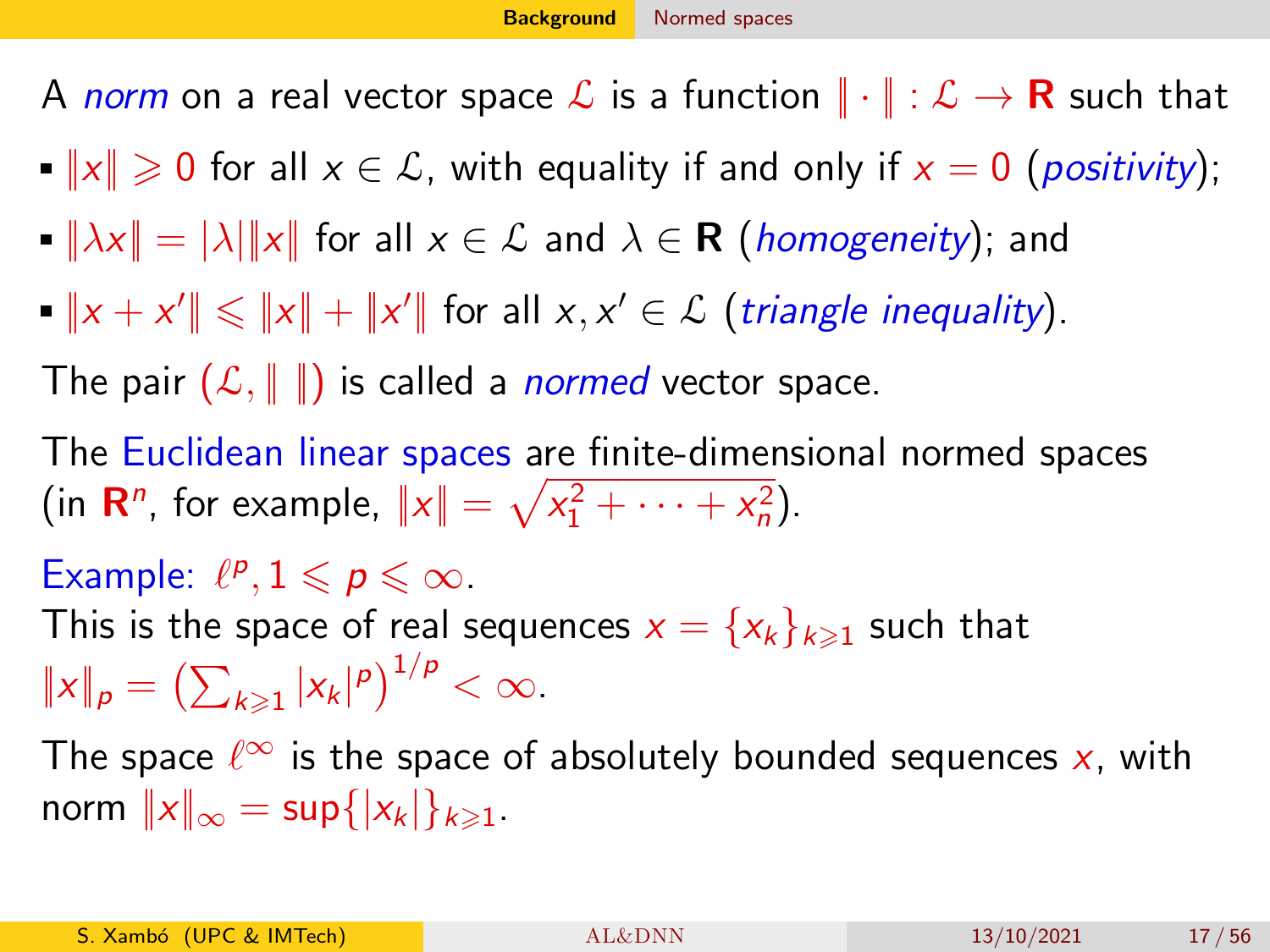<span id="page-17-0"></span>In a normed space the notions of convergent and Cauchy sequences make sense.

A sequence  $x_1, x_2, \dots, x_n, \dots \in \mathcal{L}$  is *convergent* if there exists  $v \in \mathcal{V}$ such that  $||x_n - v|| \to 0$  as  $n \to \infty$ .

If this is the case, v is unique and we write  $v = \lim_{n \to \infty} x_n$ .

The sequence  $\{x_n\}$  is said to be a *Cauchy sequence* if for any  $\epsilon > 0$ there exists  $\mathcal{N}=\tilde{\mathcal{N}}_\epsilon$  such that  $\|x_i-x_j\|\leqslant \epsilon$  for all  $i,j\geqslant \mathcal{N}.$  Any convergent sequence is a Cauchy sequence.

The normed space  $\mathcal{B} = (\mathcal{L}, \| \|)$  is said to be *complete*, or a *Banach* space, if any Cauchy sequence is convergent.

Examples. The spaces  $\ell^p$   $(1 \leq p \leq \infty)$  are Banach spaces.

If X is a compact topological space, then the space  $C(X)$  of continuous functions on  $X$ , with the norm  $\|f\|_{\sup}=\sup_{\mathsf{x}\in X}|f(\mathsf{x})|$ , is a Banach space.

S. Xambó (UPC & IMTech) [AL&DNN](#page-0-0) 13/10/2021 18/56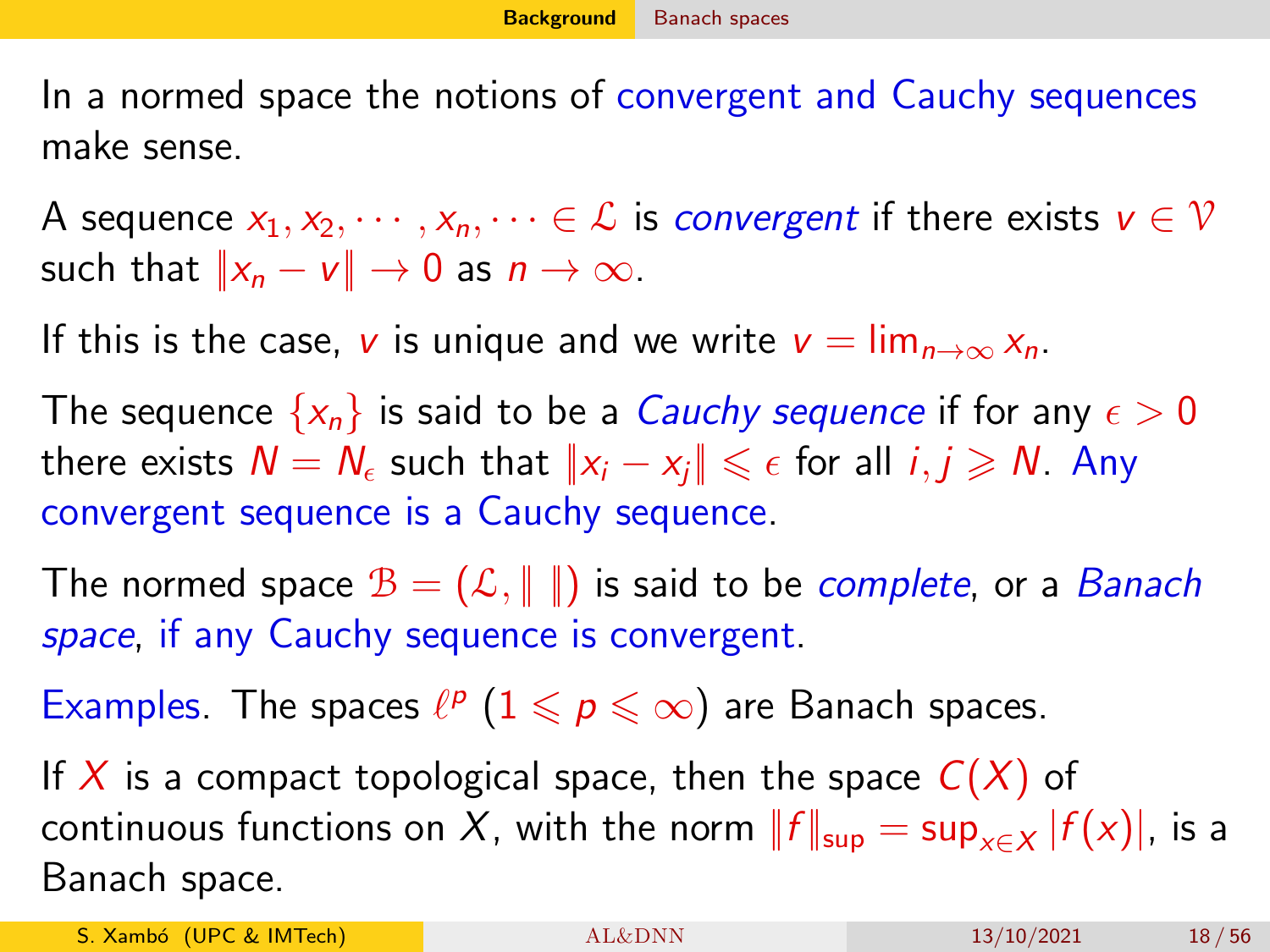### Any normed space  $(\mathcal{L}, \|\|)$  can be enlarged to a Banach space.

This process mimics the construction of  $\bf{R}$  as a completion of  $\bf{Q}$ .

In fact, the absolute value  $|\cdot|$  is a norm on **Q** (and on **R**) and **R** can be defined as the quotient ring of the ring of Cauchy sequences in Q by the ideal of sequences that are convergent to  $0$  (null sequences).

Similarly, we can form the quotient  $\mathcal L$  of the vector space of all Cauchy sequences in  $\mathcal L$  by the vector subspace of the null sequences.

We note that  $\mathcal{L} \subset \mathcal{L}$ , by mapping  $x \in \mathcal{L}$  to the class of the constant sequence  $x_n = x$  for all n, and that the norm on  $\mathcal L$  extends to a norm on  $\bar{\mathcal{L}}$ : the norm  $\|\bar{x}\|$  of  $\bar{x}\in\bar{\mathcal{L}}$  is defined as  $\lim_{n\to\infty}||x_n||$  for any Cauchy sequence representing  $\bar{x}$ .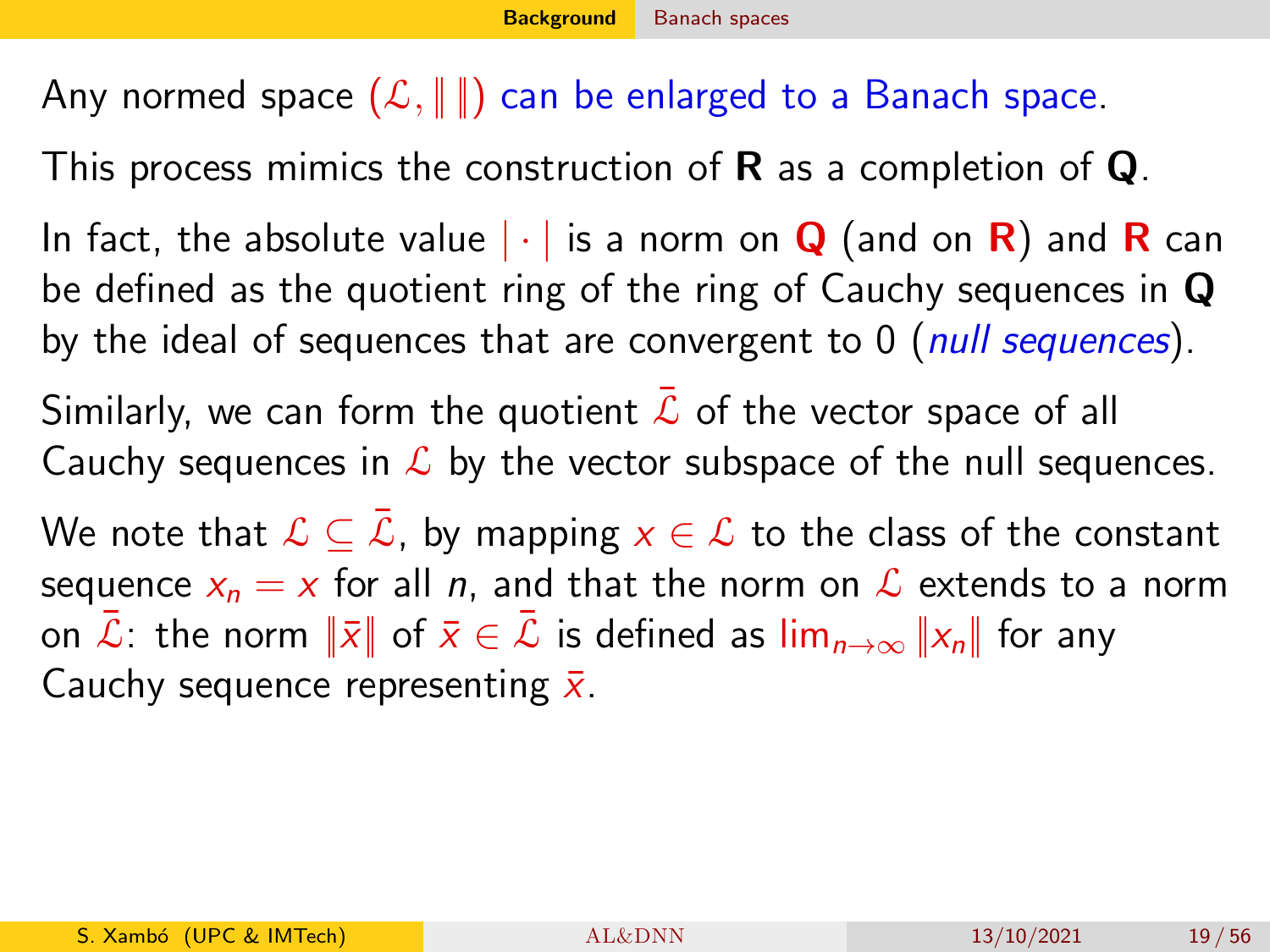Example: The Lebesgue spaces  $L^p$  (for details, see [\[14,](#page-54-2) Ch. 7]) Let  $\mathcal{X} = (X, \Sigma, \mu)$  be a *measure space* and  $1 \leq p < \infty$ . For any measurable function  $f: X \to \mathbf{R}$ ,  $||f||_p$  is defined as  $\left(\int_X |f|^p d\mu\right)^{1/p}$ , where  $\int_X$  is the Lebesgue integral. The Lebesgue space  $L^p(\mathfrak{X})$ , or simply  $L^p(\mu)$ , consists of the measurable functions  $f : X \to \mathbf{R}$  such that  $||f||_p < \infty$ , with the convention that two functions are equal if and only if they agree almost everywhere.

The space  $L^p$  is a normed space, with norm  $\|\ \|_p$  (a consequence of Minkowski inequality), and in fact it is complete (Riesz-Fischer theorem), hence a Banach space.

Remark. The space  $\ell^p$  is a special case:  $X = \{1, 2, 3, \cdots\}$  with the counting measure.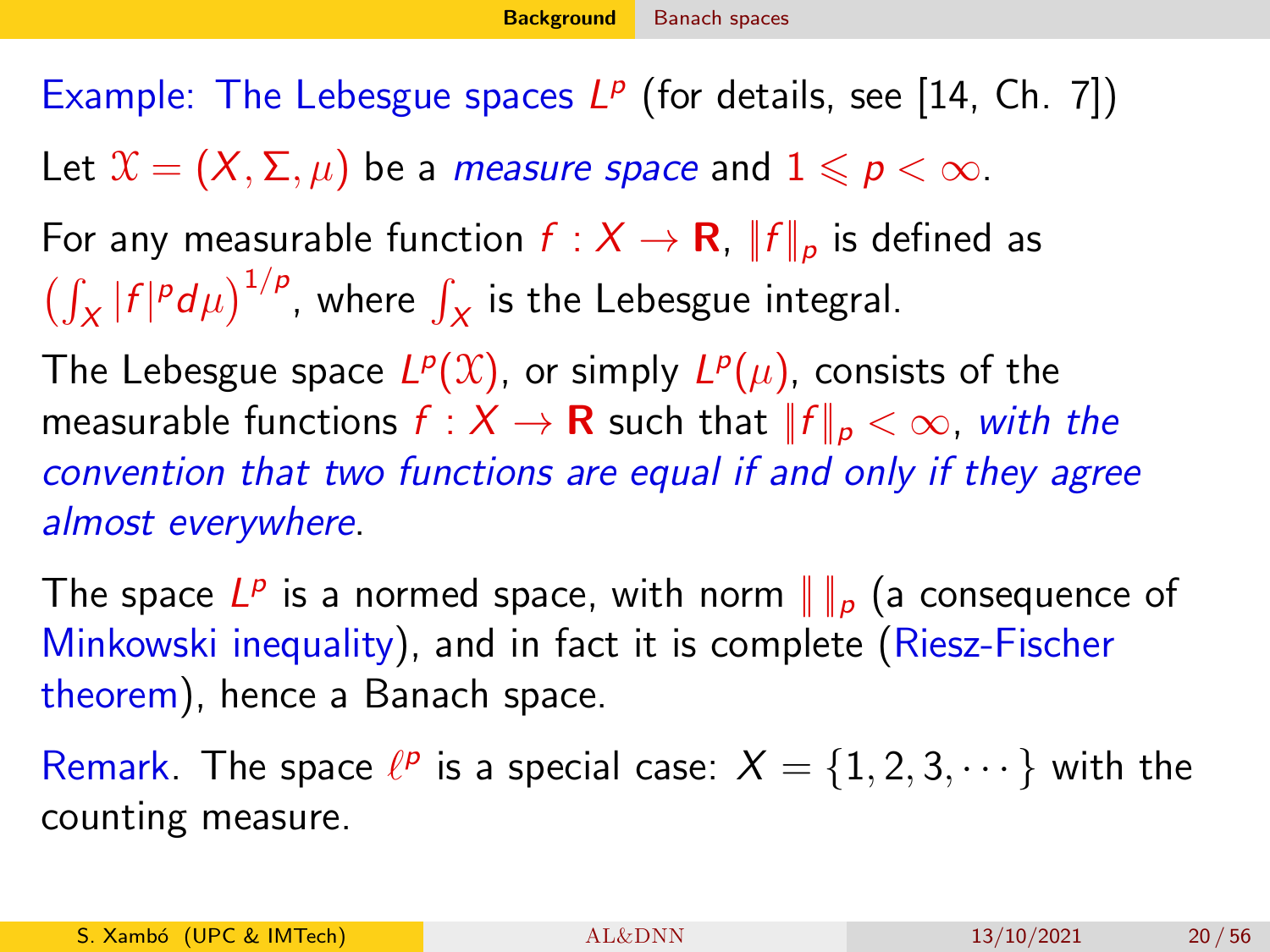<span id="page-20-0"></span>Let  $(\mathcal{B}, \|\|)$  be a Banach space. If  $\mathcal B$  is finitely-generated, the notion of basis coincides with the notion introduced in elementary linear algebra: a finite set of linearly independent vectors that span the space. Since the results we will state turn out to be obvious in this case, we will assume that  $\mathcal B$  is not finitely generated.

A *basis* for B is a sequence  $u_1, \dots, u_k, \dots \in B$  such that for each  $x \in B$ there is a *unique sequence*  $\lambda_1,\cdots,\lambda_k,\cdots\in{\bf R}$  such that  $x=\sum_{k\geqslant1}\lambda_ku_k$ , where the convergence of the series is in the sense of the norm:  $x = \lim_{n \to \infty} \sum_{k=1}^n \lambda_k u_k$ . Thus the vectors  $u_k$  are linearly independent and span a space (their finite linear combinations) that is dense in  $B$ .

Example. Let  $u_k \in \ell^p$  be  $\{\delta_{k,j}\}_{j\geqslant 1}$  (has 1 in the position k and 0 otherwise). Then  $\{u_k\}_{k\geqslant 1}$  is a basis of  $\ell^p$ , for all  $p\in [1,\infty)$ .

Given a basis, a subtle result is that the map  $\lambda_k : \mathcal{B} \to \mathbf{R}$ ,  $x \mapsto \lambda_k(x)$  is continuous for all  $k$  (see [\[15,](#page-54-3) Theorem 1.6]).

If for any  $x\in\mathcal{B}$  the convergence of  $\sum_{k\geqslant 1}\lambda_ku_k$  is unconditional,  $\{u_k\}$  is said to be an *unconditional basis*.

S. Xambó (UPC & IMTech)  $AL&DNN$  13/10/2021 21/56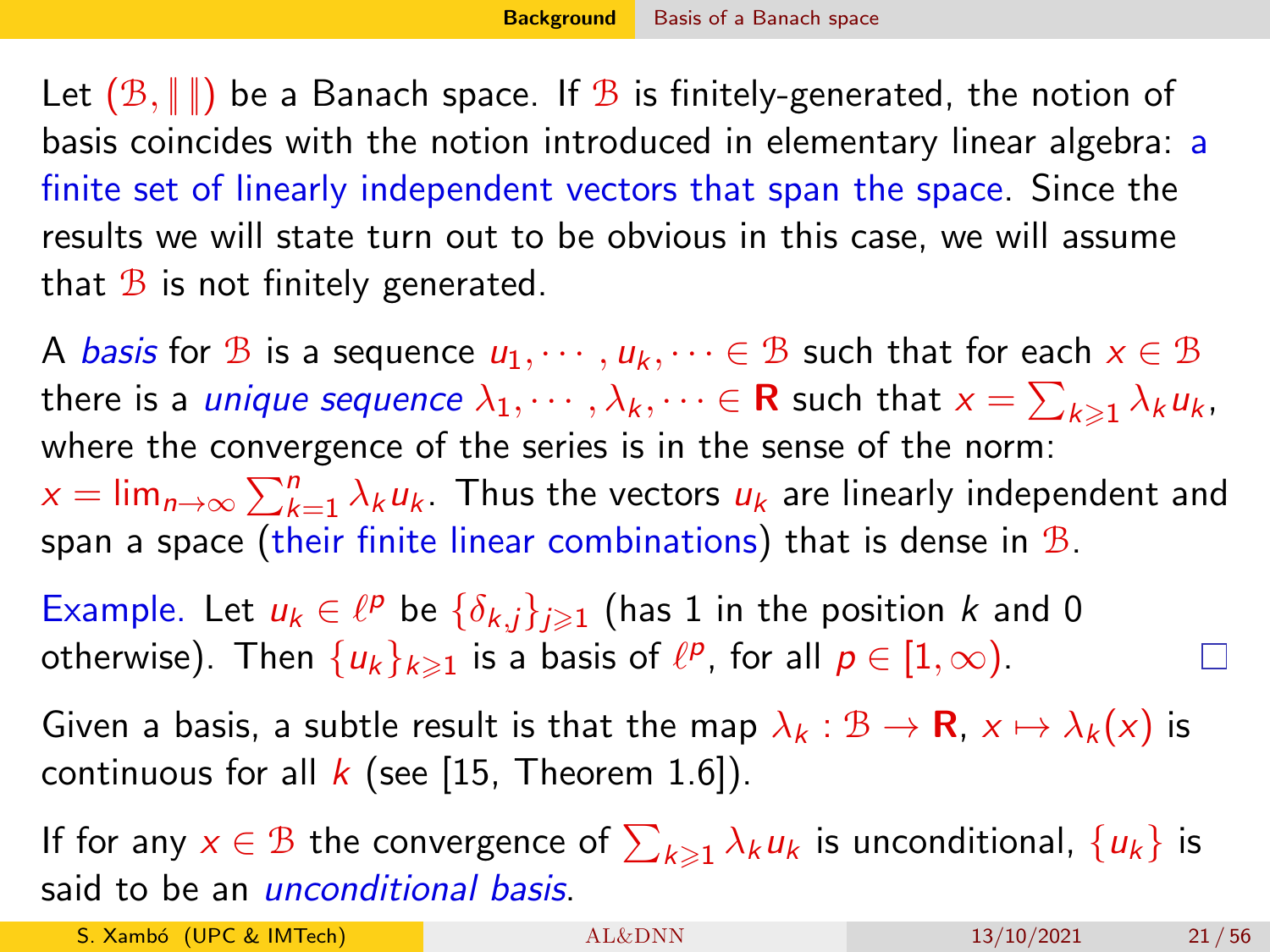<span id="page-21-0"></span>The concept of real Hilbert space is a natural extension of the notion of Euclidean space to possibly infinite dimensions.

Let  $H$  be a real vector space endowed with a *inner scalar product*  $\langle x, y \rangle \in \mathbf{R}$ , for all  $x, y \in \mathcal{H}$ , that is *bilinear, symmetric*, and *positive* definite ( $\langle x, x \rangle > 0$  for all  $x \neq 0$ ). In some contexts, particularly if H has finite dimension, the scalar product is also denoted by  $x \cdot y$ .

Then  $\mathcal H$  is a normed space, with  $\|x\| = +\sqrt{\langle x, x\rangle}$ . In this case the triangle inequality  $\|x+x'\|\leqslant \|x\|+\|x'\|$  has the property that it is an equality if an only if either  $x = 0$  or  $x' = \lambda x$  with  $\lambda \in \mathbf{R}_{+}$ .

If this normed space is complete, then we say that  $H$  is a Hilbert space.

Obviously, any Hilbert space is a Banach space.

Example. The space  $L^2(\mathfrak{X})$  is a Hilbert space, with  $\langle f, g \rangle = \int_X f(x)g(x)d\mu(x)$ , and  $\ell^2$ , with  $\langle a, b \rangle = \sum_{k \geqslant 1} a_k b_k$ .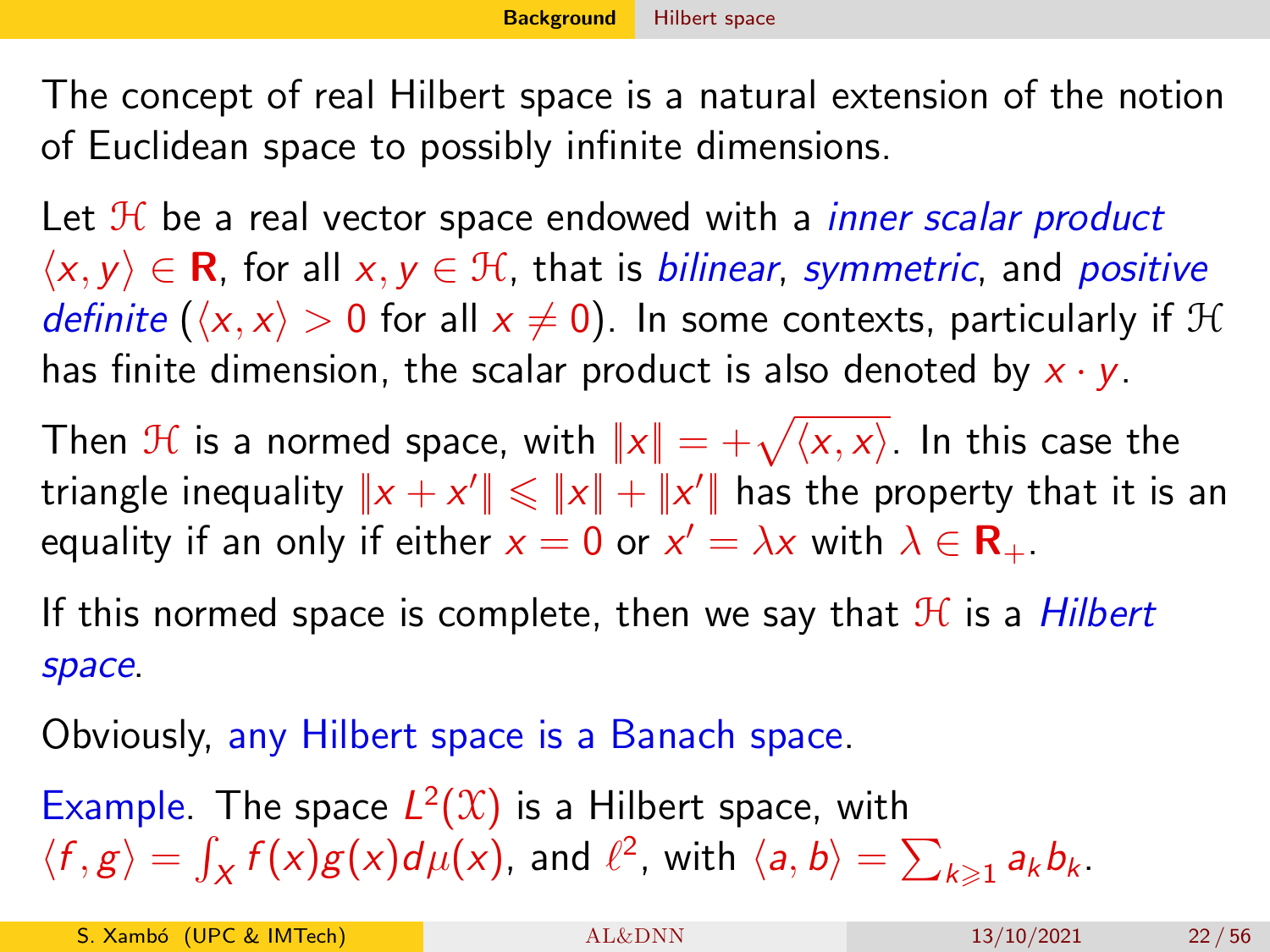Fact. If H is a finite dimensional subspace of a Hilbert space  $\mathcal{H}$ , then  $\mathcal{H} = H \oplus H^\perp$ , where  $H^\perp = \{h' \in \mathcal{H} \, | \, \langle h, h' \rangle = 0 \,\, \forall h \in H\}.$ 

This means that for any  $h \in \mathcal{H}$  there is a unique decomposition  $h = \hat{h} + h'$  with  $\hat{h} \in H$  and  $h' \in \mathfrak{H}^{\perp}$ .

Since  $\langle h,h\rangle=\langle\hat{h},\hat{h}\rangle+\langle h',h'\rangle$  (as  $\langle\hat{h},h'\rangle=0)$ , we have (Pythagoras)  $||h||^2 = ||\hat{h}||^2 + ||h'||^2$ .



Remark. The stament about  $H$  is valid for any *closed* vector subspace of  $H$ , a condition that is automatically satisfied when the dimension of  $H$  is finite.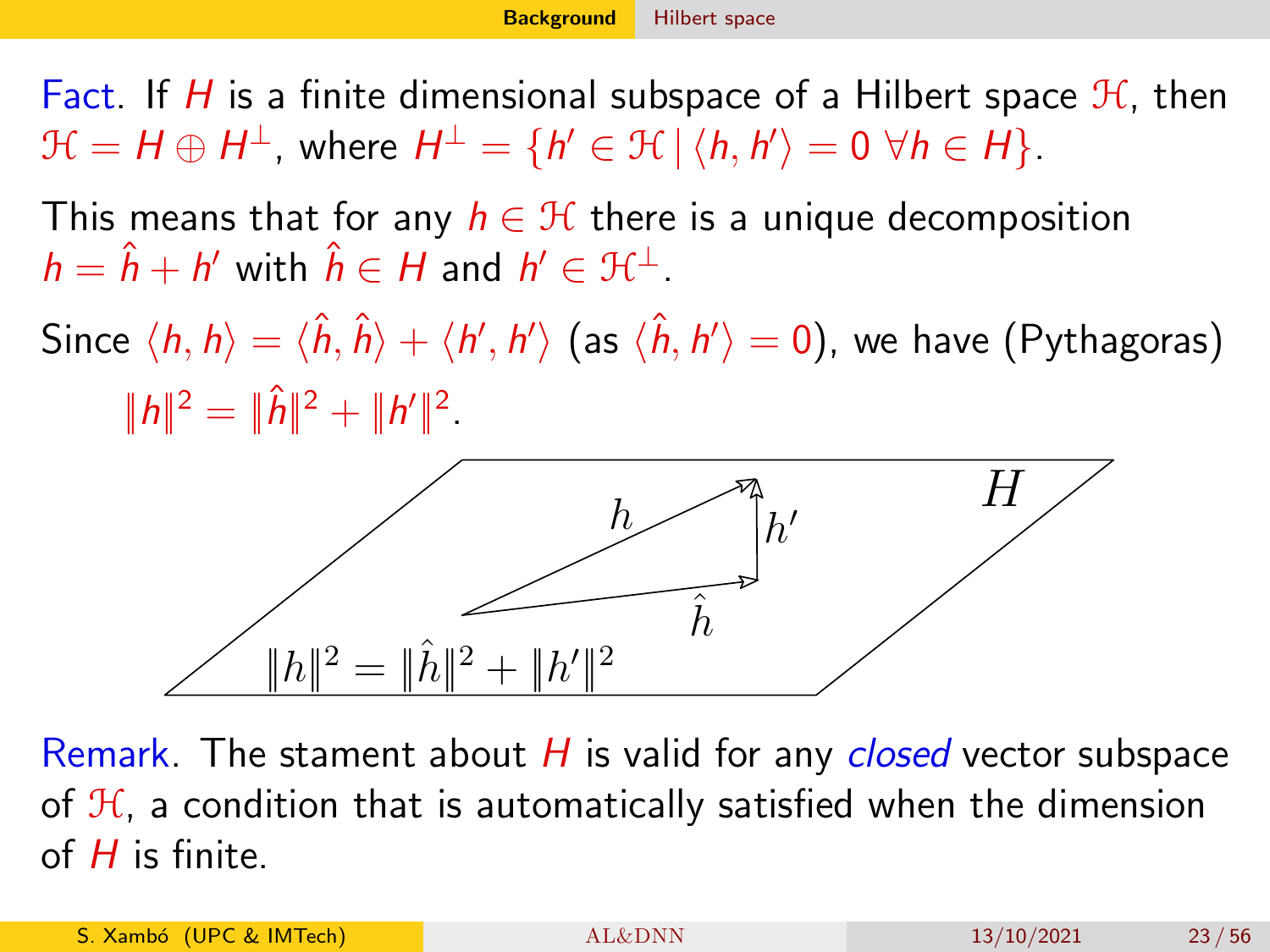# Reproducing Kernel Hilbert Spaces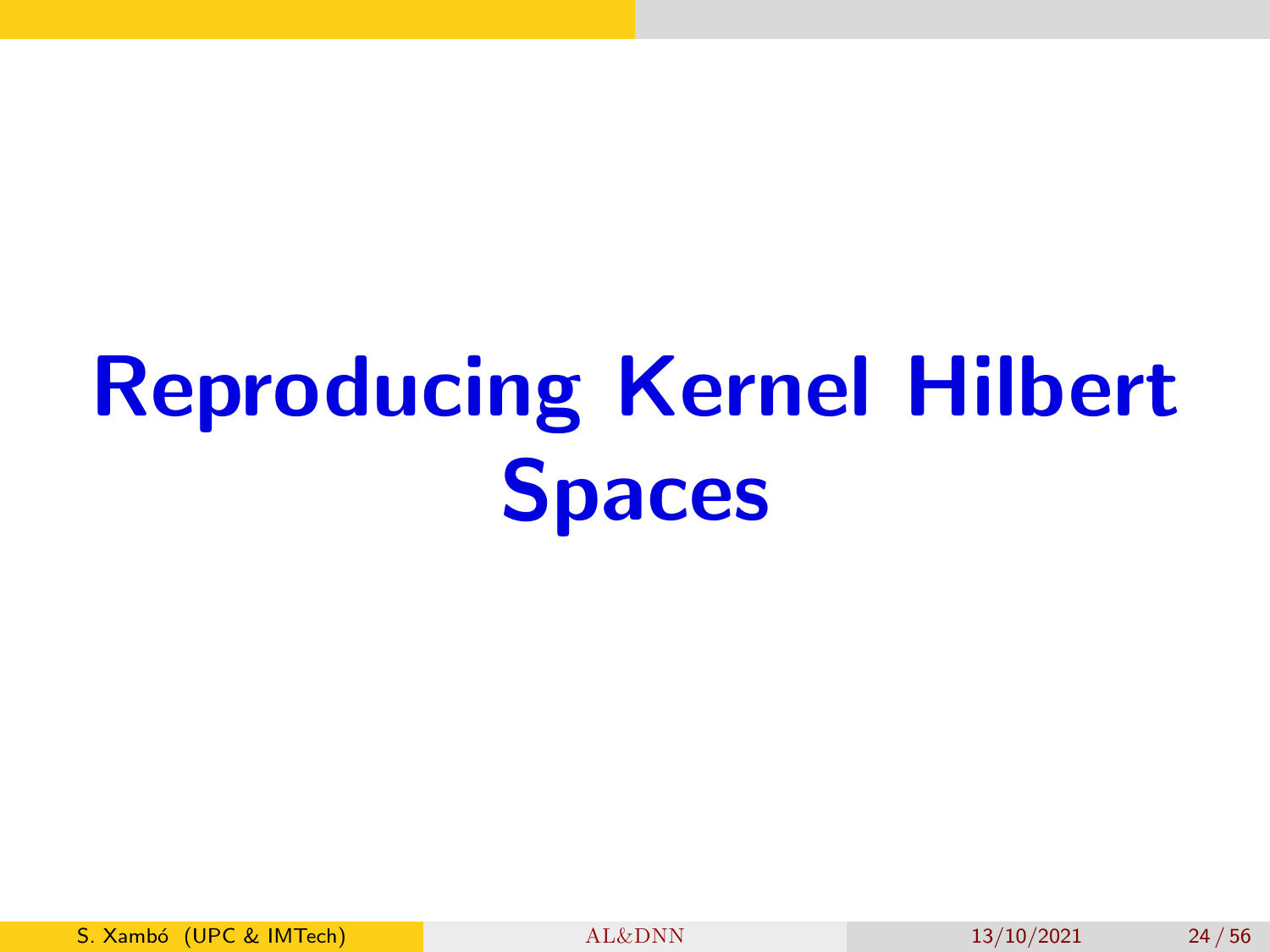<span id="page-24-0"></span>If  $\kappa : \mathfrak{X} \times \mathfrak{X} \to \mathbf{R}$  is a kernel, and  $x \in \mathfrak{X}$ , we will write  $\kappa_x : \mathfrak{X} \to \mathbf{R}$  to denote the function defined by  $\kappa_{\mathsf{x}}(\mathsf{x}') = \kappa(\mathsf{x},\mathsf{x}')$ .

If H is a Hilbert space of functions  $f: \mathcal{X} \to \mathbf{R}$ , we say that  $\kappa$  is a reproducing kernel for  $\mathcal{H}$  if  $\kappa_x \in \mathcal{H}$  for all  $x \in \mathcal{X}$  and  $f(x) = \langle \kappa_x, f \rangle$ for all  $f \in \mathcal{H}$  and  $x \in \mathcal{X}$  (reproducing property).

In particular we have

 $\kappa(\mathsf{x},\mathsf{x}') = \kappa(\mathsf{x}',\mathsf{x}) = \kappa_{\mathsf{x}'}(\mathsf{x}) = \langle \kappa_{\mathsf{x}}, \kappa_{\mathsf{x}'} \rangle.$ 

This means that we can regard  $H$  as a *feature space*, the map  $\phi: \mathfrak{X} \to \mathfrak{H}$ ,  $x \mapsto \kappa_x$ , as a *feature map*, and  $\kappa = \kappa_{\phi}$  as the kernel associated to  $\phi$ .

We will often write  $\phi(x)$  instead of  $\kappa_{x}$ , particularly when this helps in the readability of expressions.

Remark. The condition  $f(x) = \langle \kappa_x, f \rangle$  implies that the evaluation map  $v_x : \mathcal{H} \to \mathbf{R}$ ,  $f \mapsto f(x)$ , is continuous for any given  $x \in \mathcal{X}$ .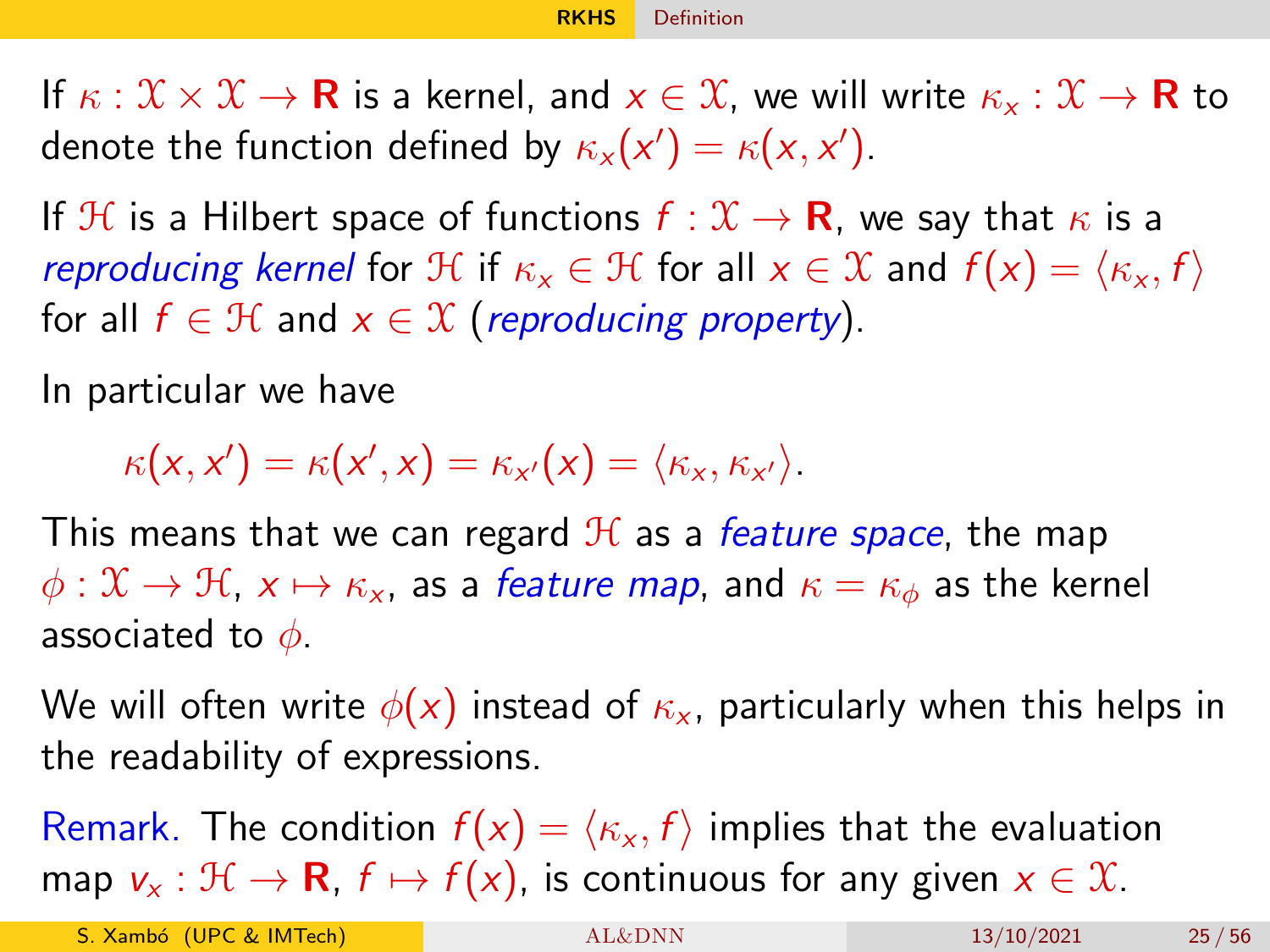<span id="page-25-0"></span>Given points  $x^1,\ldots,x^m\in\mathfrak X$  and scalars  $\lambda_1,\cdots,\lambda_m$ , we can consider the function  $f = \sum_{i=1}^{m} \lambda_i \phi(x^i) \in \mathcal{H}$ .

If  $f' = \sum_{j=1}^{m'} \lambda'_j \phi(\mathsf{x}^{.j}) \in \mathcal{H}$  is another such function  $(x'^1, \dots, x'^{m'} \in \mathfrak{X})$ , the inner product  $\langle f, f' \rangle$  is equal to  $\sum$ i,j  $\lambda_i \lambda'_j \langle \phi(\mathsf{x}^i), \phi(\mathsf{x}^{ij}) \rangle = \sum_j$ i,j  $\lambda_i \lambda'_j \kappa(x^i, x'^j)$ .

If  $f$  is as above and  $f' = \kappa_x = \phi(x)$ , then

 $\langle \phi(x), f \rangle = \sum_i \lambda_i \langle \phi(x), \phi(x^i) \rangle = \sum_i \lambda_i \kappa(x, x^i) = \sum_i \lambda_i \phi(x^i)(x) =$  $f(x)$ , which ratifies the reproducing property for this particular  $f \in \mathcal{H}$ .

Notation. The subspace of  $\mathcal H$  spanned by the functions  $\phi(x) = \kappa_x$ ,  $x \in \mathfrak{X}$ , will be denoted by  $\mathfrak{H}_0$ .

Note that  $\mathcal{H}_0$ , and its inner product, only depend on  $\kappa$ .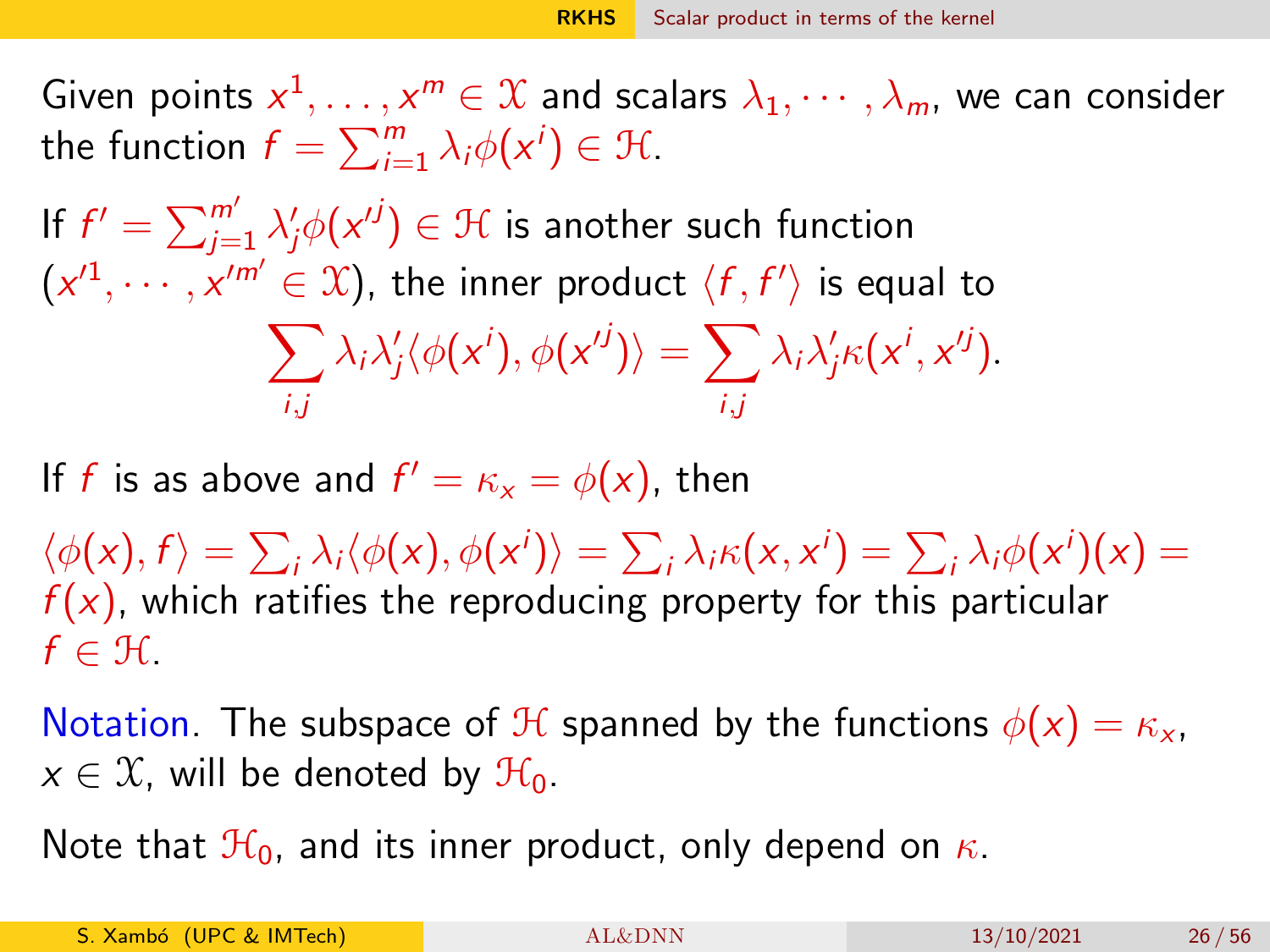[RKHS](#page-24-0) [Existence](#page-26-0)

<span id="page-26-0"></span>Theorem. Let  $\kappa$  be a kernel on  $\mathfrak{X}$ . Then there exists a Hilbert space  ${\mathcal H}$  and a mapping  $\phi: {\mathfrak X} \to {\mathcal H}$  such that  $\kappa({\mathsf x},{\mathsf x}') = \langle \phi({\mathsf x}), \phi({\mathsf x}') \rangle$  for all  $x, x' \in \mathfrak{X}$ .

Proof. Let  $\mathcal{V}_\kappa$  be the vector subspace of  $\mathbf{R}^\mathcal{X}$  spanned by the functions  $\phi(x) = \kappa_{x}$ . The elements of  $V_{\kappa}$  are finite linear combinations of the form  $h = \sum_{x \in F} \lambda_x \phi(x)$ , where  $F \subseteq \mathfrak{X}$  is finite.

Endow  $\mathcal{V}_\kappa$  with the inner product  $\langle h, h' \rangle$ ,  $h' = \sum_{x' \in F'} \lambda'_{x'} \phi(x')$ :

$$
(*) \qquad \langle h, h' \rangle = \sum_{x \in F} \sum_{x' \in F'} \lambda_x \lambda'_{x'} \kappa(x, x').
$$

This expression only depends on  $h$  and  $h'$ , and not on the linear combinations used to represent them. For example, the right hand side of ( ∗) is equal to

 $\sum_{x\in\mathcal{F}}\lambda_x\left(\sum_{x'\in\mathcal{F}'}\lambda'_{x'}\phi(x')(x)\right)=\sum_{x\in\mathcal{F}}\lambda_x\textit{h}'(x)$ , and this shows that it only depends on h'. Similarly, we have

 $\sum_{x' \in F'} \lambda'_{x'} \left( \sum_{x \in F} \lambda_x \kappa_x(x') \right) = \sum_{x' \in F'} \lambda'_{x'} h(x').$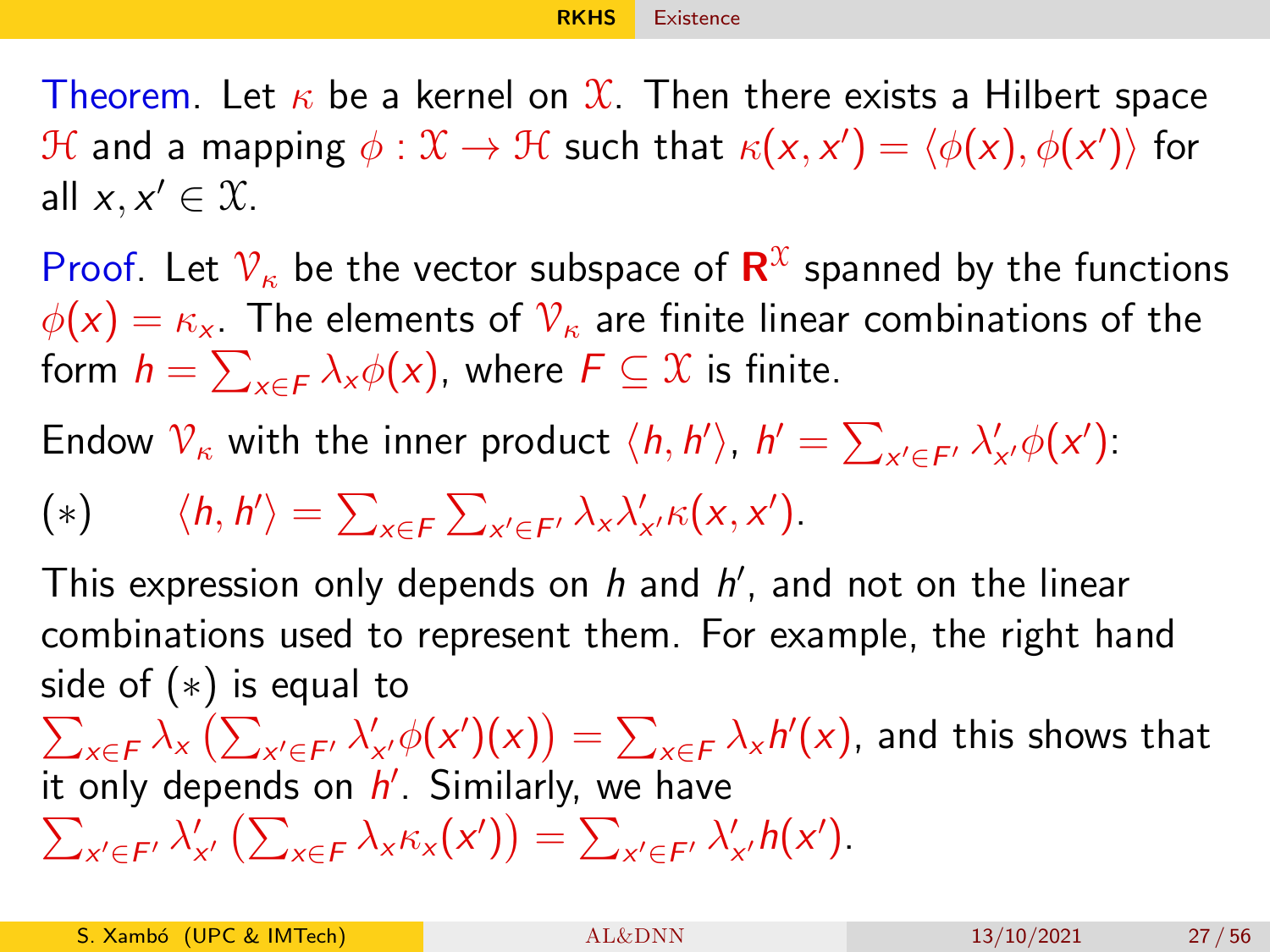Reproducing property for  $\mathcal{V}_{\kappa}$ :  $\langle \phi(x), h' \rangle = h'(x)$ .

Semi-positivity. Let  $x^1, \dots, x^m \in \mathfrak{X}$  and  $h = \sum_{i=1}^m \lambda_i \phi(x^i) \in \mathcal{V}_\kappa$ . Then  $\langle h,h\rangle=\sum_{i,j}\lambda_i\lambda_j\kappa(\mathsf{x}^i,\mathsf{x}^j)$ , which is  $\geqslant 0$  by the definition of Mercer kernel.

Let H be the completion of  $\mathcal{V}_{\kappa}$ . It is a Hilbert space.

For any fixed  $x \in \mathcal{X}$ , the evaluation map  $v_x : \mathcal{V}_\kappa \to \mathbf{R}$  is continuous, for  $v_x(h) = \langle \kappa_x, h \rangle$  and we can appeal to the Cauchy-Schwarz inequality  $|\langle\kappa_\mathsf{x},\hbar\rangle|\leqslant\sqrt{\kappa(\mathsf{x},\mathsf{x})}\|h\|.$  So  $\langle\kappa_\mathsf{x},\hbar\rangle$  is well defined for any  $h \in \mathfrak{H}$ .

Now if  $h_n \in \mathcal{V}_{\kappa}$  is a Cauchy sequence and  $\lim_{n \to \infty} h \in \mathcal{H}$ , then  $\langle \kappa_x, h \rangle = \langle \kappa_x, \lim_{n \uparrow \infty} h_n \rangle = \lim_{n \uparrow \infty} \langle \kappa_x, h_n \rangle = \lim_{n \uparrow \infty} h_n(x) = h(x),$ which is the reproducing property.

The Hilbert space constructed in the above proof is the RKHS associated to  $\kappa$ .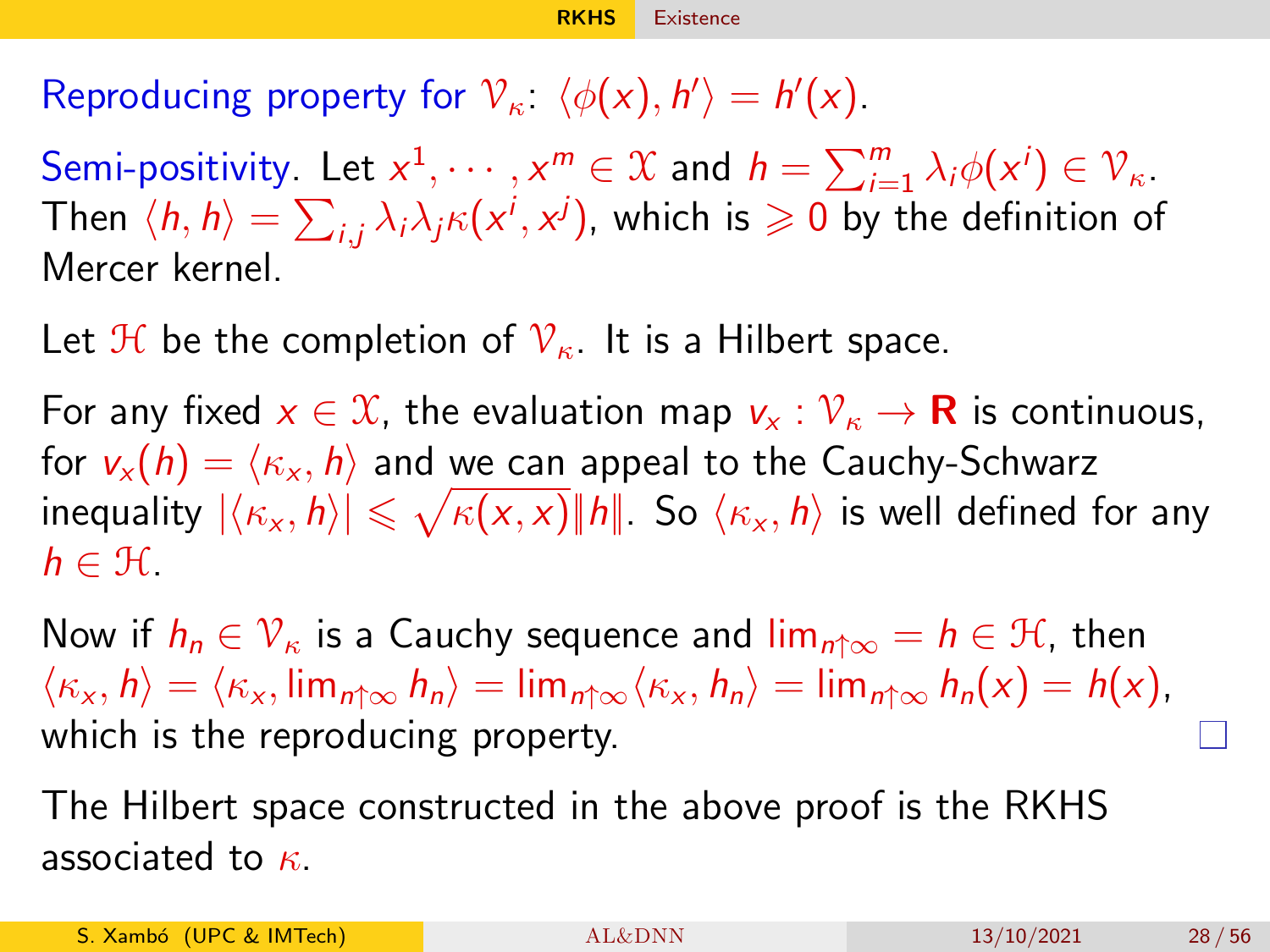## Kernel studio

Product of kernels Kernel normalization The Gaussian kernels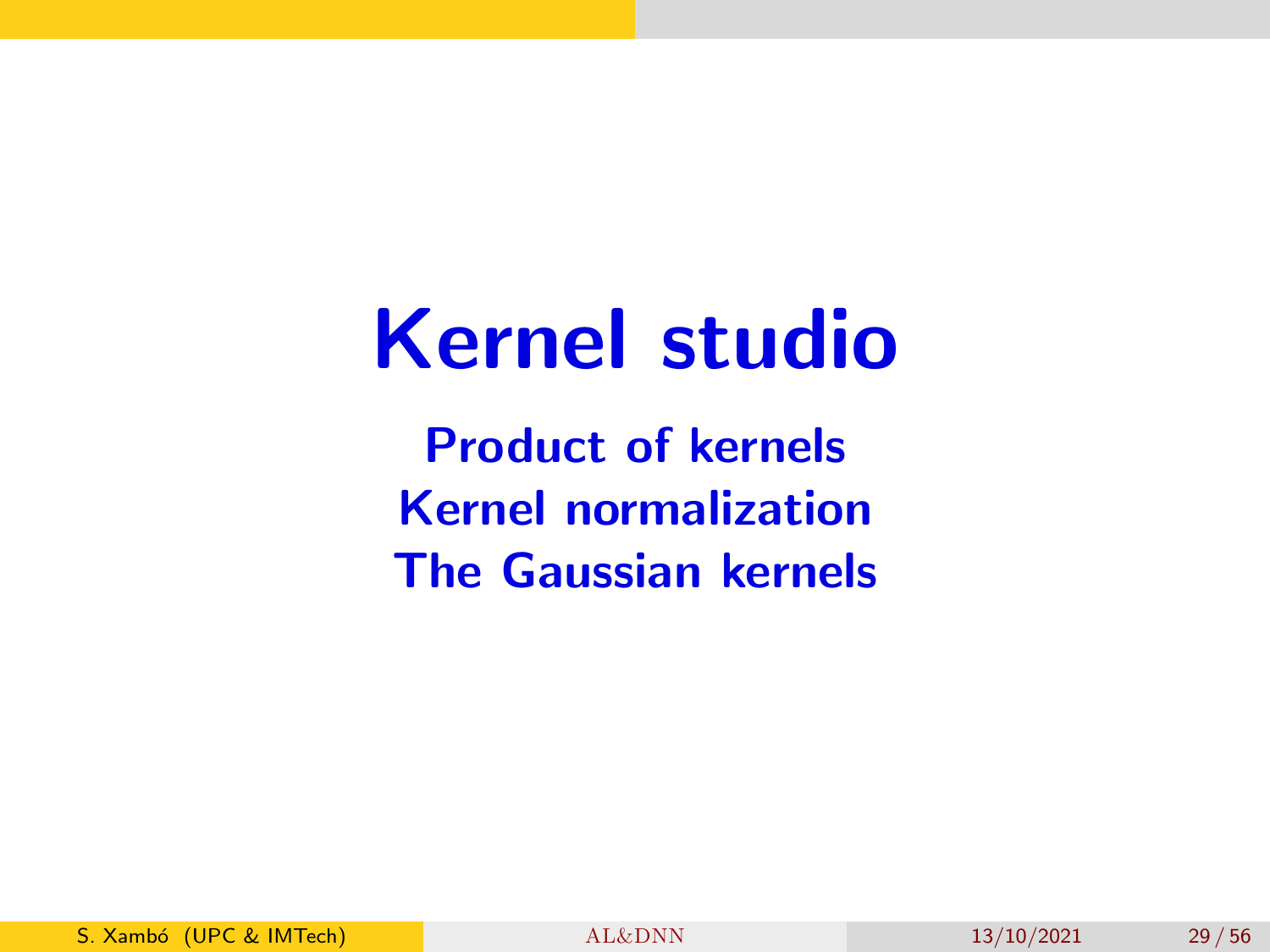<span id="page-29-1"></span><span id="page-29-0"></span>The product of two kernels is a kernel. Let  $\kappa$  and  $\kappa'$  be two kernels on  $\mathfrak X.$  Let  $K$  and  $K'$  be the kernel matrices of  $\kappa$  and  $\kappa'$  relative to the same set of  $m$  points of  $\mathfrak X.$  Then the kernel matrix of  $\kappa\kappa'$ , relative to the same  $m$  points, is  $[\mathcal{K}_{ij}\mathcal{K}^\prime_{ij}]_{ij}$ . To prove that  $\kappa\kappa^\prime$  is a kernel we have to check that for any  $\lambda_1,\cdots,\lambda_m\in{\bf R}$  we have  $\sum_{ij}\lambda_i\lambda_jK_{ij}K_{ij}'\geqslant 0.$ 

To see this, we will use that the semi-positive matrix  $K$  can be expressed in the form  $\mathcal{K} = MM^{\mathcal{T}}$  for some  $M \in \mathbf{R}(m)$  (Cholesky decomposition; see [\[16,](#page-55-1) § I.7]). Then we have

$$
\sum_{ij} \lambda_i \lambda_j K_{ij} K'_{ij} = \sum_{ij} \lambda_i \lambda_j \left( \left[ \sum_{k=1}^m M_{ik} M_{jk} \right] K'_{ij} \right)
$$
  
= 
$$
\sum_{k=1}^m \left( \sum_{i,j} (\lambda_i M_{ik}) (\lambda_j M_{jk}) K'_{ij} \right) \geq 0.
$$

In the last step we use that  $K'$  is semi-positive, and hence, with  $\lambda'_i = \lambda_i M_{ik}, \sum_{ij} \lambda'_i \lambda'_j K'_{ij} \geqslant 0.$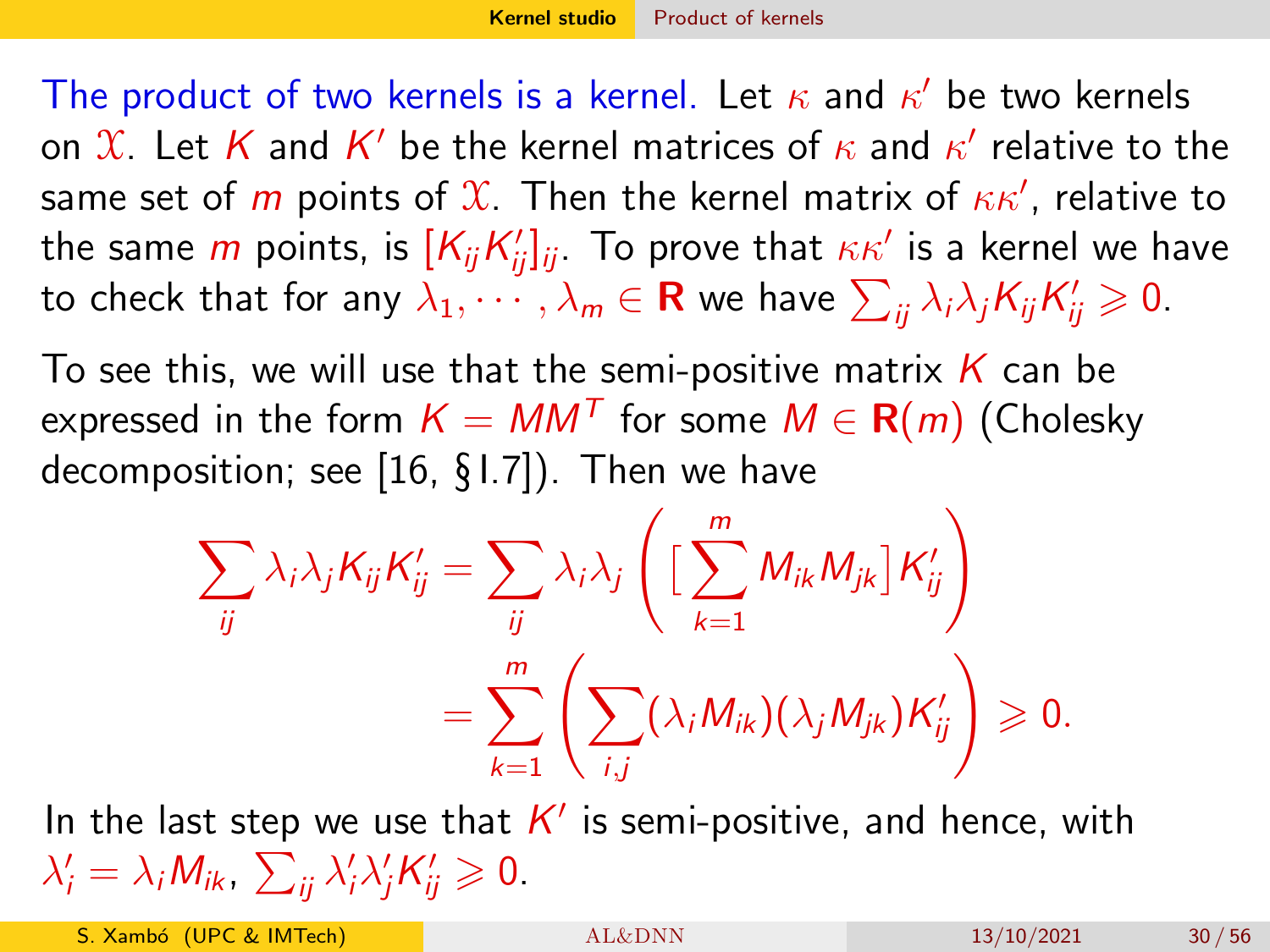<span id="page-30-1"></span><span id="page-30-0"></span>Given  $x^1, \dots, x^m \in \mathcal{X}$ , let us check that the matrix  $\bar{K} = (\bar{\kappa}(x^i, x^j))$ is semi-positive.

For any  $\lambda_1, \cdots, \lambda_m \in \mathbf{R}$ , we need to show that

$$
(*)\qquad \sum_{i,j}\lambda_i\lambda_j\bar{\kappa}(x^i,x^j)\geq 0.
$$

If  $\kappa(x^i, x^i) = 0$ , then  $\bar{\kappa}(x^i, x^j) = 0$  for all  $j \in [m]$  (by definition of  $\bar{\kappa}$ ). So we may assume that  $\kappa(\mathsf{x}^i,\mathsf{x}^i) \neq 0$  for all  $j \in [m].$ 

To ease notation, set  $h_i = \kappa_{\mathsf{x}^i}$ . Then  $\bar{\kappa}(\mathsf{x}^i,\mathsf{x}^j) = \langle h_i,h_j \rangle / \| h_i \| \| h_j \|$ , where the scalar produt and the norms are relative to the RKHS associated to  $\kappa$ , and the value of  $(*)$  is

$$
\sum_{i,j}\lambda_i\lambda_j\frac{\langle h_i,h_j\rangle}{\|h_i\|\|h_j\|}=\left\langle\sum_i\lambda_i\frac{h_i}{\|h_i\|},\sum_j\lambda_j\frac{h_j}{\|h_j\|}\right\rangle\geqslant 0.
$$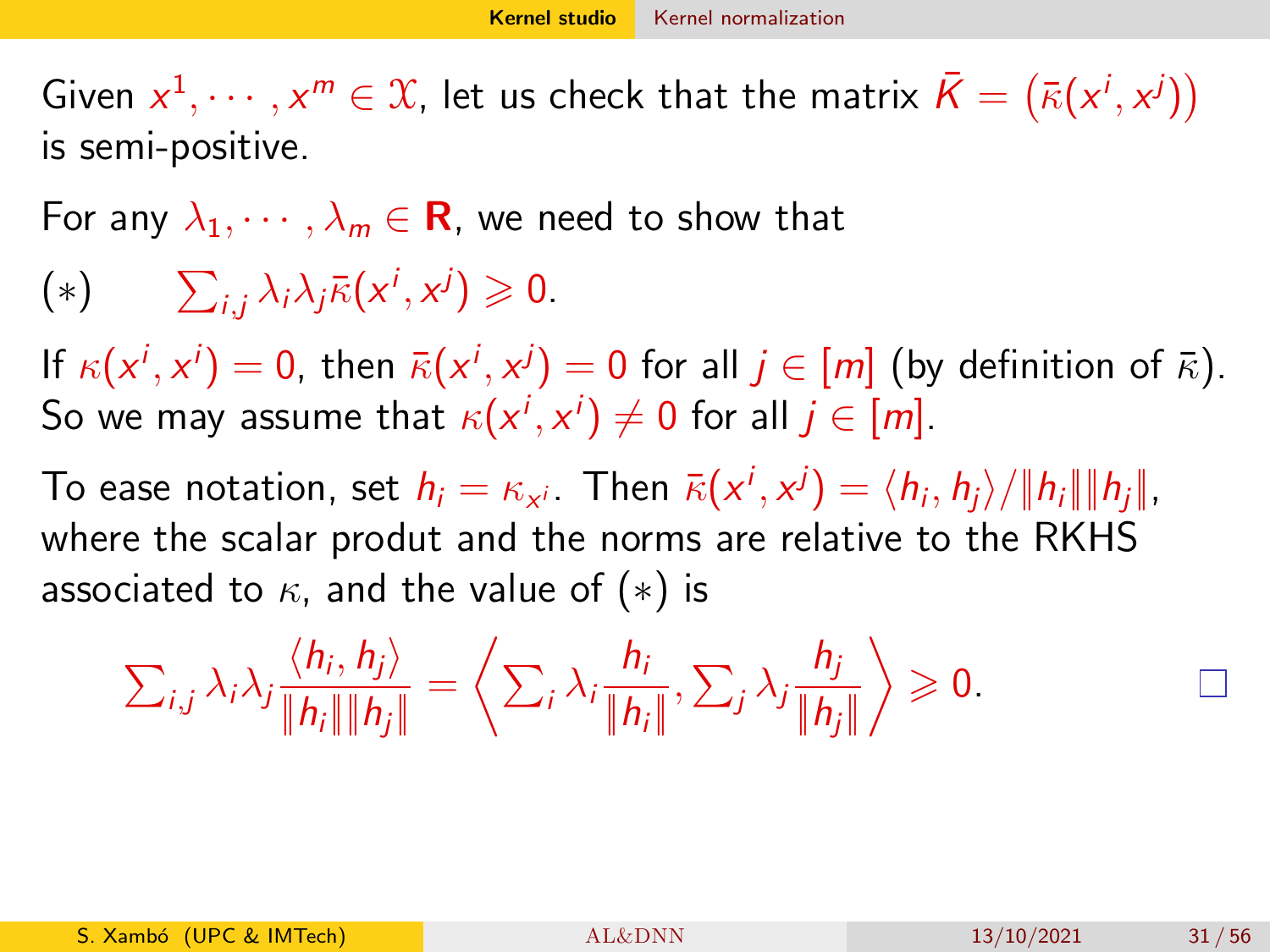<span id="page-31-1"></span><span id="page-31-0"></span>We have defined the *Gaussian kernel* by the expression  $e^{-\frac{\|{\mathbf{x}}-\mathbf{x}'\|^2}{2\sigma^2}}$  $\overline{2\sigma^2}$ ,  $x, x' \in \mathbf{R}^n$ .

It is a kernel because it is the normalization  $\bar{\kappa}$  of the kernel  $\kappa(x, x') = e^{\frac{x \cdot x'}{\sigma^2}}$  $\frac{1}{\sigma^2}$ .

Indeed,  $\kappa(x,x) = e^{\frac{||x||^2}{\sigma^2}}$  $\frac{|x|^2}{\sigma^2}$ . Similarly,  $\kappa(x', x') = e^{\frac{||x'||^2}{\sigma^2}}$  $\overline{\sigma^2}$  . Therefore  $\bar{\kappa}(x, x') = \frac{e^{\frac{x \cdot x'}{\sigma^2}}}{\|x\|^2}$  $\sigma^2$  $e^{\frac{||x||^2}{2\sigma^2}}e^{\frac{||x'||^2}{2\sigma^2}}$  $2\sigma^2$  $= e^{\frac{1}{2\sigma^2}(2x \cdot x' - \|x\|^2 - \|x'\|^2)} = e^{-\frac{\|x - x'\|^2}{2\sigma^2}}$  $\overline{2\sigma^2}$ .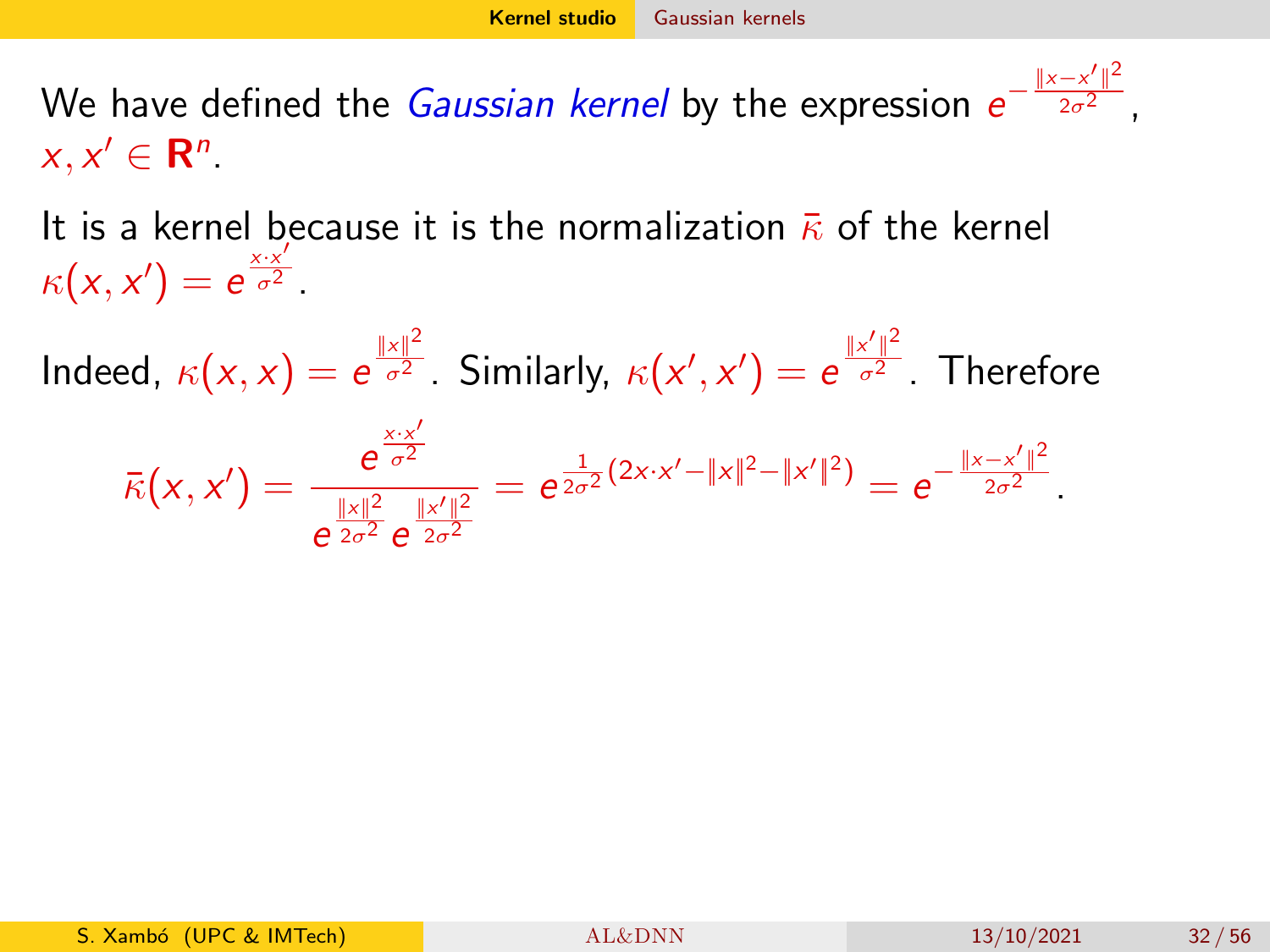# Feature maps studio

Polynomial feature maps Feature map of the polynomial kernel Feature map of the Gaussian kernel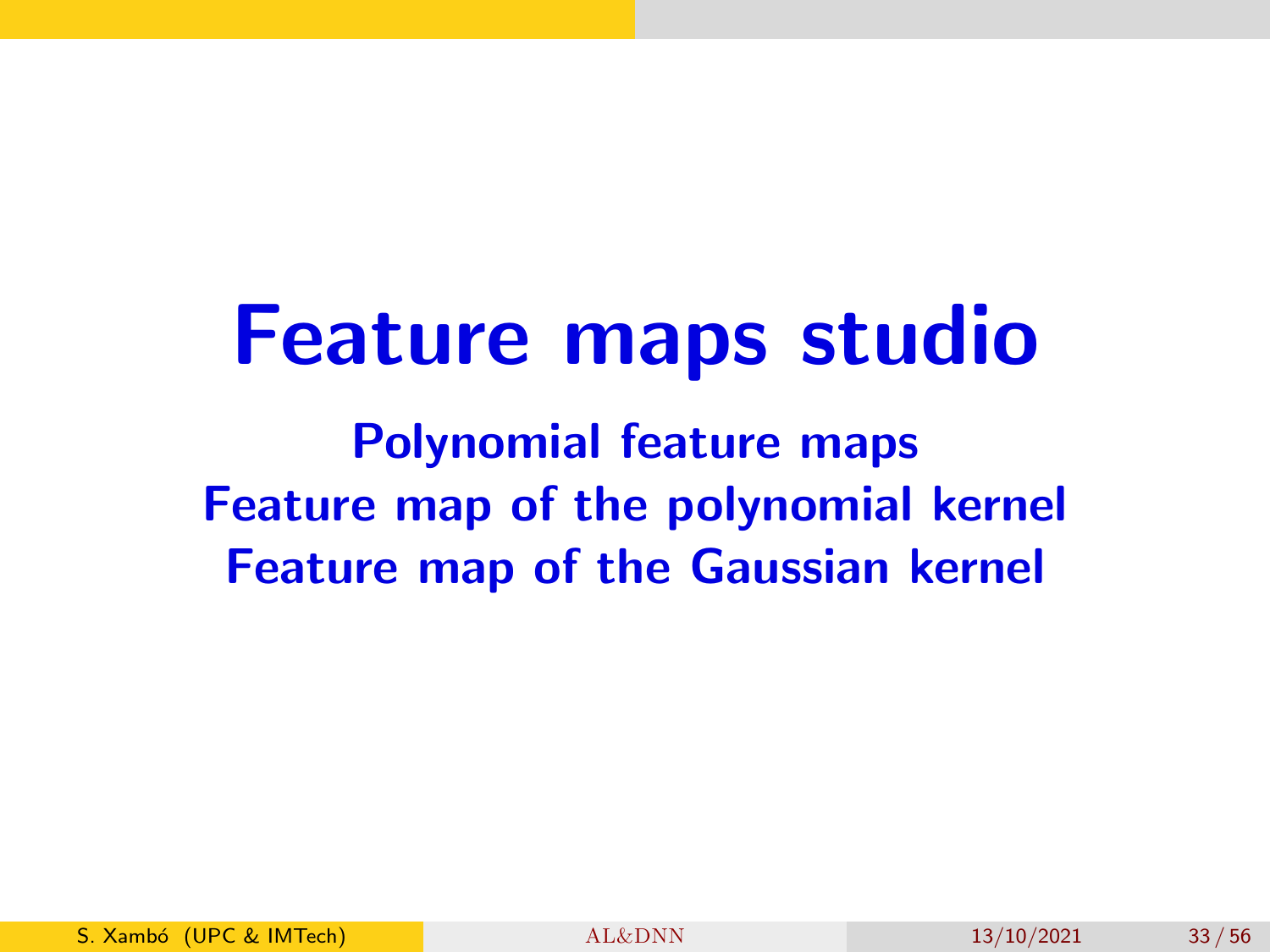<span id="page-33-0"></span>Let  $\beta$  be the set of length n sequences of non-negative integers  $J = j_1, \dots, j_n$ , and set  $|J| = j_1 + \dots + j_n$ .

If  $J \in \mathcal{J}$  and  $x \in \mathbb{R}^n$ , let  $x^J = x_1^{j_1} \cdots x_n^{j_n}$  (a monomial of degree  $|J|$ ).

Let  $N = N_{n,d}$  be the dimension of the space of polynomials of degree d in n variables. Then we have a feature map  $\phi: \mathbf{R}^n \rightarrow \mathbf{R}^N$  such that  $\phi(x)_J = x^J$ .

Remark. A degree  $d$  polynomial map  $p: \mathbf{R}^n \to \mathbf{R}$  can be written in the form  $p(x)=\sum_{r=0}^d\sum_{|J|=r}w_Jx^J=w\cdot\phi(x)$ , where  $w\in{\sf R}^N$  is the vector whose components are the scalars  $w_1$ .

Remark. By imposing further restrictions on the J used in the definition of  $p(x)$ , we can get polynomial feature spaces of lower dimension. For example,  $p(x)=\sum_{|J|=d}w_Jx^J$  lies in the space of homogeneous polynomials of degree d. Its dimension is  $\binom{d+n-1}{d}$  $\binom{n-1}{d}$ .

In algebraic geometry, this is known as the Veronese mapping.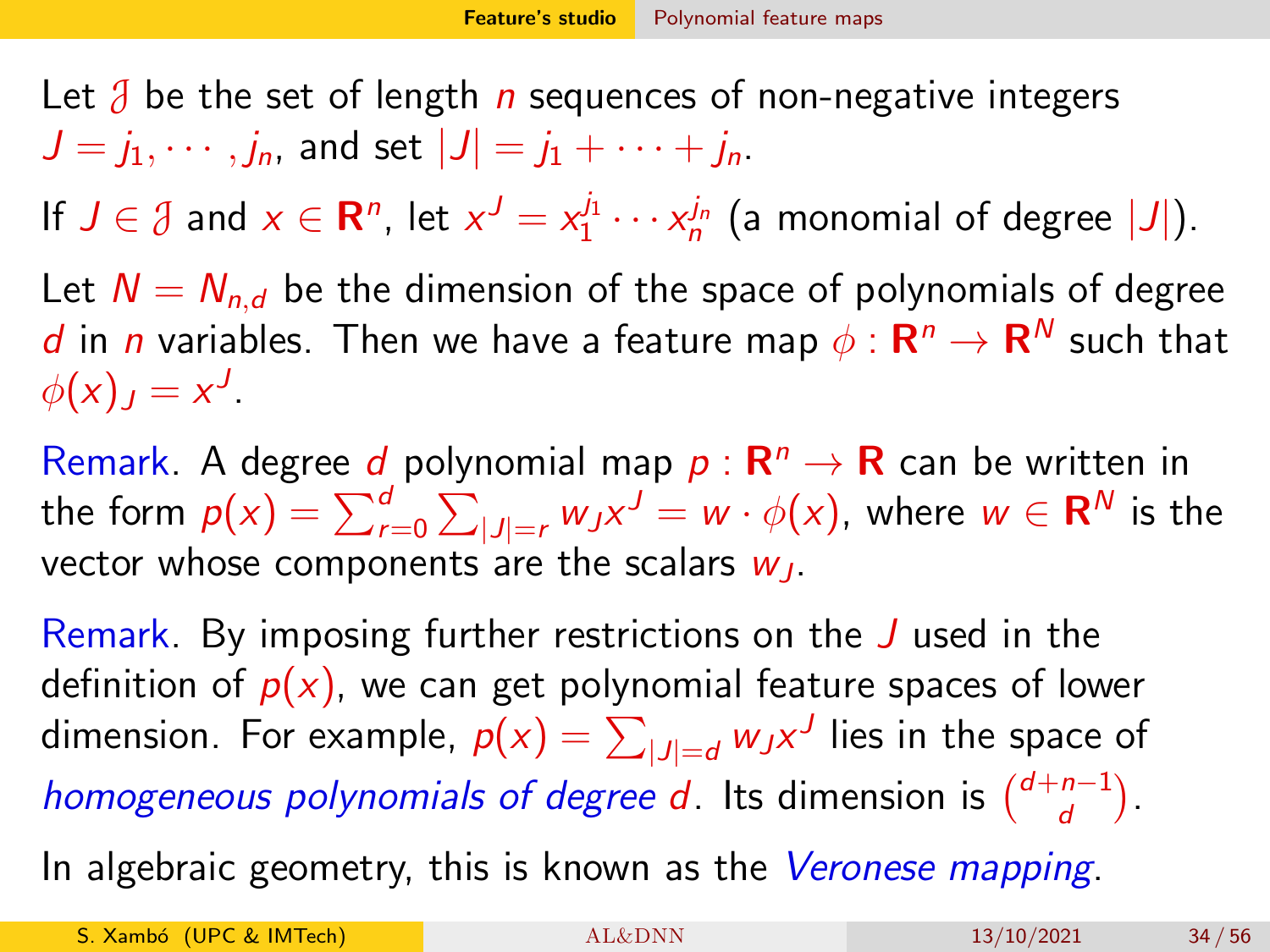<span id="page-34-0"></span>The polynomial kernel of degree  $d$  in  $\mathsf{R}^n$  is given by  $\kappa({\mathsf x},{\mathsf x}') = (1+{\mathsf x}\cdot{\mathsf x}')^d.$  So we know that there is a feature map  $\phi: \mathbf{R}^n \to \mathcal{H}$  such that  $\kappa(x, x') = \langle \phi(x), \phi(x') \rangle$ .

To find an explicit expression for  ${\mathcal H}$  and  $\phi$ , define, for any  ${\pmb{\times}} \in {\mathbf R}^n$ and any sequence  $J=j_1,\cdots,j_d$  in  $\{0,1,\cdots,n\}$ ,  ${\sf x}_J={\sf x}_{j_1}\cdots{\sf x}_{j_d}$  with the convention that  $x_0 = 1$ . Then we can consider the vector  $\phi(\mathsf{x}) \in \mathsf{R}^{(n+1)^d}$  whose coordinates are the monomials  $\mathsf{x}_{J}.$ 

Claim.  $\kappa(x, x') = \langle \phi(x), \phi(x') \rangle$ .

Indeed,  $\langle \phi(x), \phi(x') \rangle = \sum_J x_J x_J' = \sum_J x_{j_1} x_{j_1}' \cdots x_{j_d} x_{j_d}'$ , while  $\kappa({\mathsf x},{\mathsf x}')=(1+{\mathsf x}\cdot{\mathsf x})^d=(\mathsf{x}_0\mathsf{x}_0'+\mathsf{x}_1\mathsf{x}_1'+\dots+\mathsf{x}_n\mathsf{x}_n')^d,$  and it is clear that both expressions coincide (by the distributive property of the product).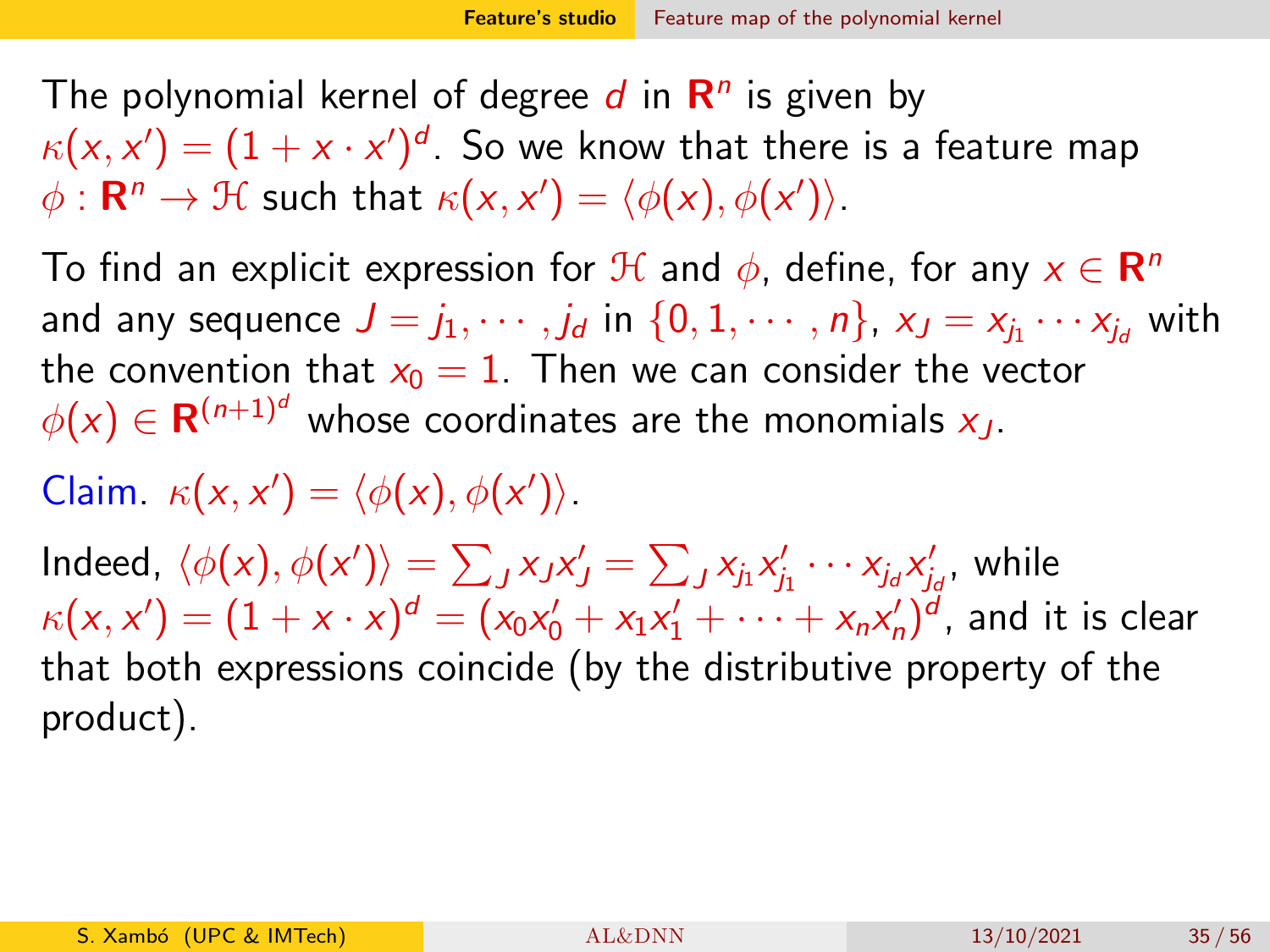<span id="page-35-0"></span>The Gaussian kernel in  ${\bf R}^n$  has the form  $\kappa(x,x')=e^{-\frac{\|x-x'\|^2}{2\sigma^2}}$  $\overline{2\sigma^2}$ .

With similar notations as in the polynomial kernel (preceding slide), let  $\phi(x)_J = \frac{1}{\sqrt{J}}$  $rac{1}{k!}e^{-\frac{||x||^2}{2\sigma^2}}$  $\frac{10}{2\sigma^2}$   $\frac{x_1}{y_2}$  $\frac{\chi_{j}}{\sigma^{k}}$ , now with  $J=j_{1},\cdots,j_{k}\in\{1,\cdots,n\}$  (so  $k = |J|$ ). Let S be the space of real sequences indexed by the J, in some order. Then we have  $\phi : \mathbf{R}^n \to \mathcal{S}$ .

Claim. For all  $x, x' \in \mathbb{R}^n$ ,  $\kappa(x, x') = \sum_j \phi(x)_{,j} \phi(x')_{,j}$ .

Indeed, the sum on the right hand side can be expressed as  $e^{-\frac{||x||^2}{2\sigma^2}}e^{-\frac{||x'||^2}{2\sigma^2}}\sum_{k\geqslant 0}\frac{1}{k}$ k! 1  $\frac{1}{\sigma^{2k}}\sum_{|J|=k}\chi_J\textsf{x}'_J$ . But  $\sum_{|J|=k}\chi_J\textsf{x}'_J=(\textsf{x}\cdot\textsf{x}')^k$  and therefore  $\sum_{k\geqslant 0} \frac{1}{k}$ k! 1  $\frac{1}{\sigma^{2k}}\sum_{|J|=k}\mathsf{x}_{J}\mathsf{x}'_{J}=\sum_{k\geqslant 0}\frac{1}{k!}$  $\frac{1}{k!}(\frac{x \cdot x^{\prime}}{\sigma^2})^k = e^{\frac{x \cdot x^{\prime}}{\sigma^2}}$  $\overline{\sigma^2}$  Finally,  $e^{-\frac{\|x\|^2}{2\sigma^2}}e^{-\frac{\|x'\|^2}{2\sigma^2}}e^{\frac{x\cdot x'}{\sigma^2}}=e^{\frac{1}{2\sigma^2}(-\|x\|^2-\|x\|^2+2x\cdot x')}=e^{-\frac{\|x-x'\|^2}{2\sigma^2}}$  $\overline{2\sigma^2}$ .

Remark. The proof shows that  $\phi(x) \in \ell^2$ , so that actually  $\phi: \mathbf{R}^n \to \ell^2 \subset \mathcal{S}.$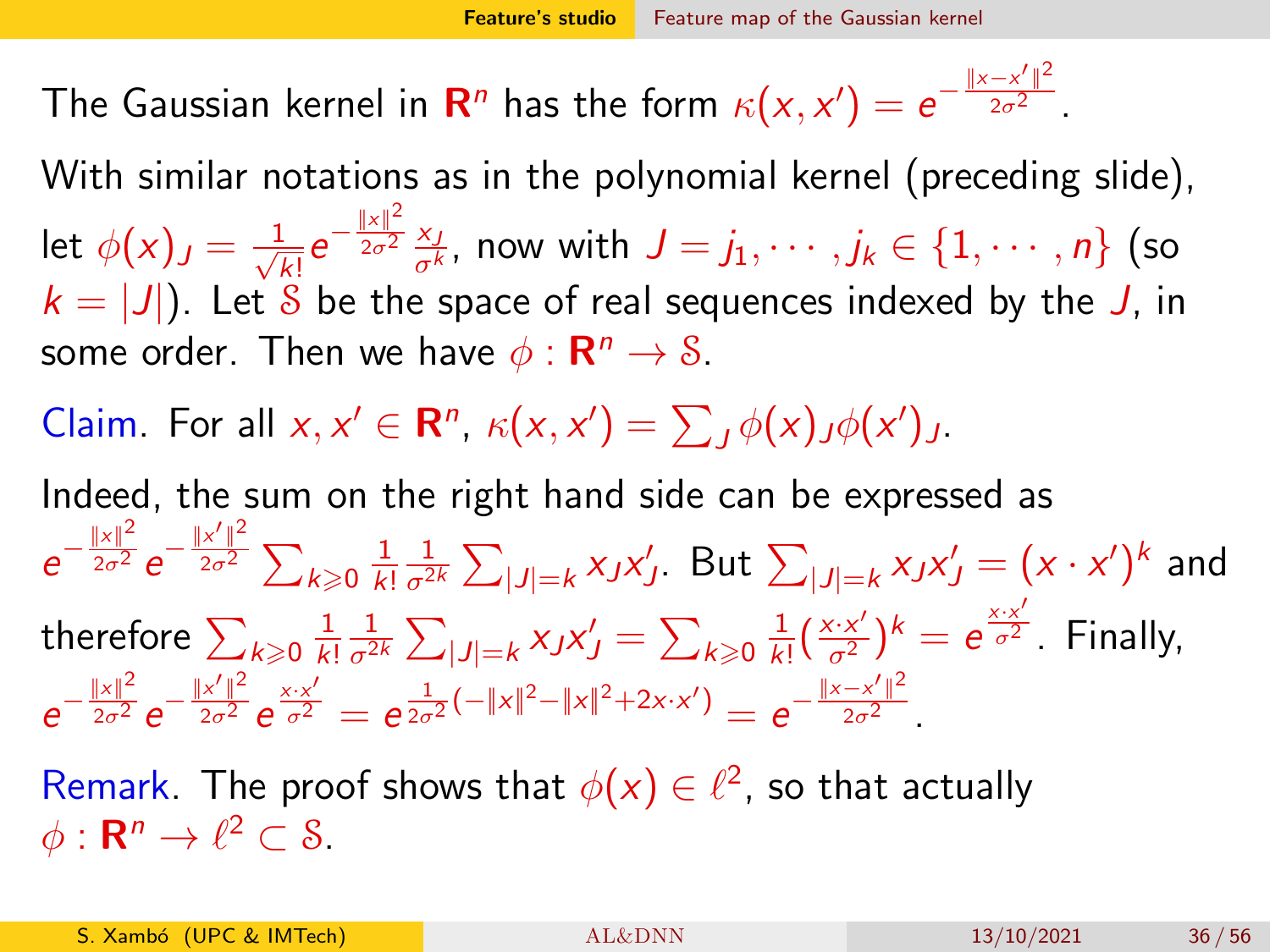Learning with kernels A basic scheme The representer theorem The kernel trick Kernel SVM (hard and soft)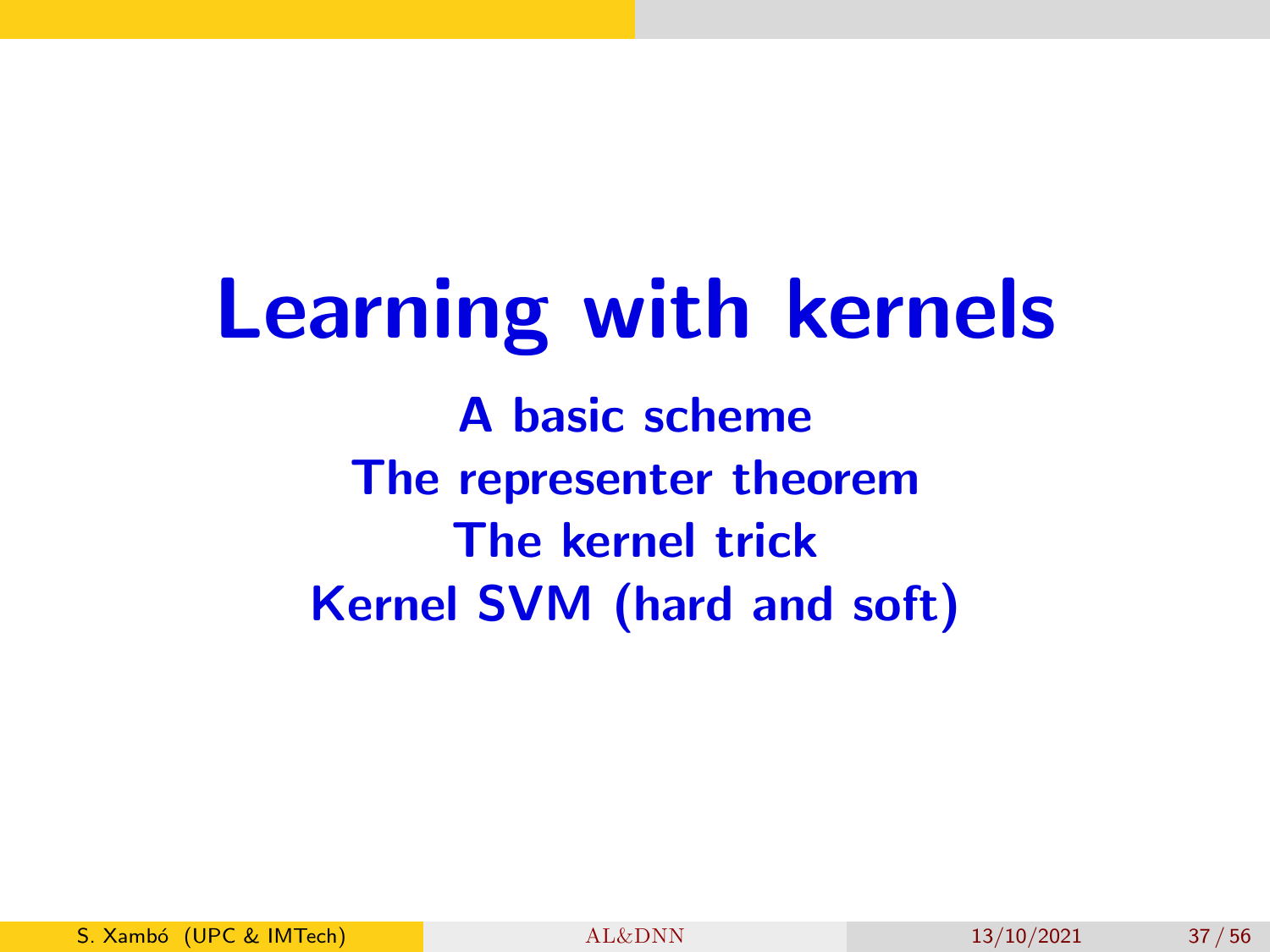<span id="page-37-0"></span>The basic scheme to approach a learning task on  $\mathfrak X$  by means of kernels  $\kappa$  can be described as follows:

(1) Choose a *feature space* H and a *feature map*  $\phi: \mathcal{X} \to \mathcal{H}$ .

(2) Morph the labeled dataset  $\mathcal{D} = \{(\mathsf{x}^1, \mathsf{y}^1), \cdots, (\mathsf{x}^m, \mathsf{y}^m)\}$  to the dataset  $\bar{\mathcal{D}} = \{(\phi(x^1), y^1), \cdots, (\phi(x^m), y^m)\}.$ 

(3) Train a (linear) predictor  $\bar{h}: \mathcal{H} \to \mathcal{Y}$  over  $\bar{\mathcal{D}}$ .

(4) Return the predictor  $\hat{h}: \mathcal{X} \to \mathcal{Y}$  such that  $\hat{h}(x) = \bar{h}(\phi(x))$ .

Example.  $\mathfrak{X}=\mathsf{R}$ . Task: learning a polynomial  $p(t)=\sum_{j=0}^d w_j t^j$ ,  $t \in \mathbf{R}$ , of degree d from a labeled dataset  $\mathcal{D} = \{(t_1, p_1), \cdots, (t_m, p_m)\}.$ 

Let  $\mathcal{H} = \mathsf{R}^{d+1}$  and  $\phi(t) = (1,t,\cdots,t^d)$ . Learning  $\rho(t)$  is morphed into learning the linear map  $\mathcal{H} \to \mathbf{R}$ ,  $x \mapsto w \cdot x$  $(w = (w_0, w_1, \dots, w_d))$  from the dataset  $\mathcal{D} = \{(\phi(t_1), p_1), \cdots, (\phi(t_m), p_m)\}.$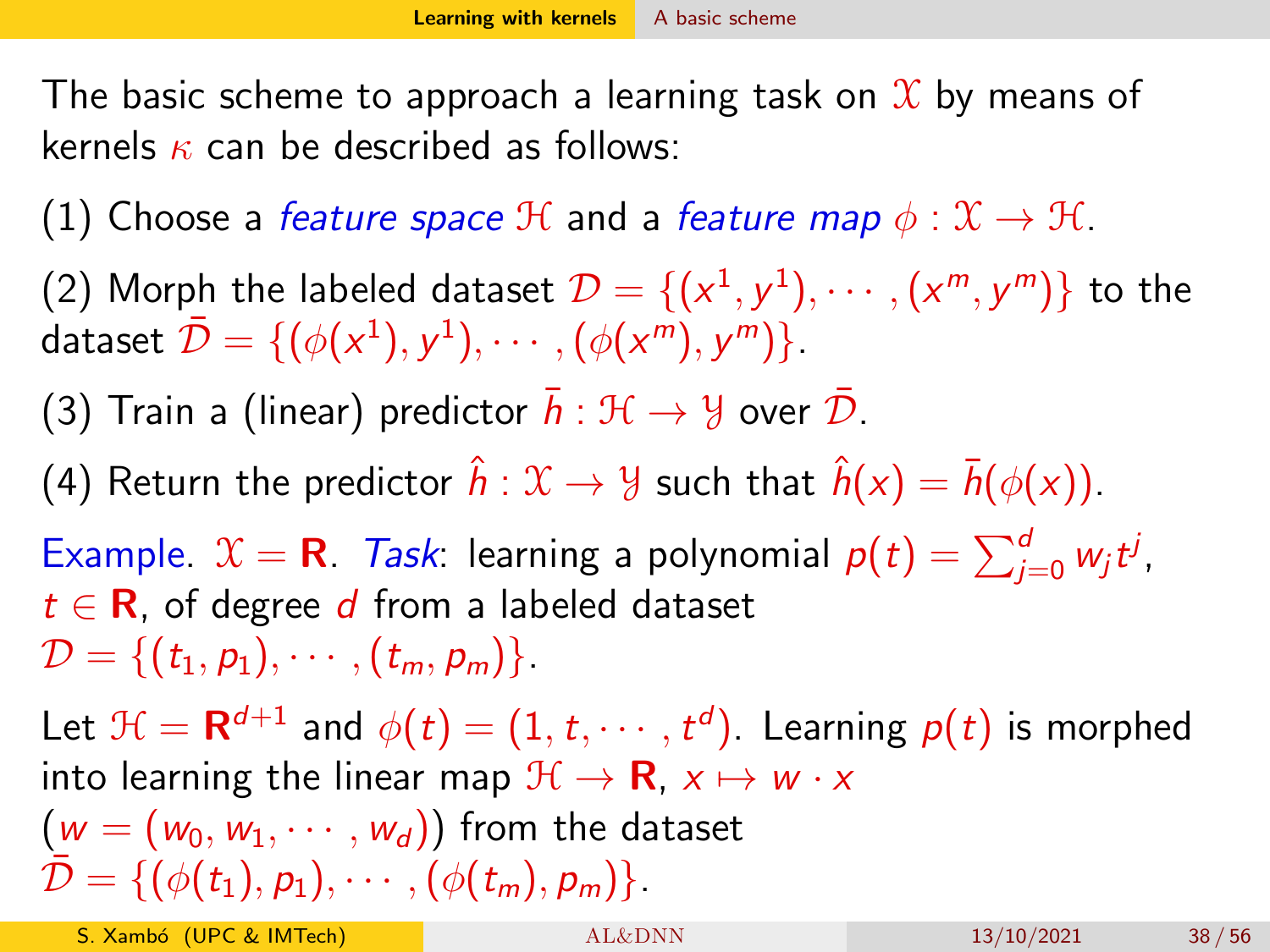<span id="page-38-0"></span>Theorem. Let  $\kappa$  be a kernel on  $\mathfrak{X}$ ,  $\mathfrak{H}$  its corresponding RKHS. Let  $x^1,\cdots,x^m\in\mathfrak{X}$ , set  $h_i=\phi(x^i)=\kappa_{x^i}$ , and  $H=\langle h_1,\cdots,h_m\rangle$ . Let  $\sigma:\mathbf{R}\to\mathbf{R}$  be a non-decreasing function and  $L:\mathbf{R}^m\to\mathbf{R}\sqcup\{\infty\}$  an arbitray function. Then the optimization problem

<span id="page-38-1"></span>
$$
\min_{h \in \mathcal{H}} \bar{L}(h) = \sigma(\Vert h \Vert) + L(h(x^1), \cdots, h(x^m)) \tag{2}
$$

admits a solution of the form  $\hat{h} = \sum_{i=1}^m \lambda_i h_i, \ \lambda_1, \cdots, \lambda_m \in \mathbf{R}.$ Moreover, if  $\sigma$  is increasing, then any solution has this form.

Proof. For any  $h \in \mathcal{H}$ , we have a unique decomposition  $h = \hat{h} + h'$ , with  $\hat{h}\in H$  and  $h'\in H^\perp.$  Then  $h(x^i)=\langle h,h_i\rangle=\langle \hat{h},h_i\rangle=\hat{h}(x^i)$  and hence  $L(h(x^1), \cdots, h(x^m)) = L(\hat{h}(x^1), \cdots, \hat{h}(x^m))$ . Since  $\sigma$  is non-decreasing,  $\sigma(\|\hat{h}\|)\leqslant \sigma(\sqrt{\|\hat{h}\|^2+\|h'\|^2})=\sigma(\|h\|).$  We conclude that  $\bar{L}(\hat{h}) \leq \bar{L}(h)$ , and this implies the first part of the theorem. For the second part, note that if  $h'\neq 0$ , then  $\bar{L}(\hat{h})<\bar{L}(h)$ . So  $h$ cannot be a solution unless  $h = \hat{h}$ .

S. Xambó (UPC & IMTech) **[AL&DNN](#page-0-0)** 13/10/2021 39 / 56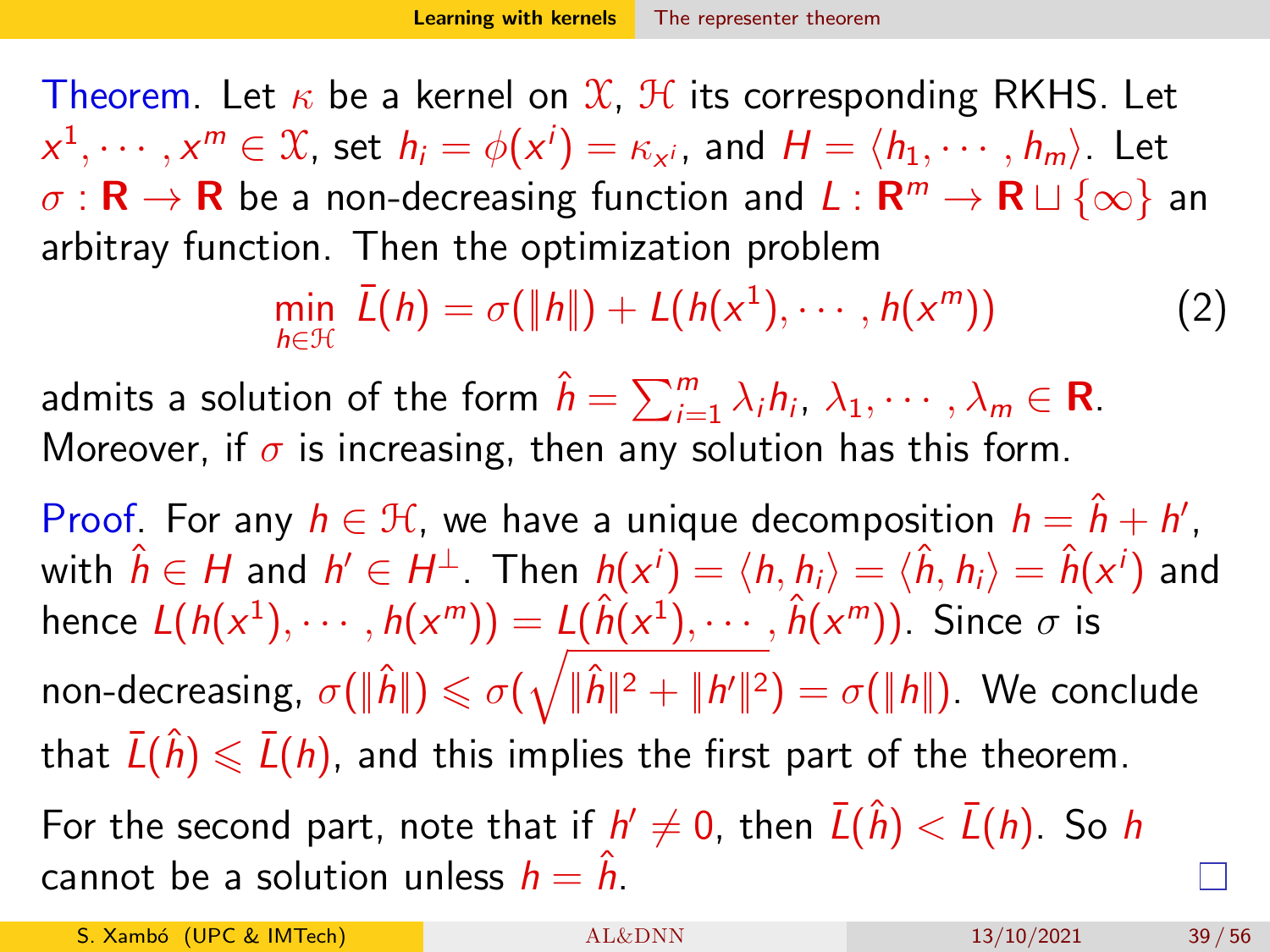<span id="page-39-0"></span>In terms of the expression  $\hat{h} = \sum_{i=1}^m \lambda_i h_i = \sum_{i=1}^m \lambda_i \kappa_{\mathsf{x}^i}$  for minimizers of [\(2\)](#page-38-1), we have  $\hat{h}(x^j) = \sum_{i=1}^m \lambda_i \kappa_{x^i}(x^j) = \sum_{i=1}^m \lambda_i \kappa(x^i, x^j)$ . Similarly,  $\|\hat{h}\|^2=\sum_{i,j=1}^m \lambda_i\lambda_j \kappa(\mathsf{x}^i,\mathsf{x}^j)$  Consequently, solving [\(2\)](#page-38-1) is equivalent to solving

$$
\min_{\lambda} L\left(\sum_{i=1}^{m} \lambda_{i} \kappa(x^{i}, x^{1}), \cdots, \sum_{i=1}^{m} \lambda_{i} \kappa(x^{i}, x^{m})\right) + \sigma\left(\sqrt{\sum_{i,j=1}^{m} \lambda_{i} \lambda_{j} \kappa(x^{i}, x^{j})}\right).
$$
\n(3)

Aside from L and  $\sigma$ , this problem only involves knowledge of the kernel matrix K, and a solution  $\lambda$  yields the predictor

 $\bar{h}(x) = \sum_{j=1}^{m} \lambda_j \kappa(x^j, x),$ 

which is optimal, given the data. It is a weighted sum of the functions  $\kappa_{\mathsf{x}^j}(\mathsf{x})$ , which again only involve knowledge of the kernel.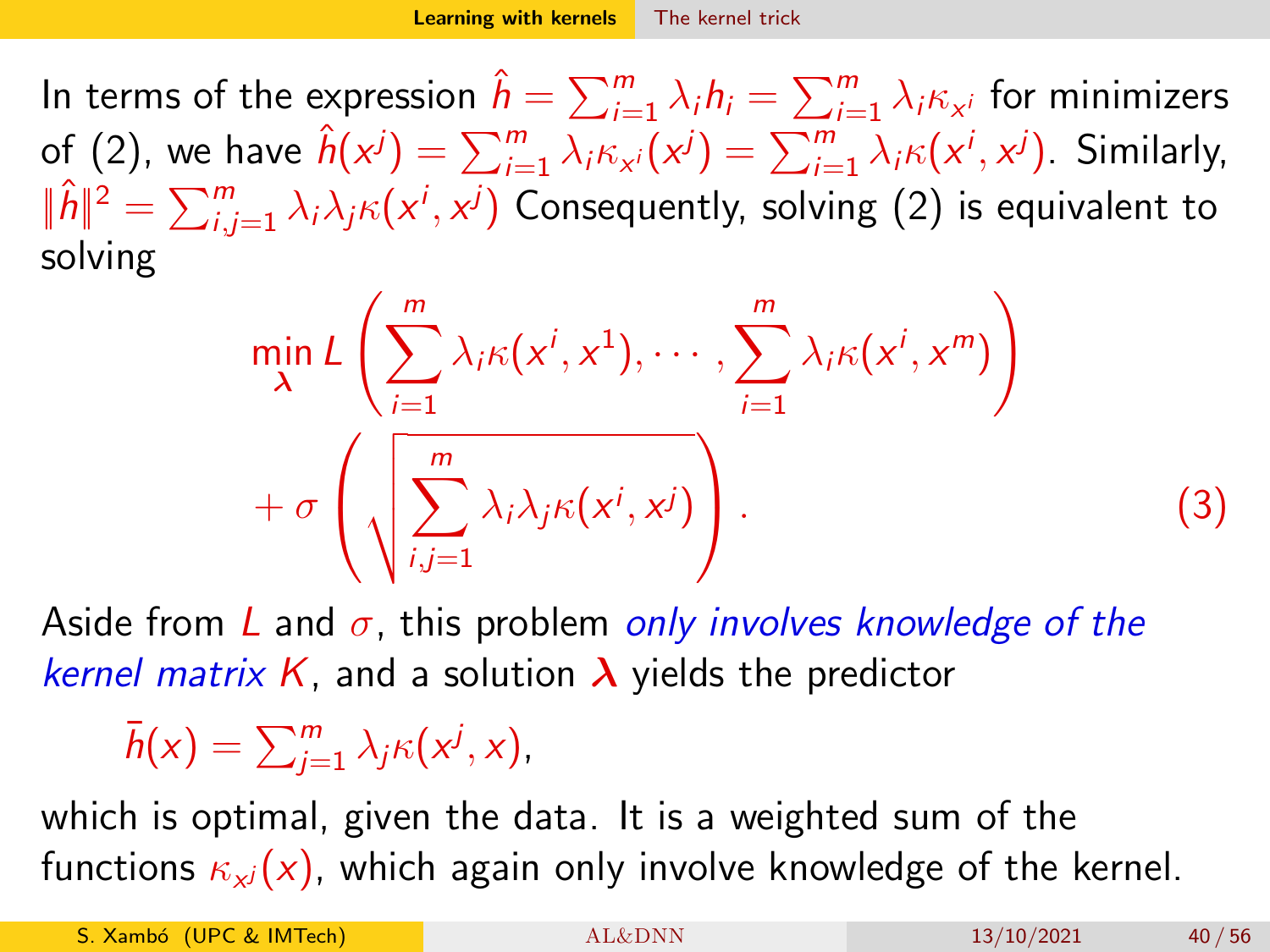<span id="page-40-0"></span>Recall what we saw on 10-05, part 2, pp. 43 and 44:

The optimization problem was

min $_{w,b}$   $\frac{1}{2}$  $\frac{1}{2} ||w||^2 \wedge y^j (w \cdot x^j + b) \geqslant 1, j \in [m].$ 

The constraints  $g_j(w,b)=1-y^j(w\cdot x^j+b)\leqslant 0$  are affine in  $w,b,$ hence qualified. So the problem has a *unique solution*, which was found as an application of KKT theorem to the Lagrangian

- $L(w, b, u) = \frac{1}{2} ||w||^2 \sum_{j \in [m]} u_j (y^j (w \cdot x^j + b) 1)$ : (a)  $w = \sum_{j \in [m]} u_j y^j x^j$ .
- (b)  $\sum_{j \in [m]} u_j y^j = 0$ .
- $(c)$  For all  $j \in [m]$ ,  $u_j = 0 \vee y^j(w \cdot x^j + b) = 1$ .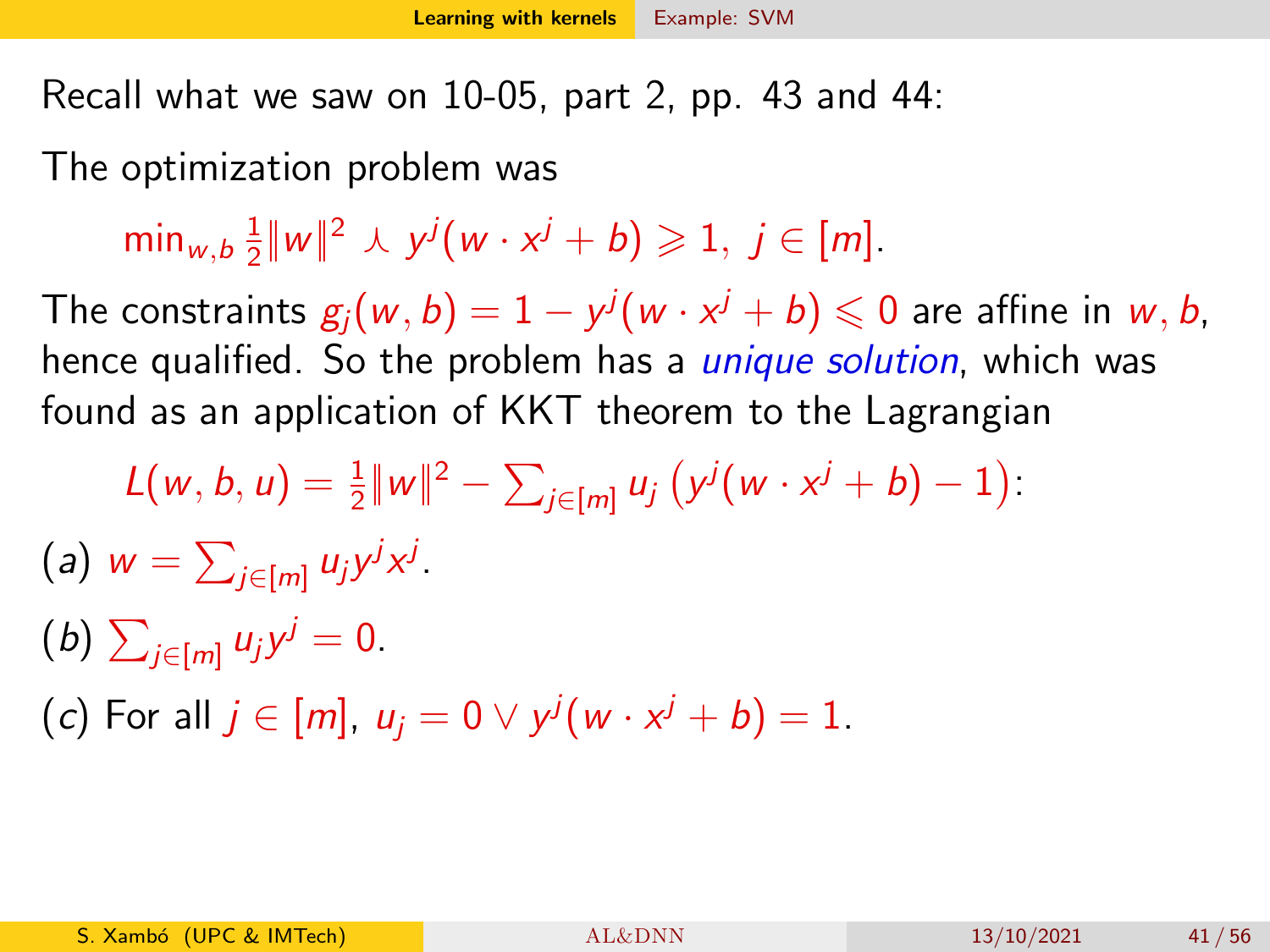The solution  $w$  is a *linear combination* of the  $x^j$  such that  $u_j \neq 0.$ They belong to the *marginal hyperplanes*, as  $w\cdot x^j+b=y^j=\pm 1$ , and are called *support vectors*. They suffice to construct the maximal-margin hyperplane, as we also have, for any support vector  $x^{k}$ ,  $b = y^{k} - w \cdot x^{k} = y^{k} - \sum_{j=1}^{m} u_{j}y^{j}(x^{j} \cdot x^{k}).$ 

Duality. On plucking the expression  $w=\sum_{j\in [m]} u_j y^j x^j$  into the Lagrangian we find, after some algebra with the KKT conclusions, that

$$
L = \sum_{j \in [m]} u_j - \frac{1}{2} \sum_{j,j'} u_j u_{j'} y^j y^{j'} (x^j \cdot x^{j'})
$$

Thus the dual problem, which we know is equivalent to the primal problem, is:

$$
d^* = \max_{u \in \mathbf{R}_+^m} \left( \sum_{j \in [m]} u_j - \frac{1}{2} \sum_{j,j'} u_j u_{j'} y^j y^{j'} (x^j \cdot x^{j'}) \right) \n\downarrow u \geq 0 \wedge \sum_{j \in [m]} u_j y^j = 0.
$$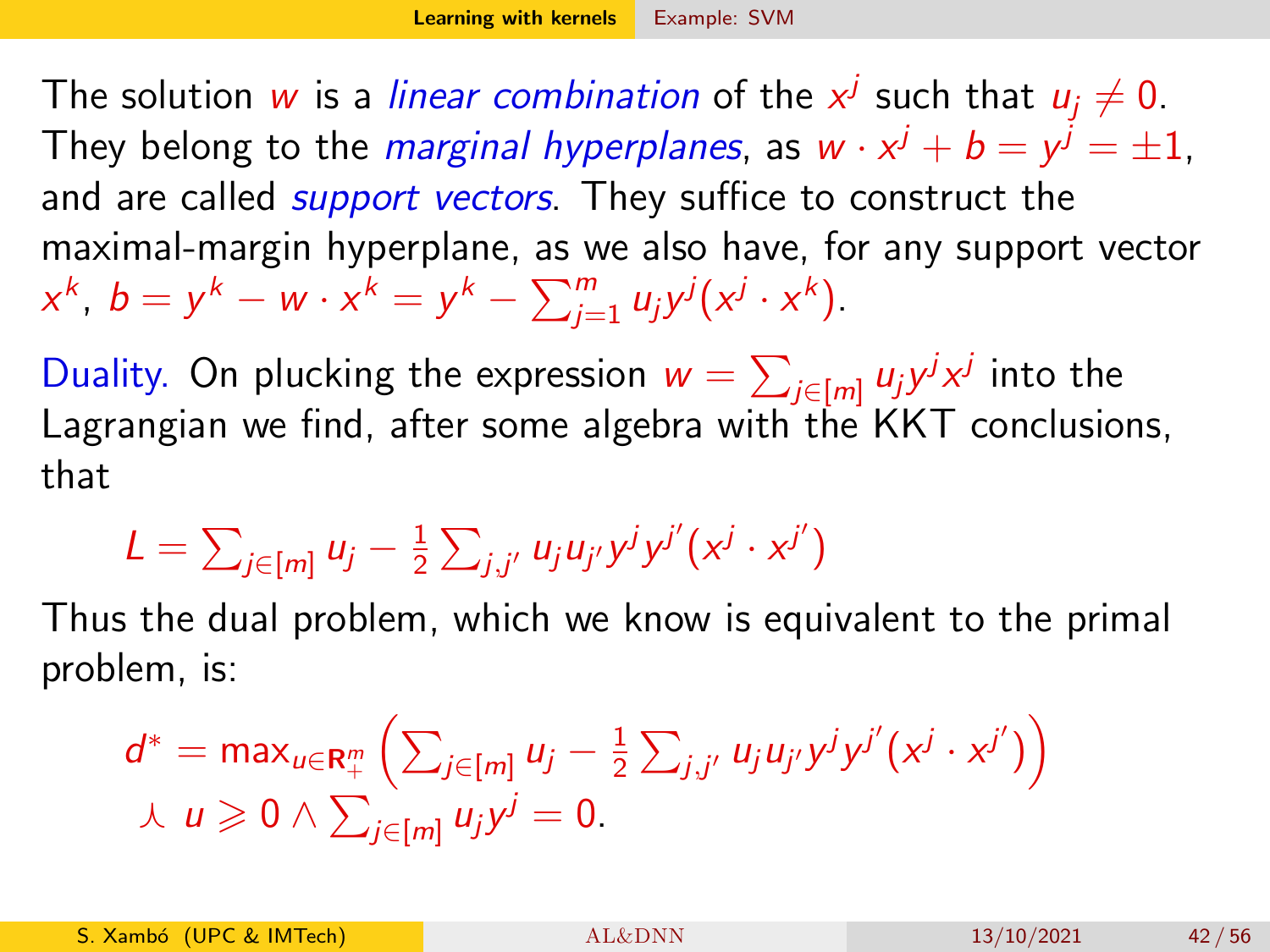<span id="page-42-0"></span>If the data are not linearly separable, it *cannot be assumed* that  $y^j(w \cdot x^j + b) \geqslant 1$  for all  $j \in [m]$ .

In view of applying optimization tools, introduce non-negative slack variables  $t_1, \ldots, t_n$  and consider the relaxed constraints  $y^j(w \cdot x^j + b) \geqslant 1 - t_j$ .

In this situation, a convenient function to be minimized is

1  $\frac{1}{2} ||w||^2 + \lambda \sum_{j=1}^m t_j$ 

where  $\lambda \in \mathbf{R}_{+}$  is a constant that balances the norm  $||w||$ , and hence the margin  $1/\|w\|$ , and the total slack  $t_1 + \cdots + t_m$ .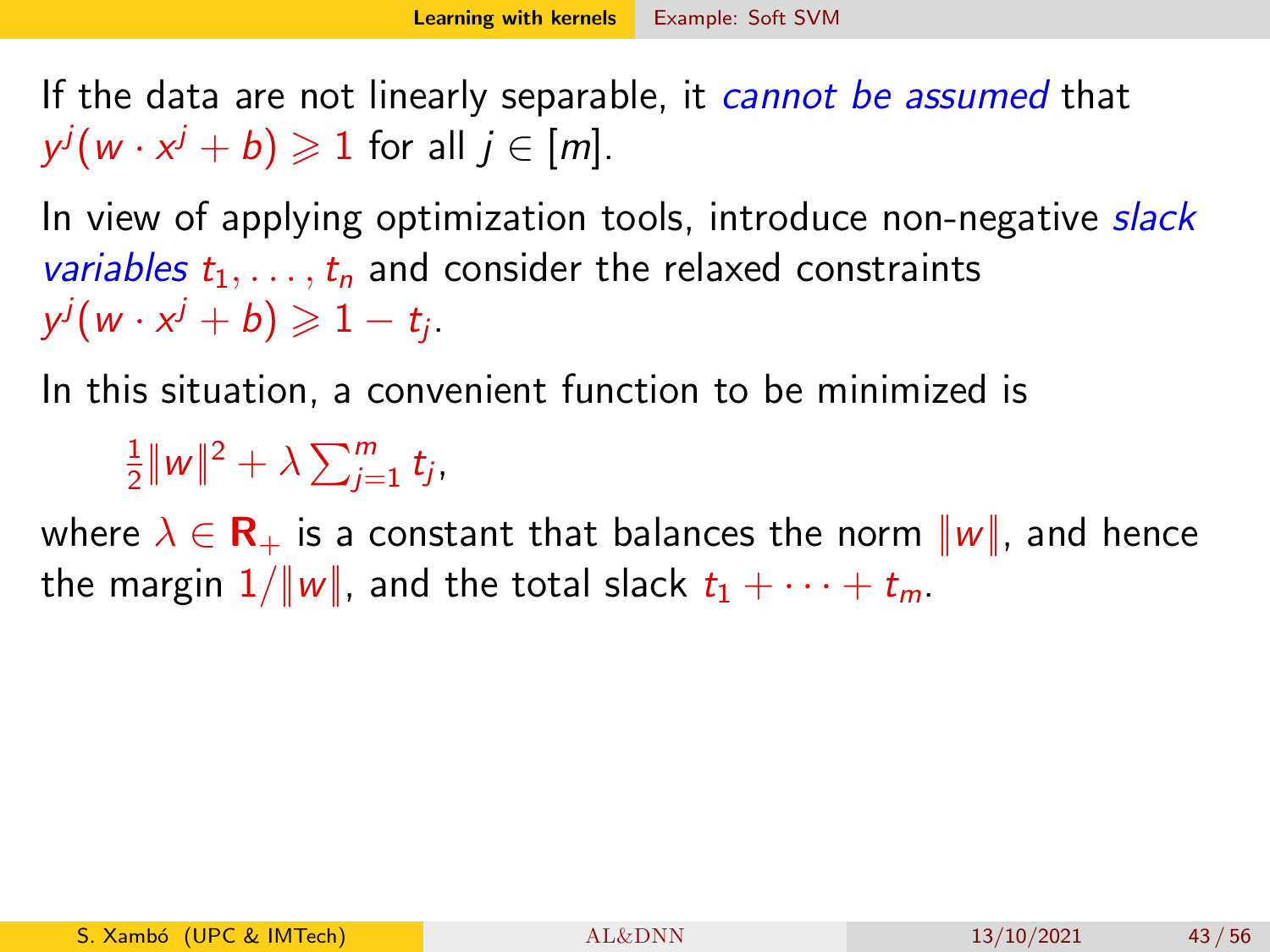

The solution  $w \cdot x + b = 0$  defines a *margin*  $1/||w||$  and the *margin* hyperplanes  $w \cdot x + b = +1$  and  $w \cdot x + b = -1$ . Points  $x^j$  satisfying the *hard* constraints  $y^j(w \cdot x^j + b) \geqslant 1$  are correctly classified. Otherwise they are *outliers*. Outliers satisfying  $0 < y^j(w \cdot x^j + b) < 1$ are correctly classified, but they lie inside the *margin ribbon* (the corresponding slack variable is less than the margin). S. Xambó (UPC & IMTech) [AL&DNN](#page-0-0) 13/10/2021 44/56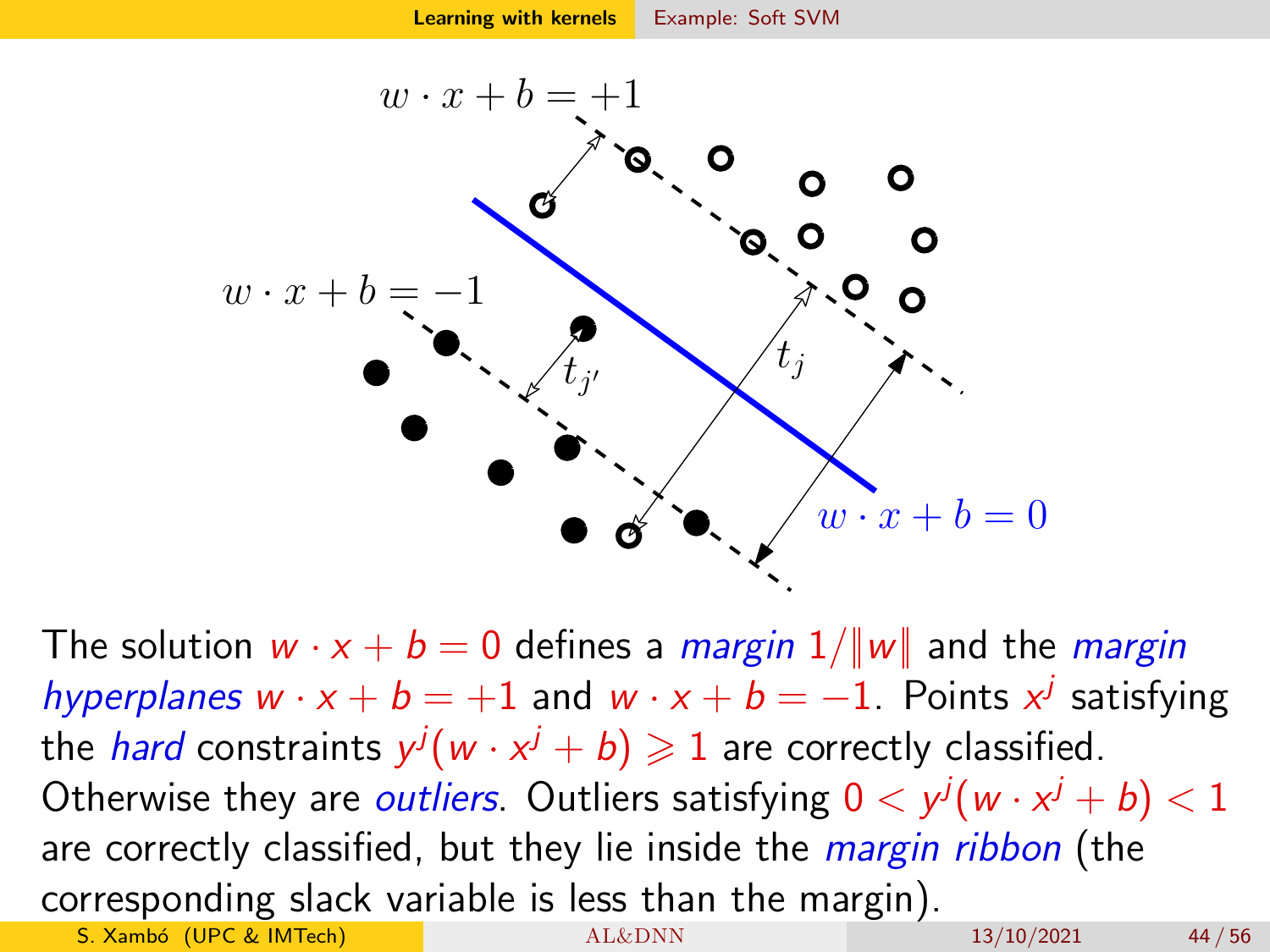The slack, or soft SVM problem is equivalent to the optimization

min $_{w,b,t}$   $\Big(\frac{1}{2}\Big)$  $\frac{1}{2} \| w \|^2 + \lambda \sum_{j=1}^m t_j \Big) \ \ \lambda \ \ y^j \big( w \!\cdot\! x^j \!+\! b \big) \geqslant 1 \!-\! t_j, \, t_j \geqslant 0, j \in [m],$ where  $t = t_1, \cdots, t_m$ .

There are two sets of Lagrange variables:  $u = u_1, \dots, u_m$  for the slack constraints, and  $s = s_1, \dots, s_m$  for the  $t_i \geq 0$ . This leads to the Lagrangian

$$
L(w, b, t; u, s) = \frac{1}{2} ||w||^2 + \lambda \sum_{j=1}^m t_j
$$
  
- 
$$
\sum_{j=1}^m u_j [y^j (w \cdot x^j + b) - 1 + t_j] - \sum_{j=1}^m s_j t_j.
$$

Theorem. The solution of the soft SVM is given by the following equations:

S. Xambó (UPC & IMTech) [AL&DNN](#page-0-0) 13/10/2021 45/56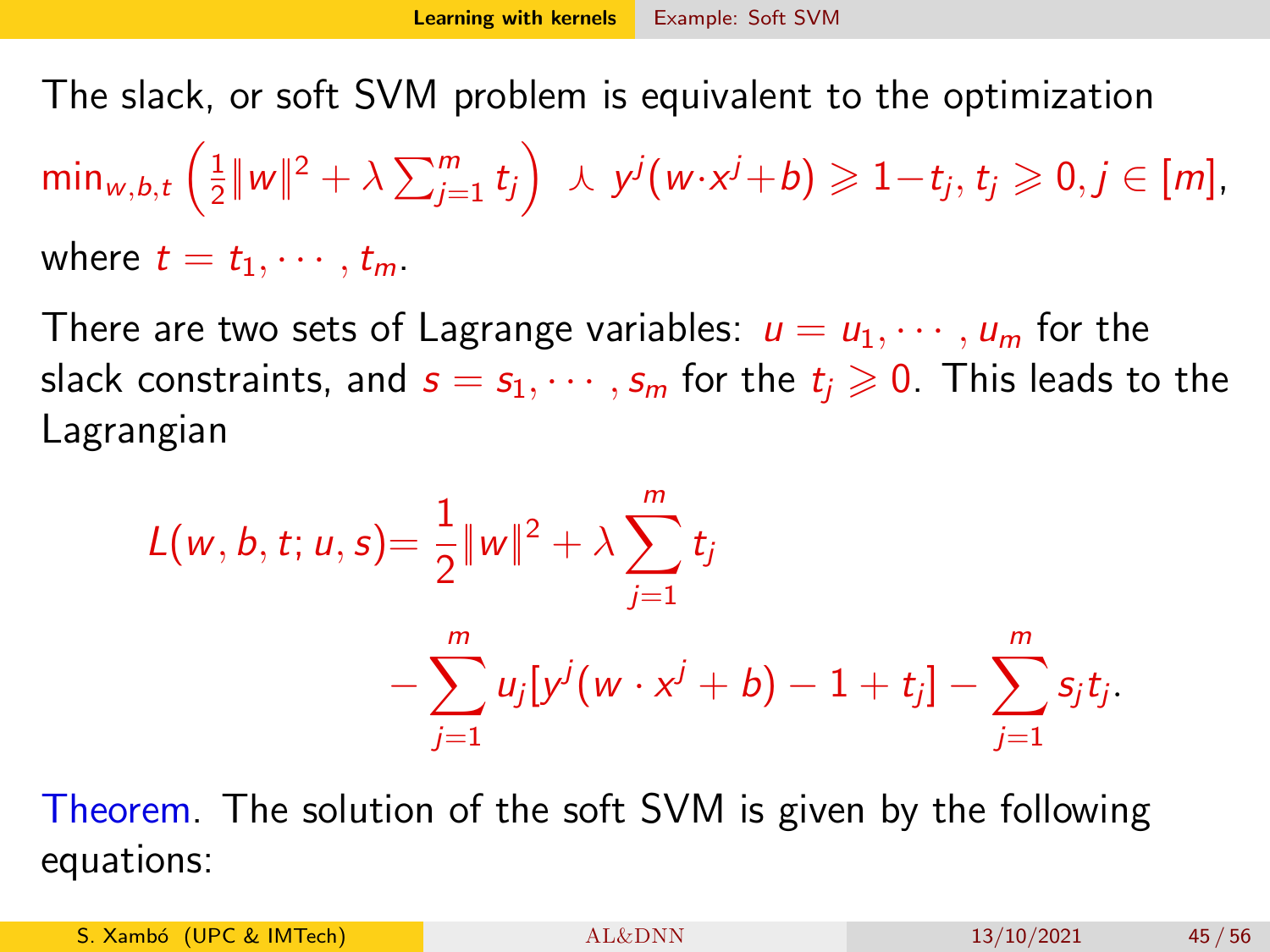$\nabla_w L = w - \sum_{j=1}^m u_j y^j x^j = 0 \Rightarrow (1) w = \sum_{j=1}^m u_j y^j x^j.$  $\nabla_b L = -\sum_{j=1}^m u_j y$  $j=0 \qquad \Rightarrow (2) \, \sum_{j=1}^m u_j y^j = 0$  $\nabla_{t_i}L = \lambda - u_i - s_i = 0 \Rightarrow (3) u_i + s_i = \lambda$  $u_j[\mathsf{y}^j(\mathsf{w} \cdot \mathsf{x}^j + b) - 1 + t_j] = 0 \Rightarrow (4) \, \, u_j = 0 \vee \mathsf{y}^j(\mathsf{w} \cdot \mathsf{x}^j + b) = 1 - t_j$  $s_it_i = 0$   $\Rightarrow$   $(5)$   $s_i = 0 \vee t_i = 0$ 

Proof. A straightfoward application of the KKT theorem.

In the expression (1) of  $w$  as a linear combination of  $x^1,\cdots,x^m$ , only the tems with  $u_i \neq 0$  matter (support vectors) and by (4) these terms satisfy  $y^j(w\cdot x^j+b)=1-t_j.$  If  $t_j=0,$  then  $y^j(w\cdot x^j+b)=1$  and  $x^j$  lies on the corresponding marginal plane, as in the hard SVM. If  $t_j>0$ , then  $x^j$  is an outlier. In this case (5) says that  $s_j=0$  and by (3)  $u_j = \lambda$ . In other words, a support vector  $x^j$  is either an outlier, in which case  $u_i = \lambda$ , or lies on the corresponding marginal hyperplane.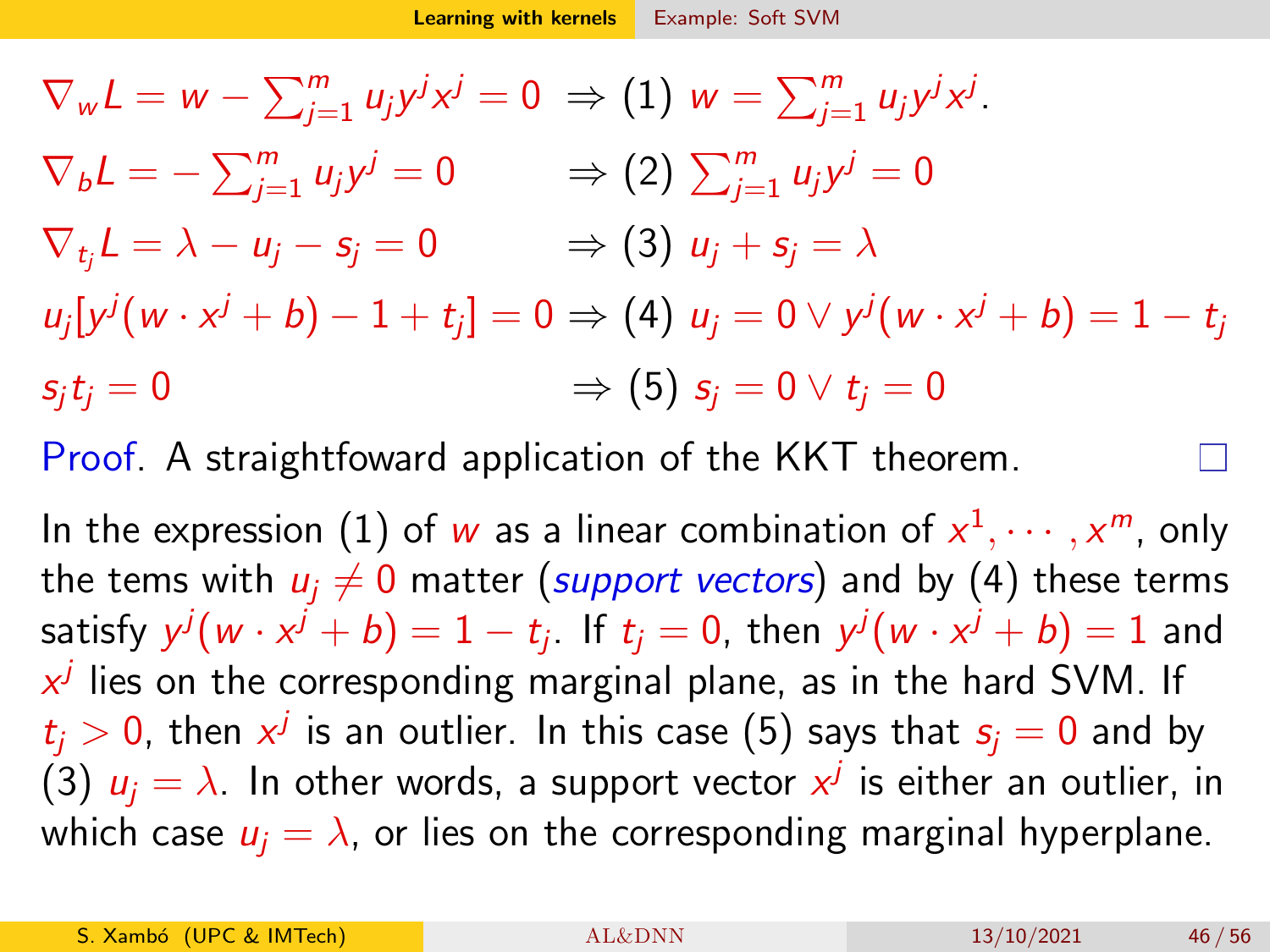<span id="page-46-0"></span>Theorem. The dual of the soft SVM is equivalent to the optimization problem

$$
\max_{u} \sum_{j=1}^{m} u_j - \frac{1}{2} \sum_{i,j=1}^{m} u_i u_j y^i y^j (x^i \cdot x^j)
$$
  

$$
\lambda \ 0 \leq u_j \leq \lambda \ (j \in [m]), \sum_{j=1}^{m} u_j y^j = 0.
$$

Proof. Plugging the expression  $w = \sum_{j=1}^{m} u_j y^j x^j$  into the Lagrangian, together with algebraic manipulations using the other four KKT equations, we get the same dual Lagrangian as for the hard case,

$$
\sum_{j=1}^m u_j - \frac{1}{2} \sum_{i,j=1}^m u_i u_j y^i y^j (x^i \cdot x^j)
$$

but in addtion to  $u_i \geq 0$ , we also have to take into account the condition  $s_i \geq 0$ , which is equivalent (by  $u_i + s_i = \lambda$ ) to  $u_i \leq \lambda$ .

П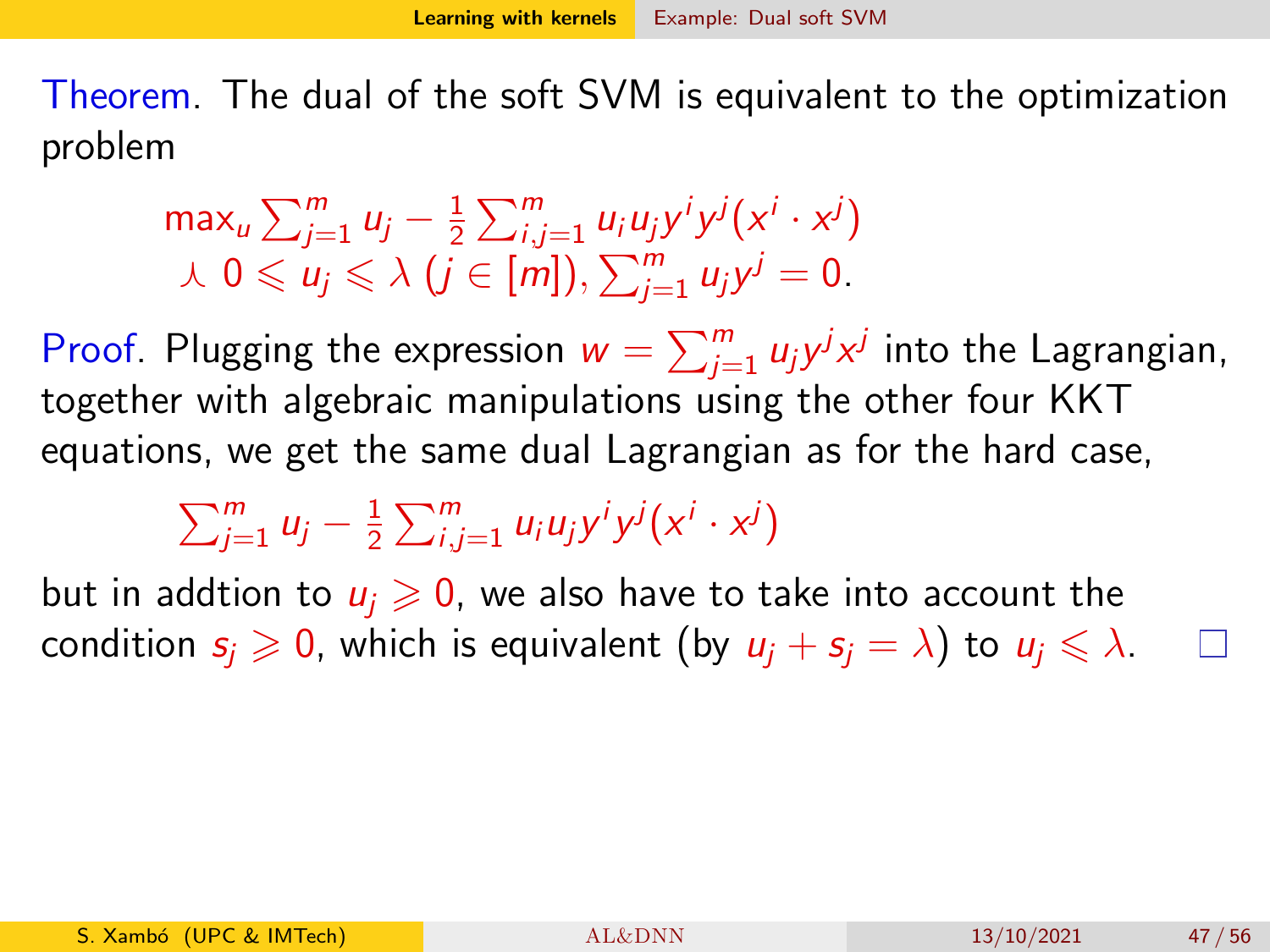<span id="page-47-0"></span>Since in the SVM equations the data  $x^1,\cdots,x^m$  only appear in inner products  $x^i \cdot x^j$ , the kernel trick allows us to replace these inner products by any kernel on  $\mathfrak X$ , now *not necessarily of vector type*.

For example, the kernel version of the dual soft SVM is the problem

max $\sum_{j=1}^m u_j - \frac{1}{2}$  $\frac{1}{2}\sum_{i,j=1}^m u_i u_j y^i y^j \kappa(x^i, x^j)$  $\lambda$   $0 \leqslant u_j \leqslant \lambda$   $(j \in [m]),$   $\sum_{j=1}^m u_j y^j = 0$ .

Implicitely, we run a SVM algorithm (hard or soft) in the feature space of  $\kappa$ .

This algorithm delivers a hyperplane separator in the feature space, which in the original set  $\mathcal X$  becomes a highly non linear decision rule, or decision boundary.

The kernel trick guarantees that no operations are performed in the feature space, but only in the original set  $\mathfrak{X}$ .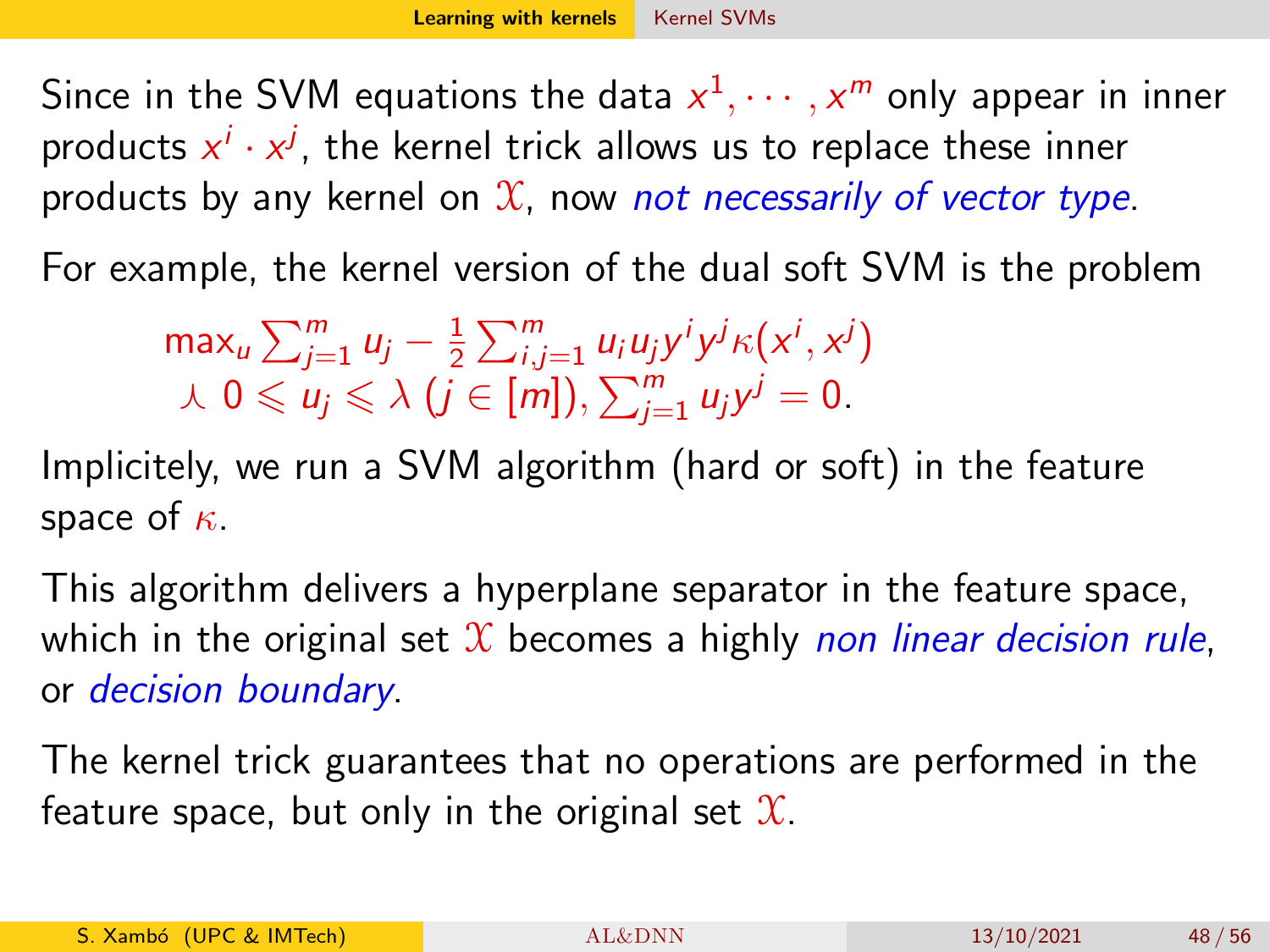Remark. The analysis of the SVMs presented above has not applied the kernel trick theorem (representer theorem) to derive that the predictors are linear combinations of the functions  $\kappa(\mathsf{x}^j, \mathsf{x}),\, j\in [m],$ nor to establish the optimization problem by which they are governed.

Instead, we have followed the (explicit) path offered by the KKT theory.

But we could of course follow the first approach.

In the case of the slack SVM, for example, the  $\sigma$  in the representer theorem would be  $\sigma(t) = \frac{1}{2}t^2$ , which is strictly increasing for  $t \geq 0$ and  $\sigma(\|\hbar\|) = \frac{1}{2}\|\hbar\|^2$ . On the other hand, the functon  $L(h(x^{1}),\cdots,\hat{h(x^{m})})$  would be  $\sum_{j=1}^{m}\max(0,1-y^{j}h(x^{j}))$  (the  $hinge$ loss).

For details, including sharp prescriptions of the algorithmic computations, see  $[6, \S 15.2]$  $[6, \S 15.2]$ .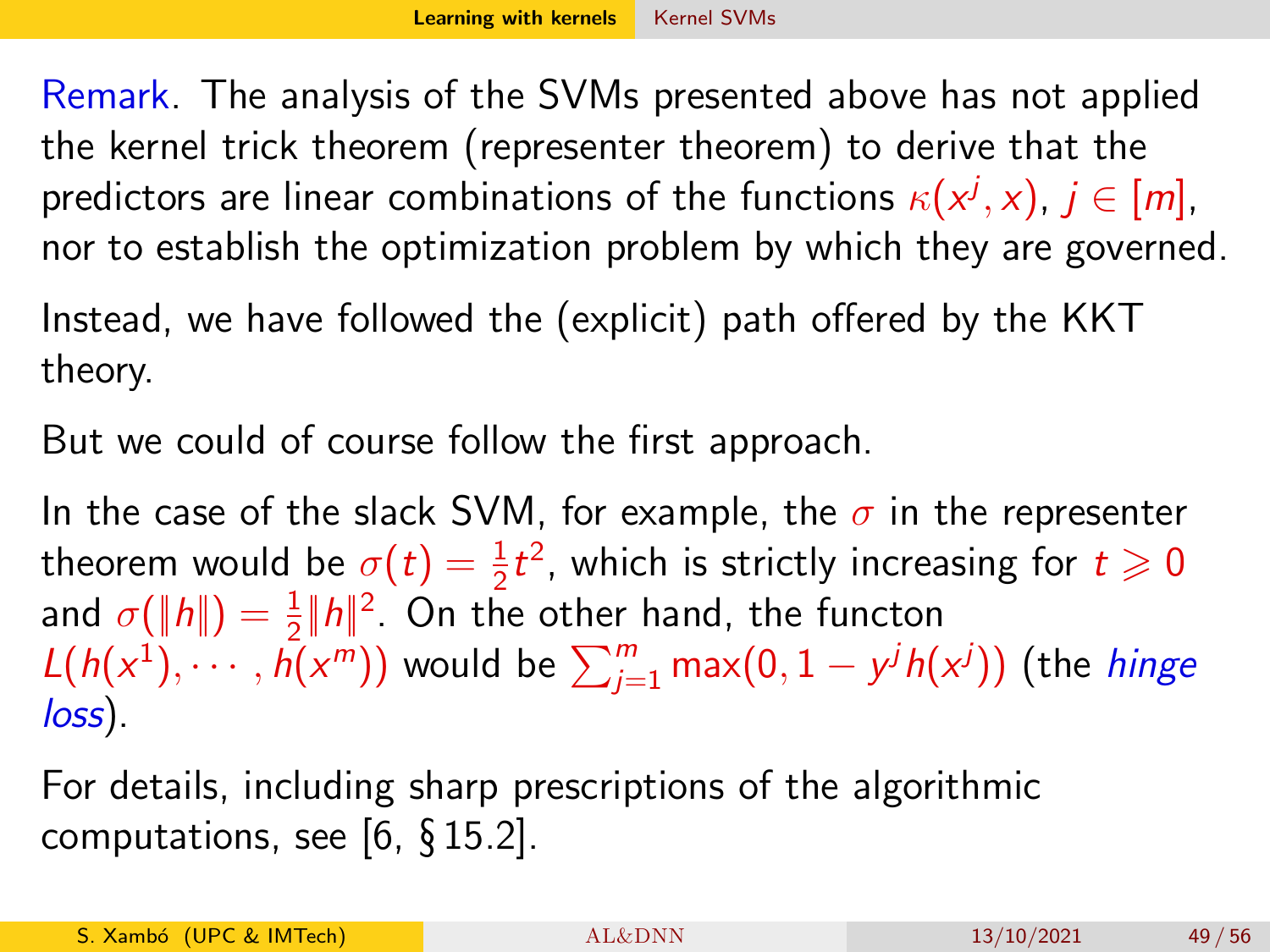### <span id="page-49-0"></span> $|4|$  — Kernel methods for pattern analysis:

- Canonical Correlation Analysis, CCA (p. 169 and §6.5);
- kernel graph  $(p. 305)$ ;
- kernel perceptron

(see also WP, Kernel perceptron and Kernel method)

- Kernel PCA  $(p. 150)$  —there is also a kernel SVD;
- Theorem 7.30 (p. 222) —a bound on the generalization error.
- [\[17\]](#page-55-2): The journey of graph kernels through two decades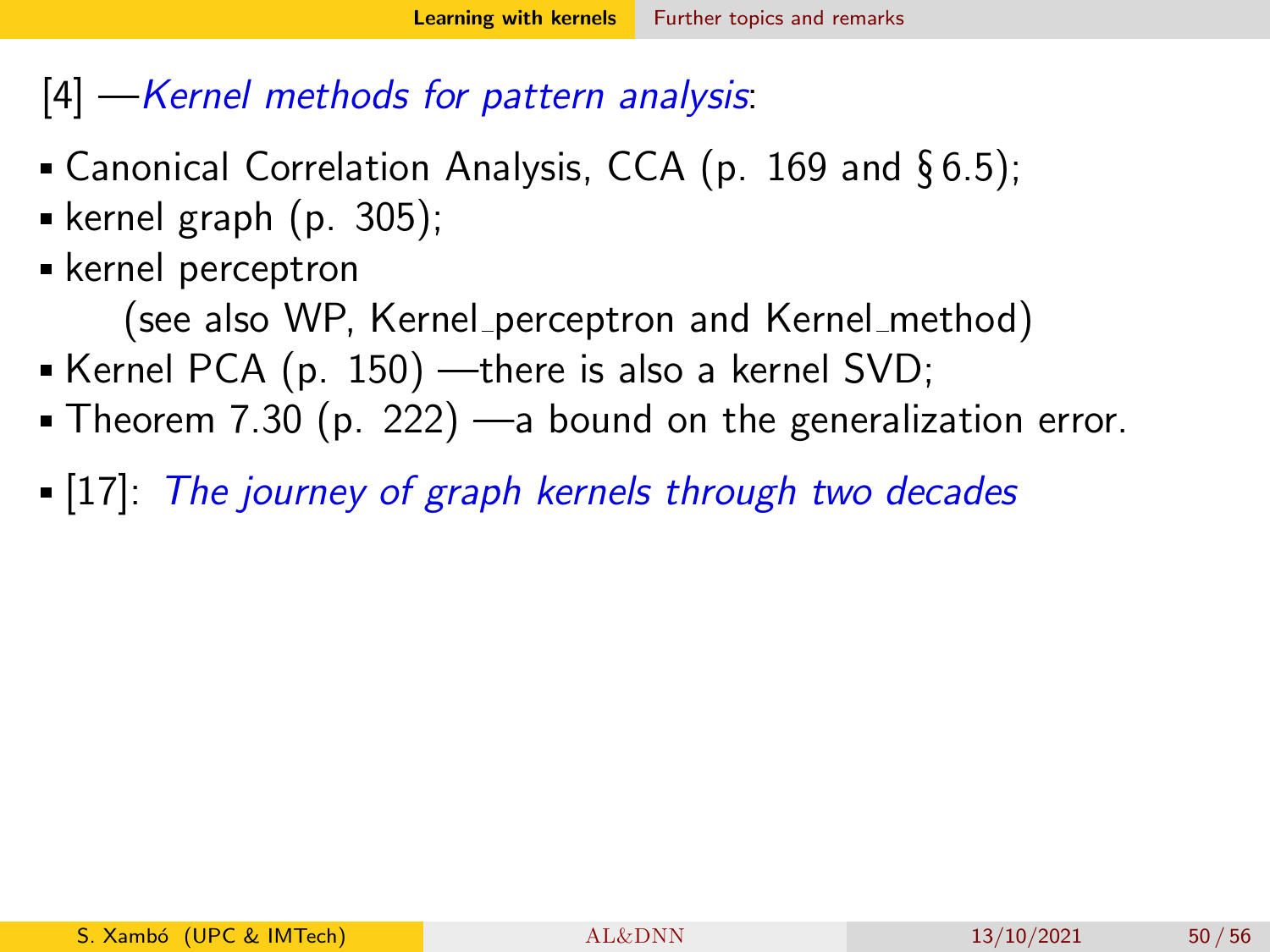### <span id="page-50-0"></span>Google Colabs

(In collaboration with [Eduardo U. Moya,](https://www.researchgate.net/profile/E-Ulises-Moya-Sanchez) WiP)

- $PCA$
- **Linear regression**
- Polynomial regression
- Kernel learning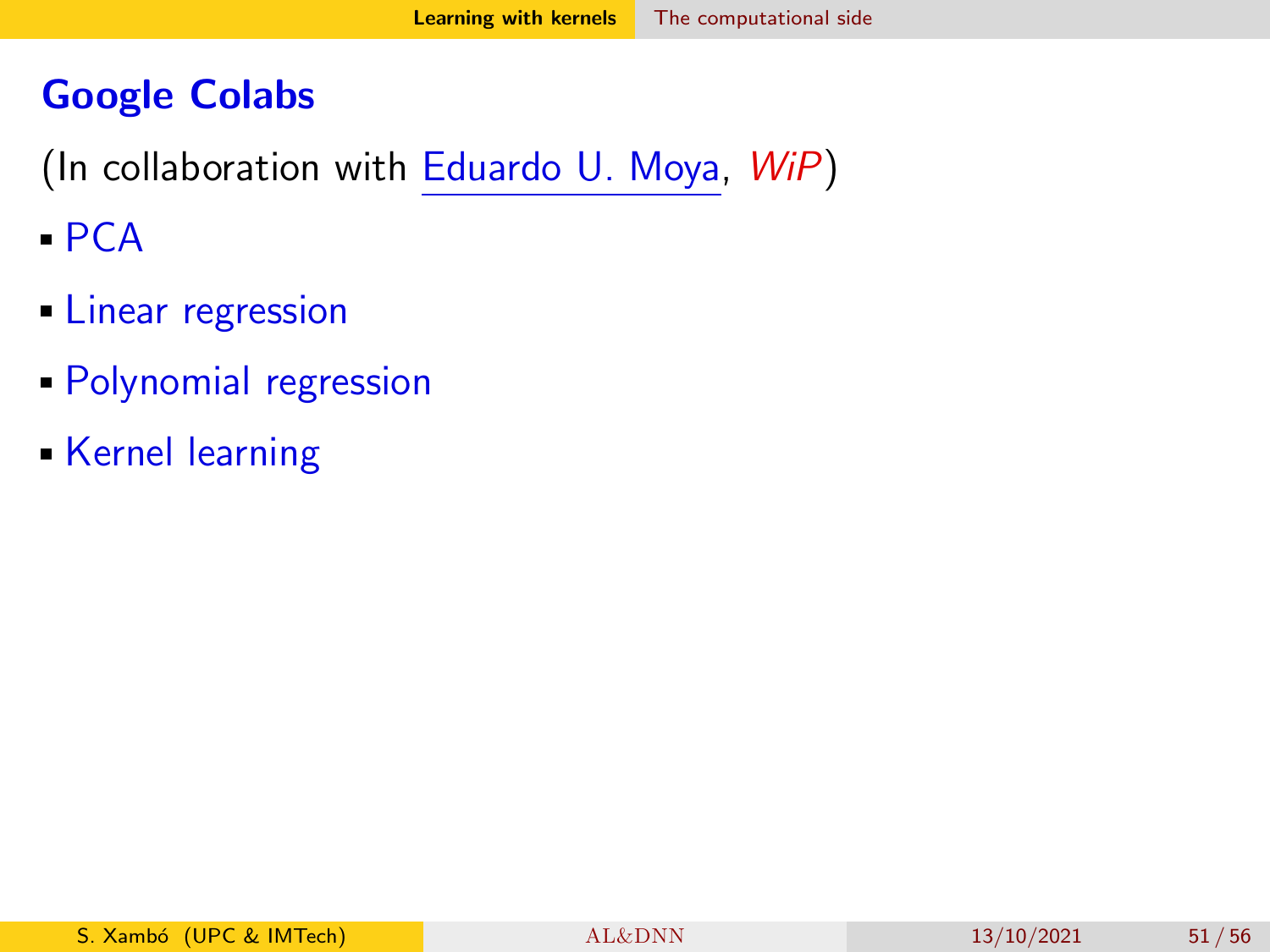## References I

- <span id="page-51-0"></span>[1] N. Aronszajn, "Theory of reproducing kernels," Transactions of the AMS, vol. 68, no. 3, pp. 337–404, 1950.
- <span id="page-51-1"></span>[2] L. Schwartz, "Sous-espaces hilbertiens d'espaces vectoriels topologiques et noyaux associés (noyaux reproduisants)," Journal d'analyse mathématique, vol. 13, no. 1, pp. 115–256, 1964.
- <span id="page-51-2"></span>[3] B. Schölkopf and A. J. Smola, Learning with kernels: support vector machines, regularization, optimization, and beyond. MIT Press, 2002.

xviii  $+ 626$  pp.

<span id="page-51-3"></span>[4] J. Shawe-Taylor and N. Cristianini, Kernel methods for pattern analysis. Cambridge university press, 2004.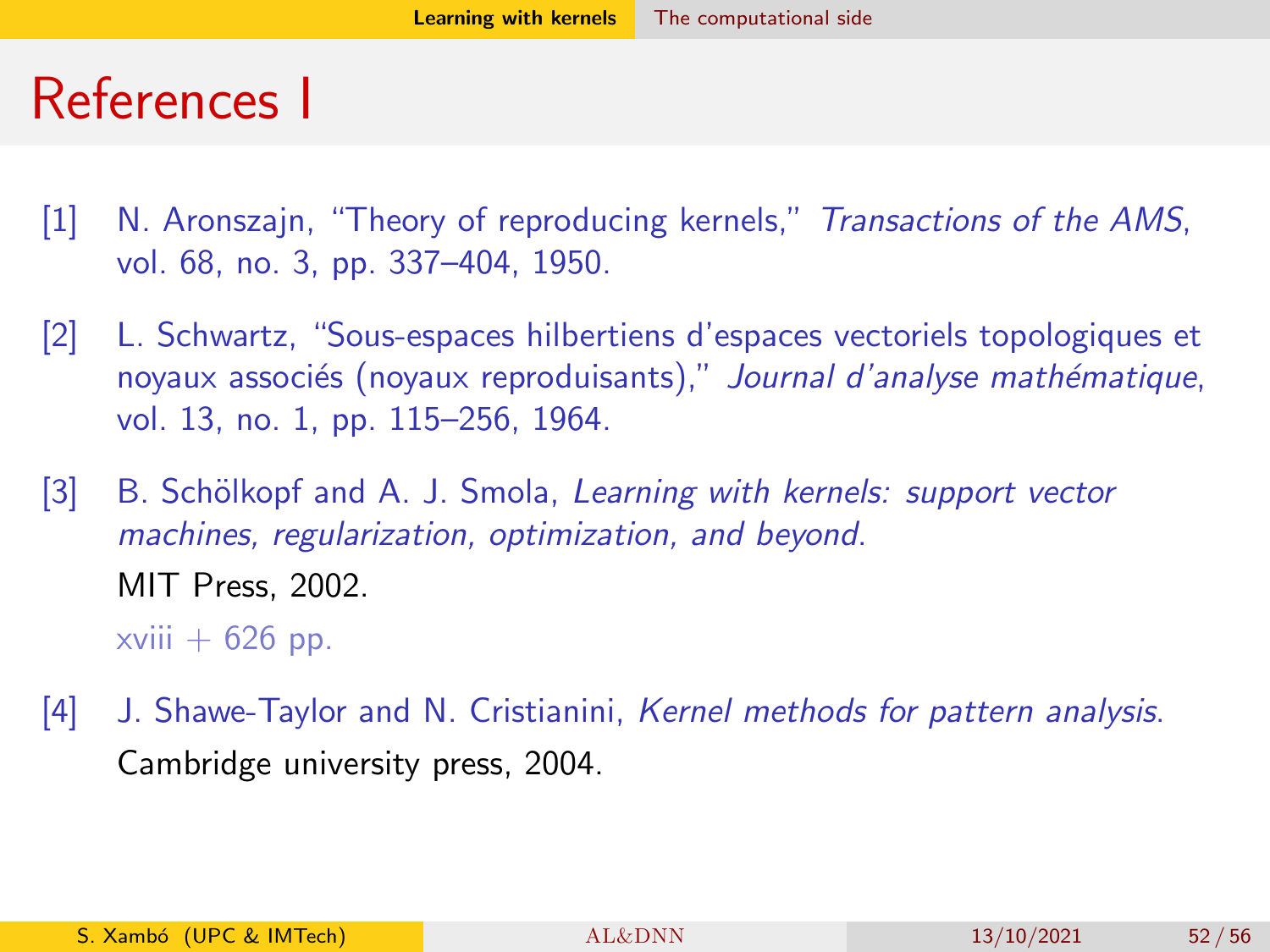## References II

- <span id="page-52-0"></span>[5] S. Haykin, "Neural networks and learning machines," 2009.  $xxx + 906$  pp.
- <span id="page-52-1"></span>[6] S. Shalev-Shwartz and S. Ben-David, Understanding machine learning: From theory to algorithms. Cambridge university press, 2014. 440 pp.
- <span id="page-52-2"></span>[7] J. H. Manton and P.-O. Amblard, "A primer on reproducing kernel Hilbert spaces," Foundations and Trends $(R)$  in Signal Processing, 2015.  $arXiv:1408.0952$ , iii  $+126$  pp.
- <span id="page-52-3"></span>[8] S. Saitoh and Y. Sawano, Theory of reproducing kernels and applications. Springer, 2016.  $xviii + 452$  pp.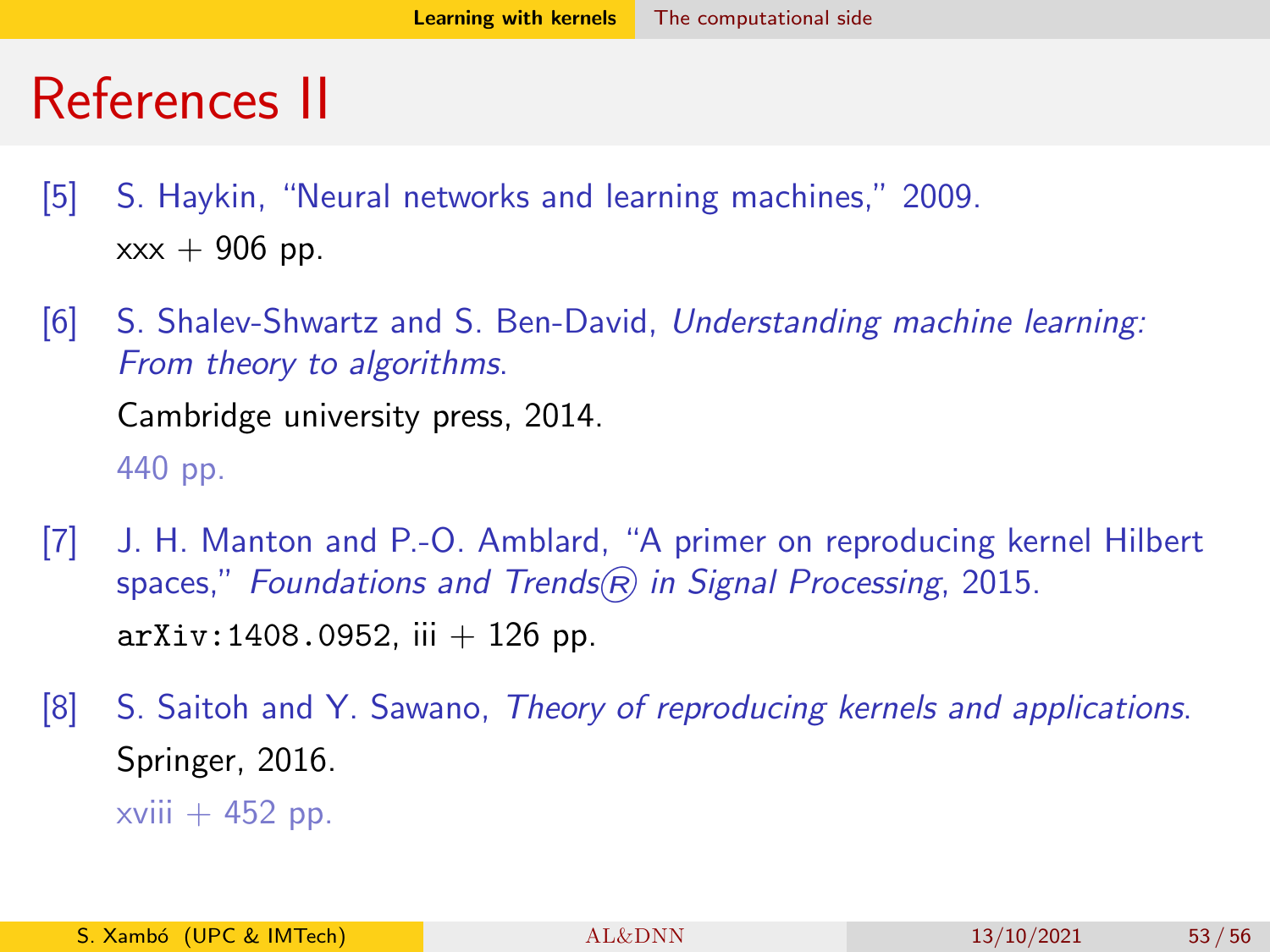## References III

<span id="page-53-0"></span>[9] M. Mohri, A. Rostamizadeh, and A. Talwalkar, Foundations of machine learning.

MIT press, 2018.

 $xvi + 486$  pp.

- <span id="page-53-1"></span>[10] G. Rebala, A. Ravi, and S. Churiwala, An Introduction to Machine Learning. Springer, 2019.  $xxi + 263$  pp.
- <span id="page-53-2"></span>[11] E. Alpaydin, *Introduction to machine learning (fourth edition)*. Adaptive computation and machine learning, MIT press, 2020. xxiv + 682 pp. 1st edition: 2004; 2nd, 2010; 3rd, 2014.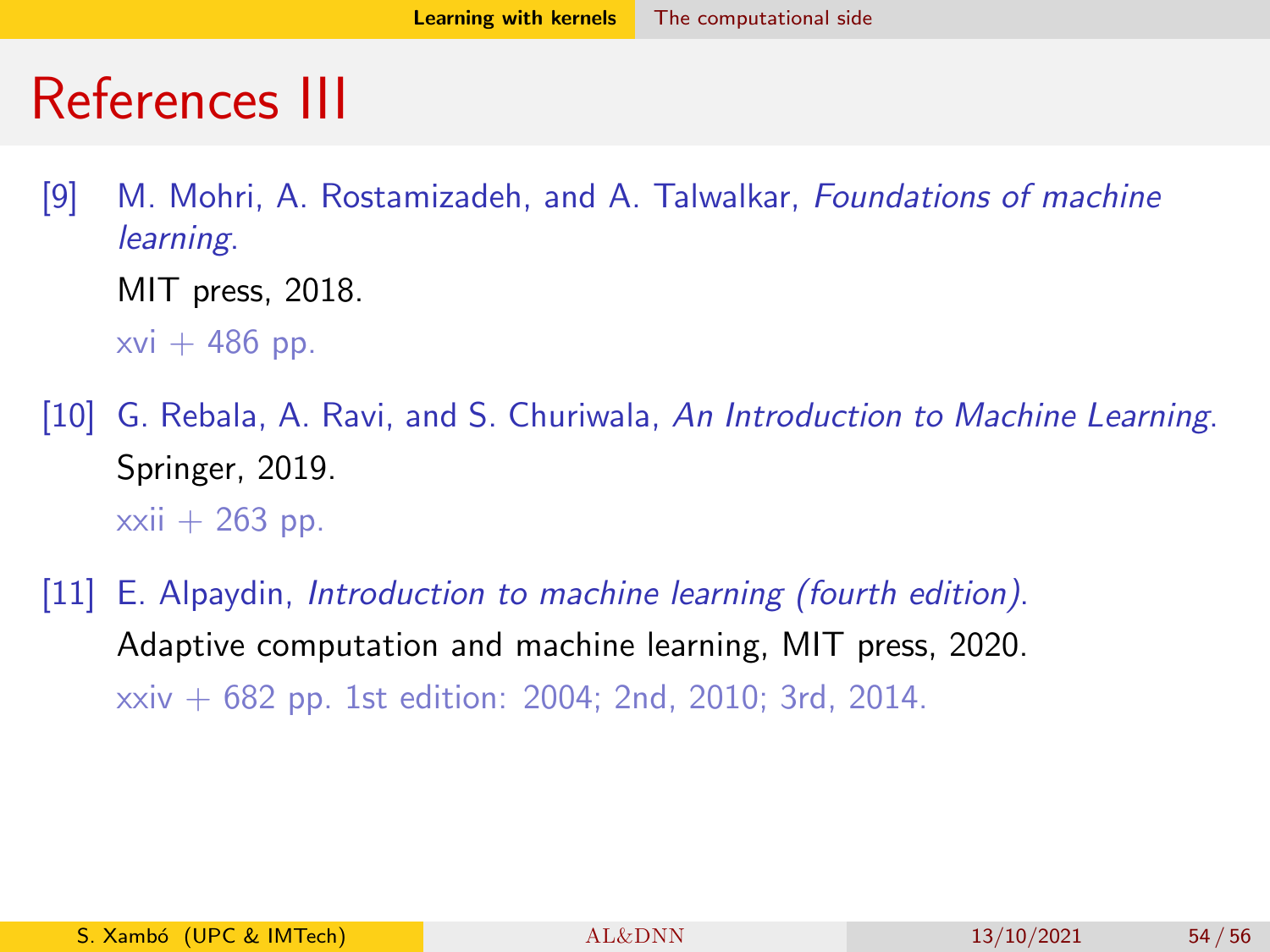## References IV

- <span id="page-54-0"></span>[12] B. Ghojogh, A. Ghodsi, F. Karray, and M. Crowley, "Reproducing Kernel Hilbert Space, Mercer's Theorem, Eigenfunctions, Nyström Method, and Use of Kernels in Machine Learning: Tutorial and Survey," 2021. <arXiv:2106.08443>.
- <span id="page-54-1"></span>[13] J. B. Conway, A course in functional analysis (2nd edition), vol. 96 of Graduate Texts in Mathematics. Springer, 2007.
- <span id="page-54-2"></span>[14] H. L. Royden and P. Fitzpatrick, Real analysis (4th edition). Printice-Hall, 2010.
- <span id="page-54-3"></span>[15] E. Hernández and G. Weiss, A first course on wavelets. CRC press, 1996.